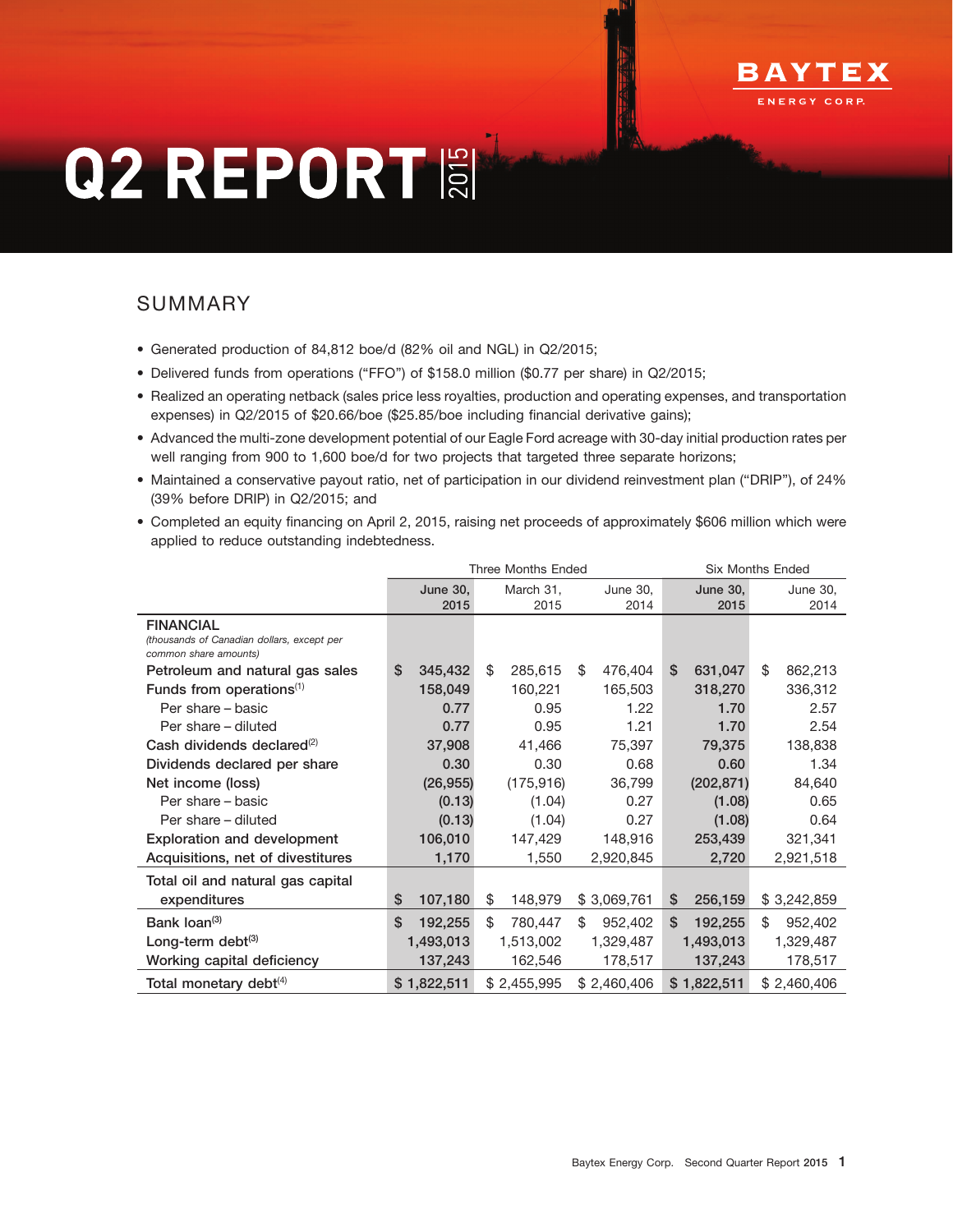|                                                       | <b>Three Months Ended</b><br><b>Six Months Ended</b> |                 |                 |                  |                 |  |  |
|-------------------------------------------------------|------------------------------------------------------|-----------------|-----------------|------------------|-----------------|--|--|
|                                                       | <b>June 30,</b>                                      | March 31,       | <b>June 30,</b> | <b>June 30,</b>  | June 30,        |  |  |
|                                                       | 2015                                                 | 2015            | 2014            | 2015             | 2014            |  |  |
| <b>OPERATING</b>                                      |                                                      |                 |                 |                  |                 |  |  |
|                                                       |                                                      |                 |                 |                  |                 |  |  |
| Daily production                                      |                                                      |                 |                 |                  |                 |  |  |
| Heavy oil (bbl/d)<br>Light oil and condensate (bbl/d) | 35,439                                               | 39,261          | 45,986          | 37,339<br>26,971 | 45,611<br>7,680 |  |  |
| NGL (bbl/d)                                           | 25,899<br>8,232                                      | 28,056<br>8,224 | 9,865<br>2,475  | 8,228            | 2,232           |  |  |
| Total oil and NGL (bbl/d)                             | 69,570                                               | 75,541          | 58,326          | 72,538           | 55,523          |  |  |
| Natural gas (mcf/d)                                   | 91,456                                               | 91,010          | 51,645          | 91,234           | 46,295          |  |  |
| Oil equivalent (boe/d $@$ 6:1) <sup>(5)</sup>         | 84,812                                               | 90,710          | 66,934          | 87,744           |                 |  |  |
|                                                       |                                                      |                 |                 |                  | 63,239          |  |  |
| <b>Benchmark prices</b>                               |                                                      |                 |                 |                  |                 |  |  |
| WTI oil (US\$/bbl)                                    | 57.94                                                | 48.64           | 102.99          | 53.29            | 100.84          |  |  |
| WCS heavy oil (US\$/bbl)                              | 46.35                                                | 33.91           | 82.95           | 40.14            | 79.25           |  |  |
| Edmonton par oil (\$/bbl)                             | 67.72                                                | 51.94           | 106.68          | 59.84            | 103.43          |  |  |
| LLS oil (US\$/bbl)                                    | 62.38                                                | 50.55           | 106.81          | 56.47            | 105.86          |  |  |
| Baytex average prices (before hedging)                |                                                      |                 |                 |                  |                 |  |  |
| Heavy oil (\$/bbl) <sup>(6)</sup>                     | 44.59                                                | 28.57           | 79.26           | 36.21            | 75.26           |  |  |
| Light oil and condensate (\$/bbl)                     | 65.11                                                | 52.34           | 104.16          | 58.50            | 101.20          |  |  |
| NGL (\$/bbl)                                          | 15.78                                                | 19.35           | 38.74           | 17.55            | 46.34           |  |  |
| Total oil and NGL (\$/bbl)                            | 48.82                                                | 36.40           | 81.74           | 42.39            | 77.68           |  |  |
| Natural gas (\$/mcf)                                  | 3.06                                                 | 3.22            | 4.84            | 3.14             | 5.01            |  |  |
| Oil equivalent (\$/boe)                               | 43.34                                                | 33.54           | 75.06           | 38.30            | 71.92           |  |  |
| CAD/USD noon rate at period end                       | 1.2474                                               | 1.2683          | 1.0676          | 1.2474           | 1.0676          |  |  |
| CAD/USD average rate for period                       | 1.2294                                               | 1.2308          | 1.0894          | 1.2353           | 1.0964          |  |  |
| <b>COMMON SHARE INFORMATION</b>                       |                                                      |                 |                 |                  |                 |  |  |
| <b>TSX</b>                                            |                                                      |                 |                 |                  |                 |  |  |
| Share price (Cdn\$)                                   |                                                      |                 |                 |                  |                 |  |  |
| High                                                  | 24.14                                                | 24.87           | 49.88           | 24.87            | 49.88           |  |  |
| Low                                                   | 19.24                                                | 16.03           | 44.30           | 16.03            | 38.90           |  |  |
| Close                                                 | 19.43                                                | 20.03           | 45.89           | 20.03            | 45.89           |  |  |
| Volume traded (thousands)                             | 80,572                                               | 122,179         | 45,952          | 202,752          | 99,733          |  |  |
|                                                       |                                                      |                 |                 |                  |                 |  |  |
| <b>NYSE</b>                                           |                                                      |                 |                 |                  |                 |  |  |
| Share price (US\$)                                    |                                                      |                 |                 |                  |                 |  |  |
| High                                                  | 20.10                                                | 19.99           | 46.30           | 19.99            | 46.30           |  |  |
| Low                                                   | 15.42                                                | 13.14           | 40.70           | 13.14            | 35.34           |  |  |
| Close                                                 | 15.58                                                | 15.80           | 42.16           | 15.8             | 42.16           |  |  |
| Volume traded (thousands)                             | 44,497                                               | 24,213          | 3,552           | 68,710           | 7,702           |  |  |
| Common shares outstanding (thousands)                 | 206,193                                              | 169,001         | 165,421         | 206,193          | 165,421         |  |  |

Notes:

*(1) Funds from operations is not a measurement based on generally accepted accounting principles (''GAAP'') in Canada, but is a financial term commonly used in the oil and gas industry. We define funds from operations as cash flow from operating activities adjusted for finance costs, changes in non-cash operating working capital and other operating items. Baytex's funds from operations may not be comparable to other issuers. Baytex considers funds from operations a key measure of performance as it demonstrates its ability to generate the cash flow necessary to fund future dividends and capital investments. For a reconciliation of funds from operations to cash flow from operating activities, see Management's Discussion and Analysis of the operating and financial results for the three and six months ended June 30, 2015.*

*(2) Cash dividends declared are net of DRIP participation.*

*(3) Principal amount of instruments.*

*(4) Total monetary debt is a non-GAAP measure which we define to be the sum of monetary working capital (which is current assets less current liabilities (excluding non-cash items such as unrealized gains or losses on financial derivatives)) and the principal amount of both the long-term debt and the bank loan.*

*(5) Barrel of oil equivalent (''boe'') amounts have been calculated using a conversion rate of six thousand cubic feet of natural gas to one barrel of oil. The use of boe amounts may be misleading, particularly if used in isolation. A boe conversion ratio of six thousand cubic feet of natural gas to one barrel of oil is based on an energy equivalency conversion method primarily applicable at the burner tip and does not represent a value equivalency at the wellhead.*

*(6) Heavy oil prices exclude condensate blending.*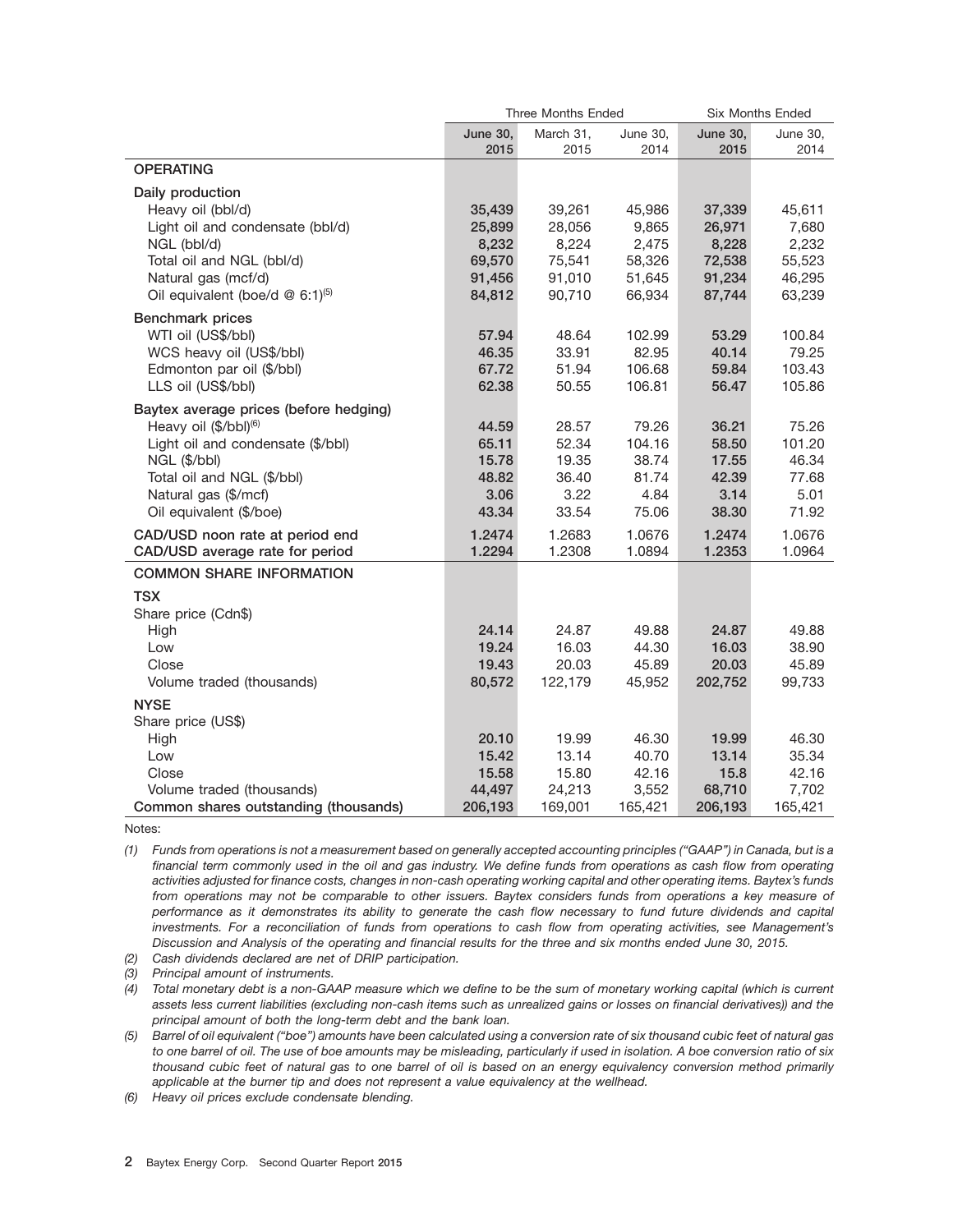#### **Advisory Regarding Forward-Looking Statements**

*This report contains forward-looking statements relating to: our business strategies, plans and objectives; our annual average production rate for 2015; our capital budget for 2015; our plan for developing our properties in 2015, including the number and type of wells and the geographic location of wells; our Eagle Ford shale play, including initial production rates from new wells, our plans to use ''stack and frac'' pilots to target three zones in the Eagle Ford formation in addition to the overlying Austin Chalk formation and our assessment of the results of our ''stack and frac'' pilots; the timing of completion of the second phase of Genalta's Peace River Power Centre, the additional volumes of natural gas to be conserved and the amount of electricity to be generated; the outlook for the price differential between Western Canadian Select heavy oil and West Texas Intermediate light oil; our expectation regarding the payment of cash income taxes in 2015, including our effective tax rate; the existence, operation and strategy of our risk management program for commodity prices, heavy oil differentials and interest and foreign exchange rates; our ability to mitigate the volatility in heavy oil price differentials by transporting our crude oil to market on railways; the volume of heavy oil to be transported to market on railways in the third quarter of 2015; our liquidity and financial capacity; and the sufficiency of our financial resources to fund our operations. In addition, information and statements relating to reserves are deemed to be forward-looking statements, as they involve implied assessment, based on certain estimates and assumptions, that the reserves described exist in quantities predicted or estimated, and that the reserves can be profitably produced in the future.*

*Cash dividends on our common shares are paid at the discretion of our Board of Directors and can fluctuate. In establishing the level of cash dividends, the Board of Directors considers all factors that it deems relevant, including, without limitation, the outlook for commodity prices, our operational execution, the amount of funds from operations and capital expenditures and our prevailing financial circumstances at the time.*

*We refer you to the end of the Management's Discussion and Analysis section of this report for our advisory on forward-looking information and statements.*

#### **Oil and Gas Information**

*Where applicable, oil equivalent amounts have been calculated using a conversion rate of six thousand cubic feet of natural gas to one barrel of oil. The use of boe amounts may be misleading, particularly if used in isolation. A boe conversion ratio of six thousand cubic feet of natural gas to one barrel of oil is based on an energy equivalency conversion method primarily applicable at the burner tip and does not represent a value equivalency at the wellhead.*

*References herein to average 30-day initial production rates and other short-term production rates are useful in confirming the presence of hydrocarbons, however, such rates are not determinative of the rates at which such wells will commence production and decline thereafter and are not indicative of long term performance or of ultimate recovery. While encouraging, readers are cautioned not to place reliance on such rates in calculating aggregate production for us or the assets for which such rates are provided. A pressure transient analysis or well-test interpretation has not been carried out in respect of all wells. Accordingly, we caution that the test results should be considered to be preliminary.*

#### **Non-GAAP Financial Measures**

*Funds from operations is not a measurement based on Generally Accepted Accounting Principles (''GAAP'') in Canada, but is a financial term commonly used in the oil and gas industry. Funds from operations represents cash generated from operating activities adjusted for financing costs, changes in non-cash operating working capital and other operating items. Baytex's determination of funds from operations may not be comparable with the calculation of similar measures for other entities. Baytex considers funds from operations a key measure of performance as it demonstrates its ability to generate the cash flow necessary to fund future dividends to shareholders and capital investments. The most directly comparable measures calculated in accordance with GAAP are cash flow from operating activities and net income.*

*Total monetary debt is not a measurement based on GAAP in Canada. We define total monetary debt as the sum of monetary working capital (which is current assets less current liabilities (excluding non-cash items such as unrealized gains or losses on financial derivatives)) and the principal amount of both the long-term debt and the bank loan. We believe that this measure assists in providing a more complete understanding of our cash liabilities.*

*Operating netback is not a measurement based on GAAP in Canada, but is a financial term commonly used in the oil and gas industry. Operating netback is equal to product revenue less royalties, production and operating expenses and transportation expenses dividend by barrels of oil equivalent sales volume for the applicable period. Baytex's determination of operating netback may not be comparable with the calculation of similar measures for other entities. Baytex believes that this measure assists in characterizing our ability to generate cash margin on a unit of production basis.*

*Payout ratio is defined as cash dividends (net of participation in our dividend reinvestment plan) divided by funds from operations. We believe that this measure assists in providing a more complete understanding of certain aspects of our results of operations and financial performance, including our ability to generate the cash flow necessary to fund future dividends to shareholders and capital investments.*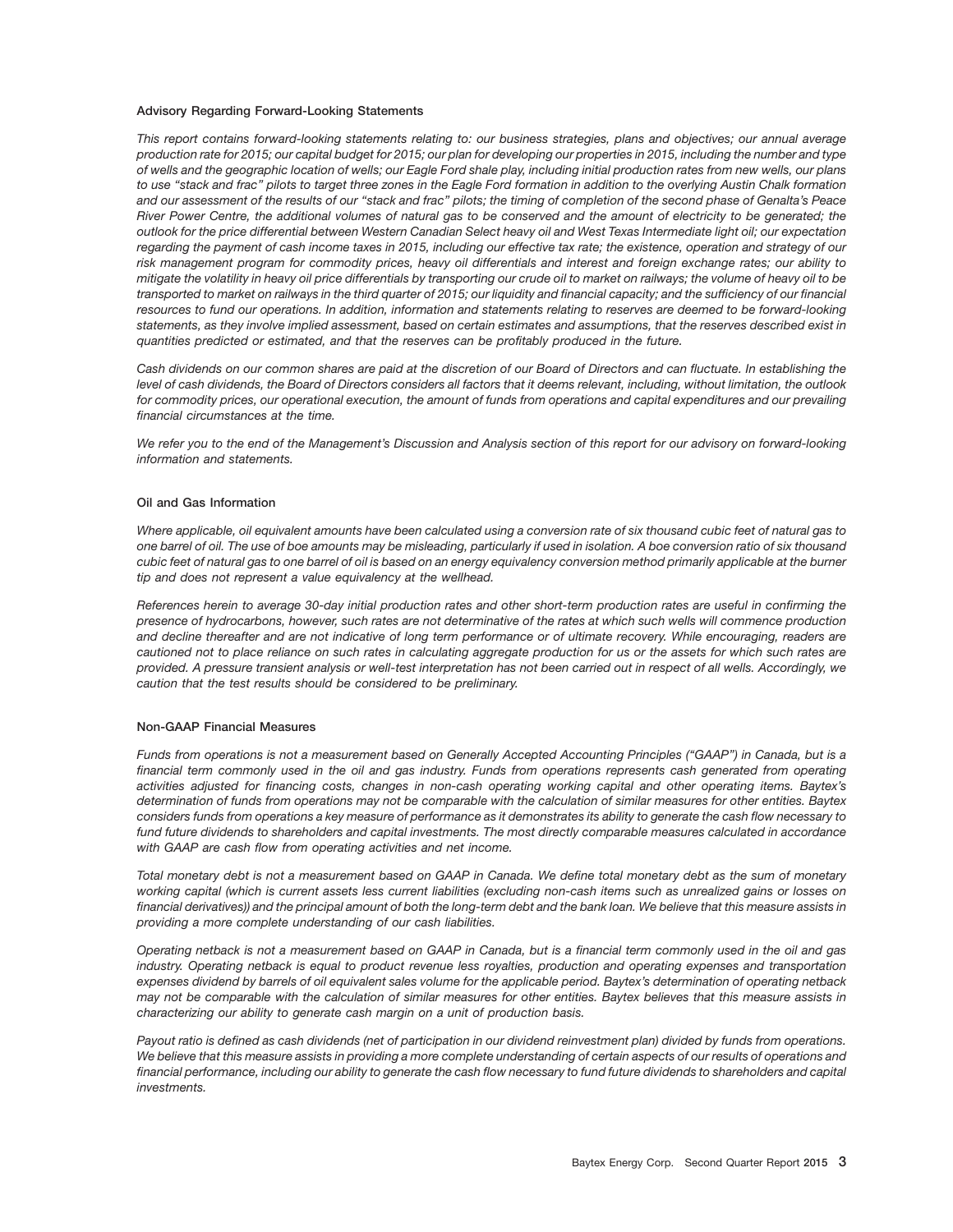# MESSAGE TO SHAREHOLDERS

#### **Operations Review**

During the second quarter, we continued to execute our 2015 capital program as planned and our results are consistent with expectations. In response to the weakness in commodity prices, our overall level of capital spending was lower for the third consecutive quarter as we deferred activity in Canada and reduced activity in the Eagle Ford. Reflective of this reduced activity, production averaged 84,812 boe/d (82% oil and NGL) in Q2/2015 as compared to 90,710 boe/d in Q1/2015. Capital expenditures for exploration and development activities totaled \$106.0 million in Q2/2015, down from \$147.4 million in Q1/2015, and \$214.7 million in Q4/2014. In Q2/2015, we participated in the drilling of 51 (15.2 net) wells with a 100% success rate.

One of our key attributes is our portfolio of projects with strong capital efficiencies and high rates of return. Through negotiated cost savings with service providers, our portfolio of development opportunities in the Eagle Ford, Peace River and Lloydminster continue to provide attractive returns in today's low crude oil price environment.

Our 2015 production guidance remains at 84,000 to 88,000 boe/d with budgeted exploration and development expenditures of \$500 to \$575 million. Our 2015 capital program remains flexible and allows for adjustments to second half spending based on changes in the commodity price environment.

|                           |                          | Crude Oil<br><b>Natural Gas</b> |       |                 | Stratigraphic<br>and Service |                          | Dry and<br>Abandoned     |                          | Total                    |                              |
|---------------------------|--------------------------|---------------------------------|-------|-----------------|------------------------------|--------------------------|--------------------------|--------------------------|--------------------------|------------------------------|
|                           | Gross                    | Net                             | Gross | Net             | Gross                        | Net                      | Gross                    | Net                      | Gross                    | Net                          |
| Heavy oil                 |                          |                                 |       |                 |                              |                          |                          |                          |                          |                              |
| Lloydminster              | 2                        | 2.0                             | -     | -               |                              |                          |                          |                          | $\overline{2}$           | 2.0                          |
| Peace River               |                          | -                               |       |                 |                              |                          |                          |                          | -                        | -                            |
|                           | $\overline{2}$           | 2.0                             | -     | -               |                              |                          |                          | $\overline{\phantom{0}}$ | $\overline{2}$           | 2.0                          |
| Light oil and natural gas |                          |                                 |       |                 |                              |                          |                          |                          |                          |                              |
| Eagle Ford                | 12                       | 3.4                             | 37    | 9.8             |                              |                          | -                        | $\overline{\phantom{0}}$ | 49                       | 13.2                         |
| Western Canada            | $\overline{\phantom{0}}$ | $\overline{\phantom{0}}$        | -     | $\qquad \qquad$ | -                            |                          |                          | -                        | $\overline{\phantom{0}}$ | $\qquad \qquad \blacksquare$ |
|                           | 12                       | 3.4                             | 37    | 9.8             | -                            | $\overline{\phantom{0}}$ | -                        | $\overline{\phantom{0}}$ | 49                       | 13.2                         |
| Total                     | 14                       | 5.4                             | 37    | 9.8             | $\qquad \qquad -$            | $\overline{\phantom{0}}$ | $\overline{\phantom{0}}$ | $\overline{\phantom{a}}$ | 51                       | 15.2                         |

*Wells Drilled – Three Months Ended June 30, 2015*

*Wells Drilled – Six Months Ended June 30, 2015*

|                           |                          |           |                          |                          |       |                          | Dry and                  |                          |       |       |
|---------------------------|--------------------------|-----------|--------------------------|--------------------------|-------|--------------------------|--------------------------|--------------------------|-------|-------|
|                           |                          | Crude Oil | <b>Natural Gas</b>       |                          |       | and Service              |                          | Abandoned                |       | Total |
|                           | Gross                    | Net       | Gross                    | Net                      | Gross | Net                      | Gross                    | Net                      | Gross | Net   |
| Heavy oil                 |                          |           |                          |                          |       |                          |                          |                          |       |       |
| Lloydminster              | 9                        | 5.1       | -                        |                          |       |                          |                          | $\overline{\phantom{0}}$ | 9     | 5.1   |
| Peace River               |                          | 1.0       | -                        | $\overline{\phantom{0}}$ | 5     | 5.0                      | ۰                        | -                        | 6     | 6.0   |
|                           | 10                       | 6.1       | $\overline{\phantom{0}}$ | $\overline{\phantom{a}}$ | 5     | 5.0                      | $\overline{\phantom{0}}$ | $\qquad \qquad$          | 15    | 11.1  |
| Light oil and natural gas |                          |           |                          |                          |       |                          |                          |                          |       |       |
| Eagle Ford                | 48                       | 10.8      | 67                       | 17.6                     | -     | $\overline{\phantom{0}}$ | 2                        | 0.6                      | 117   | 29.1  |
| Western Canada            | $\overline{\phantom{0}}$ |           |                          | $\overline{\phantom{0}}$ |       | -                        |                          | $\overline{\phantom{0}}$ | -     |       |
|                           | 48                       | 10.8      | 67                       | 17.6                     | -     | $\overline{\phantom{0}}$ | $\overline{2}$           | 0.6                      | 117   | 29.1  |
| Total                     | 58                       | 16.9      | 67                       | 17.6                     | 5     | 5.0                      | $\overline{2}$           | 0.6                      | 132   | 40.2  |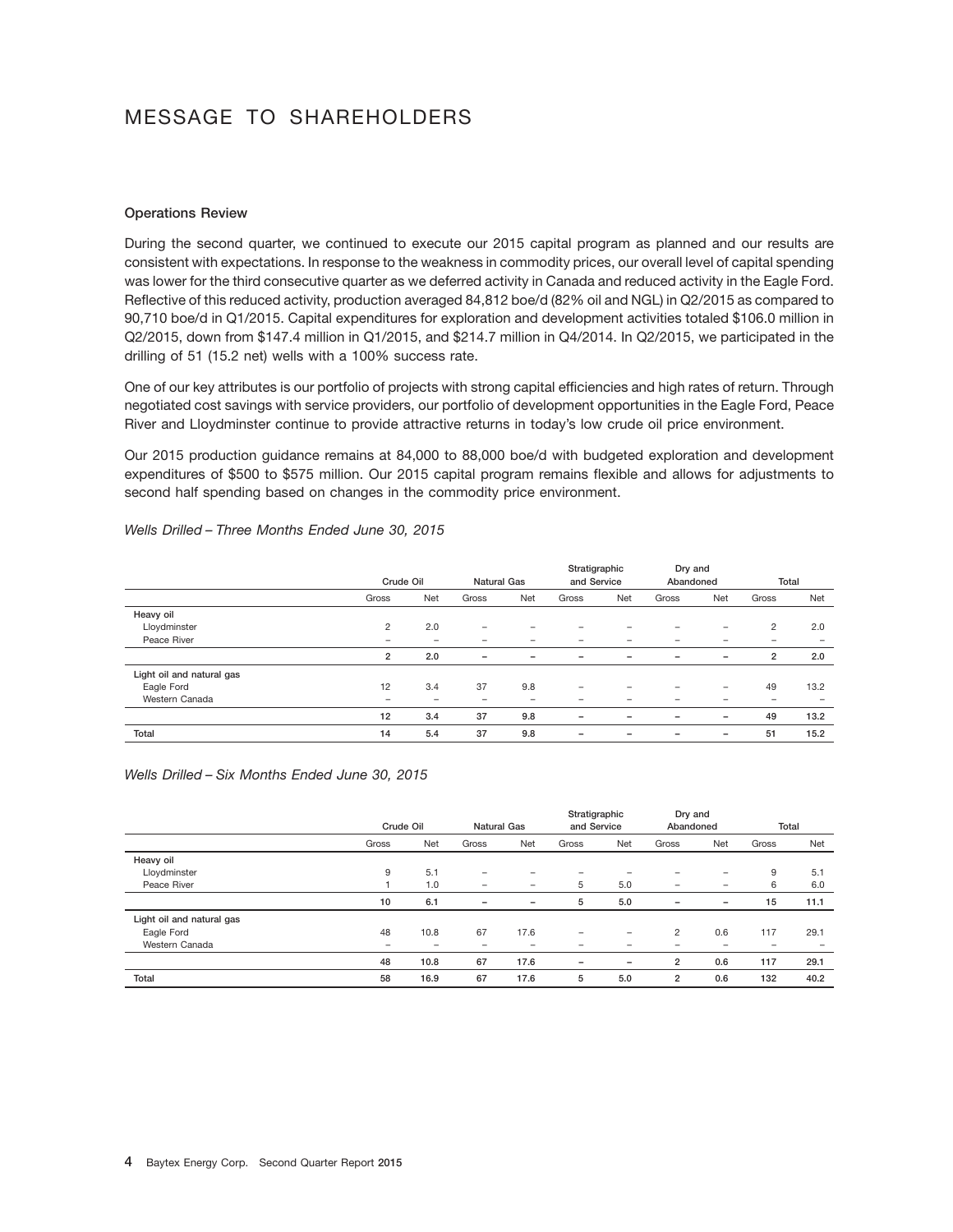#### **U.S. Operations**

Production in the Eagle Ford averaged 39,548 boe/d (79% oil and NGL) during Q2/2015, as compared to 41,076 boe/d in Q1/2015 and 38,035 boe/d in Q4/2014. Capital expenditures in the Eagle Ford in Q2/2015 totaled \$98.3 million, down from \$126.2 million in Q1/2015 and \$149.5 million in Q4/2014. This reduction is reflective of reduced activity levels combined with negotiated cost savings with service providers.

We continued to scale back our activity during the second quarter as we adjust to the lower crude oil pricing environment. We reduced the number of drilling rigs on our lands from 12 in late 2014 to five currently. In addition, the number of frac crews has been reduced from three in late 2014 to one or two currently.

During the second quarter, 40 (11.6 net) wells were brought onstream, as compared to 52 (13.2 net) wells during the first quarter. Of the 40 wells that commenced production during the second quarter, 27 wells have been producing for more than 30 days and have established an average 30-day initial production rate of approximately 1,200 boe/d. As at June 30, 2015, we had 83 (20.3 net) wells awaiting completion.

In addition to targeting the Lower Eagle Ford formation, we are now actively delineating the Austin Chalk formation. The number of wells on our lands producing from the Austin Chalk is now 37 (10.7 net) with an average 30-day initial production rate of approximately 1,000 boe/d.

Additional advancements have been made to delineate the multi-zone development potential of our Sugarkane acreage. We have initiated ''stack and frac'' pilots which target up to three zones in the Eagle Ford formation in addition to the overlying Austin Chalk. Recent production data from two pads (a total of nine wells) that targeted three zones achieved 30-day initial production rates per well ranging from 900 to 1,600 boe/d. We now have eleven multi-zone projects in various stages of execution and production.

#### **Canadian Operations**

Production in Canada averaged 45,264 boe/d (85% oil and NGL) during Q2/2015, as compared to 49,634 boe/d in Q1/2015. The reduced volumes in Canada are a result of lower drilling activity, the decommissioning of our Gemini steam-assisted gravity drainage pilot project and uneconomic production that we have shut-in. Capital expenditures for our Canadian assets in Q2/2015 totaled \$7.7 million, down from \$21.3 million in Q1/2015.

At Lloydminster, we drilled two (2.0 net) horizontal wells. At Peace River, no drilling occurred in Q2/2015. During the quarter, the commissioning of Phase One of the Genalta Peace River Power Centre was completed resulting in Baytex delivering approximately 3.5 mmcf/d of natural gas to the facility for the purpose of generating electricity. In Q3/2015, Phase Two of the project is anticipated to be commissioned, resulting in the conservation of an additional 0.7 mmcf/d of natural gas and total electrical generation equivalent to the needs of over 23,000 homes in Alberta.

#### **Financial Review**

We generated FFO of \$158.0 million (\$0.77 per share) in Q2/2015, compared to \$160.2 million (\$0.95 per share) in Q1/2015. The variance is largely due to a decrease in realized financial derivative gains of \$61.7 million, offset by higher revenues associated with improved commodity prices. During the second quarter, we funded 100% of our exploration and development expenditures and cash dividends with funds from operations. We recorded a net loss in Q2/2015 of \$27.0 million (\$0.13 per share) compared to a net loss of \$175.9 million (\$1.04 per share) in Q1/2015. The reduction in our net loss is largely due to higher revenues associated with improved commodity prices combined with a reversal of some of the negative movements on our U.S. dollar denominated debt due to a modest strengthening of the Canadian dollar in Q2/2015 after a significant weakening in Q1/2015.

In Q2/2015, we experienced an improvement in commodity prices with our realized oil and NGL price increasing 20% to \$43.68/bbl, versus \$36.40/bbl in Q1/2015. The average price for West Texas Intermediate (''WTI'') increased to US\$57.94/bbl during the quarter, as compared to US\$48.64/bbl in Q1/2015 and the discount for Canadian heavy oil, as measured by the price differential between Western Canadian Select (''WCS'') and WTI, narrowed to US\$11.59/bbl in Q2/2015, as compared to US\$14.73/bbl in Q1/2015. Subsequent to quarter-end, WCS differentials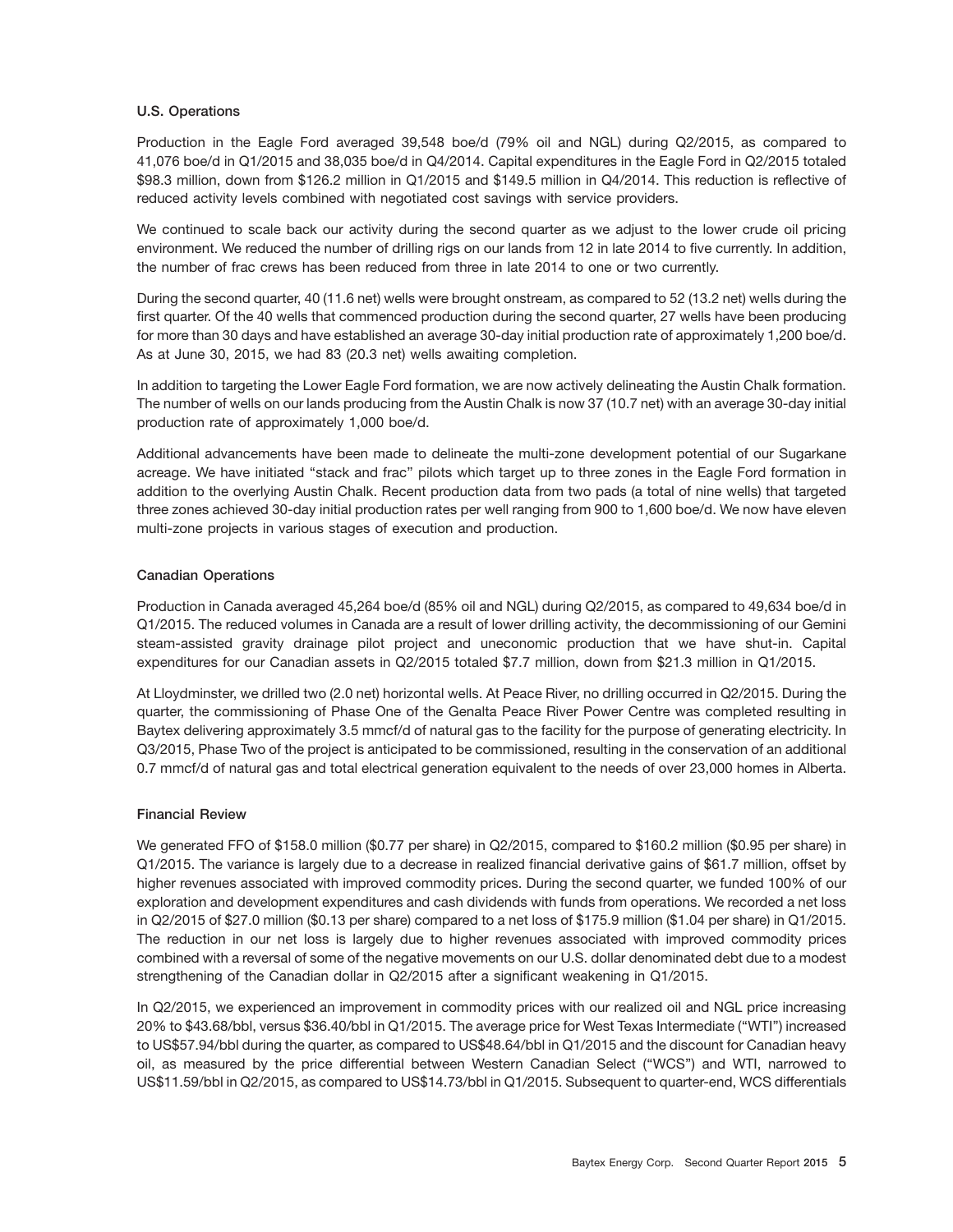have widened with the August index averaging US\$13.41/bbl. We expect WCS differentials to narrow in the coming months as improved market access is expected to reduce current inventory levels. The premium for Louisiana Light Sweet crude oil ("LLS"), relative to WTI, also widened to US\$4.44/bbl in Q2/2015, as compared to US\$1.91/bbl in Q1/2015.

We recognized a \$0.6 million recovery of current income tax expense in Q2/2015. Through the first six months of 2015, we have recognized current income tax expense of \$16.4 million. We forecast cash income taxes in 2015 at an effective tax rate of approximately 3-5% of pre-tax funds from operations. Substantially all of our estimated current income tax expense for 2015 has been recognized in the first half of 2015.

We generated an operating netback in Q2/2015 of \$20.66/boe (\$25.85/boe including financial derivatives gains). Our Canadian operations generated an operating netback of \$16.48/boe while the Eagle Ford generated an operating netback of \$25.45/boe. Our Eagle Ford assets are located in south Texas and are proximal to Gulf Coast crude oil markets with established transportation systems, resulting in strong realized prices. Our light oil and condensate production in the Eagle Ford is priced primarily off a LLS benchmark which typically trades at a premium to WTI. This strong pricing, combined with low cash costs, contributed positively to our operating netback in Q2/2015. The table below provides a summary of our operating netbacks for the periods noted.

|                                               |         |                     | Three Months Ended<br>June 30, 2015 |         | Three Months Ended<br>June 30, 2014 |        |  |
|-----------------------------------------------|---------|---------------------|-------------------------------------|---------|-------------------------------------|--------|--|
| (\$ per boe)                                  | Canada  | Total<br>Eagle Ford |                                     |         |                                     | Change |  |
| Sales Price                                   | \$40.43 | \$                  | 46.67                               | \$43.34 | \$75.06                             | (42%)  |  |
| Less:                                         |         |                     |                                     |         |                                     |        |  |
| Royalties                                     | 6.87    |                     | 13.79                               | 10.10   | 18.36                               | (45%)  |  |
| Production and operating expenses             | 13.45   |                     | $7.43^{(1)}$                        | 10.64   | 12.51                               | (15%)  |  |
| Transportation expenses                       | 3.63    |                     |                                     | 1.94    | 3.45                                | (44%)  |  |
| Operating netback                             | \$16.48 | \$                  | 25.45                               | \$20.66 | \$40.74                             | (48%)  |  |
| Financial derivatives gain (loss)             |         |                     |                                     | 5.19    | (2.28)                              | $-$ %  |  |
| Operating netback after financial derivatives | \$16.48 | \$                  | 25.45                               | \$25.85 | \$38,46                             | (32%)  |  |

*(1) In the Eagle Ford, transportation expenses are included in production and operating expenses.*

#### **Risk Management**

We employ a comprehensive risk management program which is intended to reduce some of the volatility in our FFO. In Q2/2015, we realized financial derivatives gains of \$40.1 million, primarily due to crude oil prices being at levels significantly below those set in our fixed price contracts, which were partially offset by the settlement of our out-of-money foreign exchange contracts.

For Q3/2015, we have entered into hedges on approximately 24% of our net WTI exposure with 17% fixed at US\$79.86/bbl and 7% receiving WTI plus US\$10.00/bbl when WTI is below US\$80.00/bbl. The unrealized financial derivatives gain with respect to our WTI hedges as at June 30, 2015 was \$45.7 million. The following table summarizes our WTI hedges in place as at July 29, 2015.

|                                 |                |         | Last 6 Months  | Full-Year |
|---------------------------------|----------------|---------|----------------|-----------|
|                                 | Q3/2015        | Q4/2015 | 2015           | 2016      |
| <b>Fixed Hedges</b>             |                |         |                |           |
| Volumes (bbl/d)                 | 8,000          | 9,000   | 8,500          | 6,250     |
| Hedge $(\frac{9}{1})^{(1)}$     | 17%            | 19%     | 18%            | 13%       |
| Price (US\$/bbl)                | \$79.86        | \$78.25 | \$79.01        | \$63.64   |
| <b>Floating Hedges</b>          |                |         |                |           |
| Volumes (bbl/d)                 | 3.312          |         | 1,656          |           |
| Hedge $(\frac{9}{1})^{(1)}$     | 7%             |         | 4%             |           |
| Price (US\$/bbl) <sup>(2)</sup> | $WTI + $10.00$ |         | $WTI + $10.00$ |           |
| <b>Total Hedge Volume</b>       |                |         |                |           |
| Volumes (bbl/d)                 | 11,312         | 9,000   | 10.156         | 6,250     |
| Hedge $(\frac{9}{1})^{(1)}$     | 24%            | 19%     | 22%            | 13%       |

*(1) Percentage of hedged volumes is based on the mid-point of our 2015 production guidance (excluding NGL), net of royalties.*

*(2) Hedges reflect our exposure when WTI is less than US\$80/bbl.*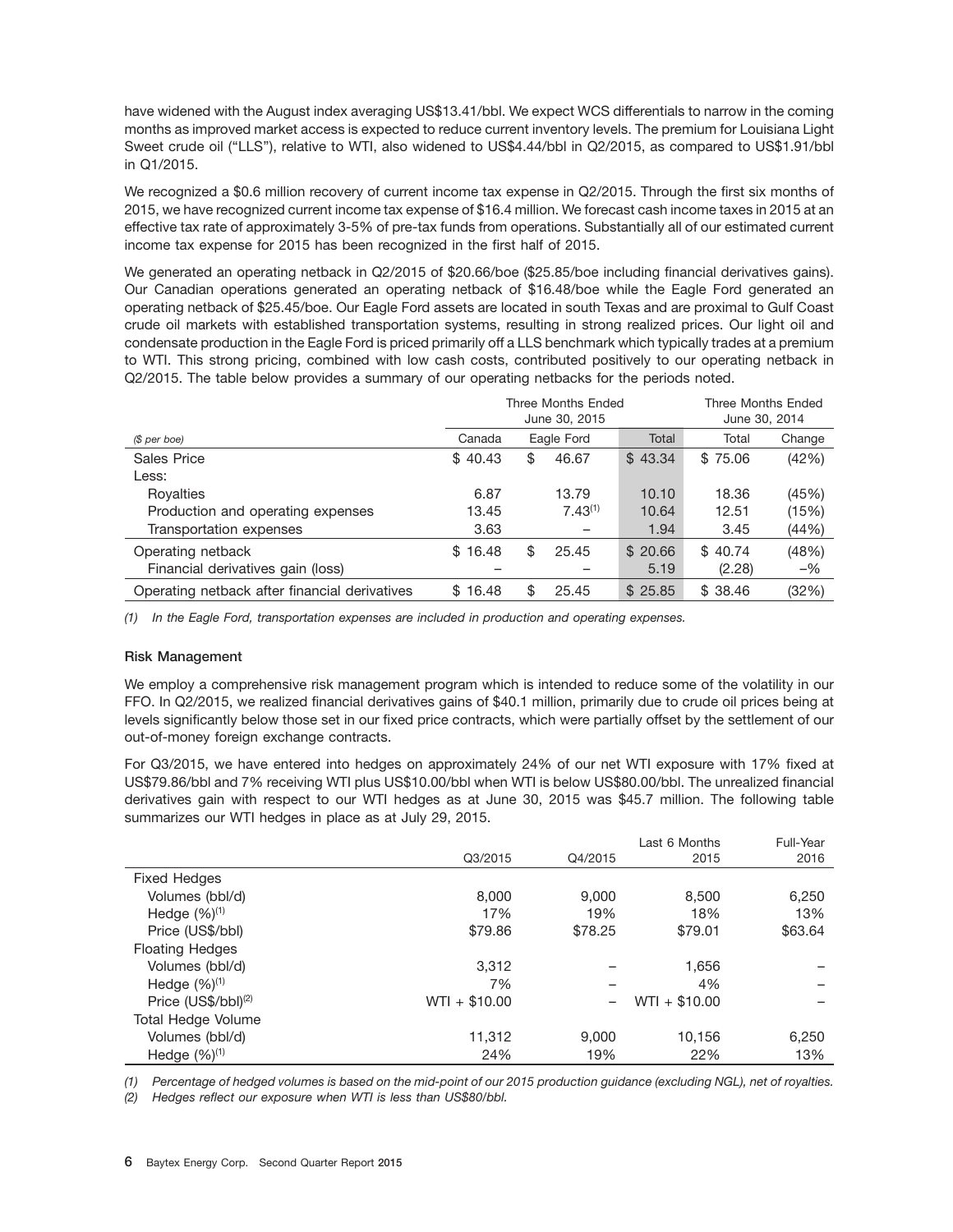As part of our hedging program, we also focus on opportunities to mitigate the volatility in WCS price differentials by transporting crude oil to markets by rail when economics warrant. We have no fixed investment or take or pay obligations to transport crude oil by rail and infrastructure around our core heavy oil producing regions allows for optimization between rail and pipe. In Q2/2015, approximately 18,000 bbl/d of our heavy oil volumes were delivered to market by rail, down 18% from the previous quarter. For Q3/2015, we expect to deliver approximately 15,000 bbl/d of our heavy oil volumes to market by rail as we optimize our heavy oil netbacks.

#### **Financial Liquidity**

We have taken several steps to maintain strong levels of financial liquidity this year, including evaluating our level and timing of capital spending, negotiating cost savings with service providers and completing an equity financing. On April 2, 2015, we issued 36,455,000 common shares at a price of \$17.35 per share for net proceeds of approximately \$606 million, which were used to reduce bank indebtedness.

Total monetary debt at June 30, 2015 was \$1.82 billion, comprised of a bank loan of \$192 million, long-term debt of \$1.49 billion, and a working capital deficiency of \$137 million. The decrease in total monetary debt at June 30, 2015, as compared to March 31, 2015, was primarily due to the application of the net proceeds from the equity financing to the bank loan.

We have unsecured revolving credit facilities consisting of a \$1.0 billion Canadian facility and a US\$200 million U.S. facility. During the second quarter, we extended the maturity date of these facilities to June 2019 (from June 2018 previously). These facilities do not require any mandatory principal payments prior to maturity and can be further extended beyond June 2019 with the consent of the lenders. As at June 30, 2015, we had approximately \$1.05 billion in undrawn capacity on these facilities.

Amendments made to the financial covenants contained in our unsecured revolving credit facilities in February 2015 provide us with increased financial flexibility. As at June 30, 2015, our Senior Debt<sup>(1)</sup> to Bank EBITDA<sup>(2)</sup> ratio (twelve months trailing) is 1.72:1.00. Our revised financial covenants allow this ratio to reach a maximum of 4.75:1.00 through June 2016 and 4.50:1.00 through December 2016.

#### **Conclusion**

Given the current low crude oil price environment, we remain focused on prudently managing our operations to maintain strong levels of financial liquidity. The execution of our capital program has yielded impressive results in the Eagle Ford as we advance the multi-zone development potential of our acreage. In Canada, our assets continue to perform as expected with limited capital investment. Through negotiated cost savings with service providers, our portfolio of development opportunities in the Eagle Ford, Peace River and Lloydminster continue to provide attractive returns.

We want to express our appreciation for your continued support as we move forward in executing our plan for long-term value creation.

On behalf of the Board of Directors,

James L. Bowzer President and Chief Executive Officer July 30, 2015

- *(1) ''Senior debt'' is defined as the sum of the principal amount of our bank loan and long-term debt.*
- *(2) Bank EBITDA is a non-GAAP measure calculated based on terms and definitions set out in the credit agreement which adjusts net income for financing costs, income tax, certain specific unrealized and non-cash transactions (including depletion, depreciation, amortization, impairment, exploration expenses, unrealized gains and losses on financial derivatives and foreign exchange, and share-based compensation) and acquisition and disposition activity and is calculated based on a trailing twelve month basis.*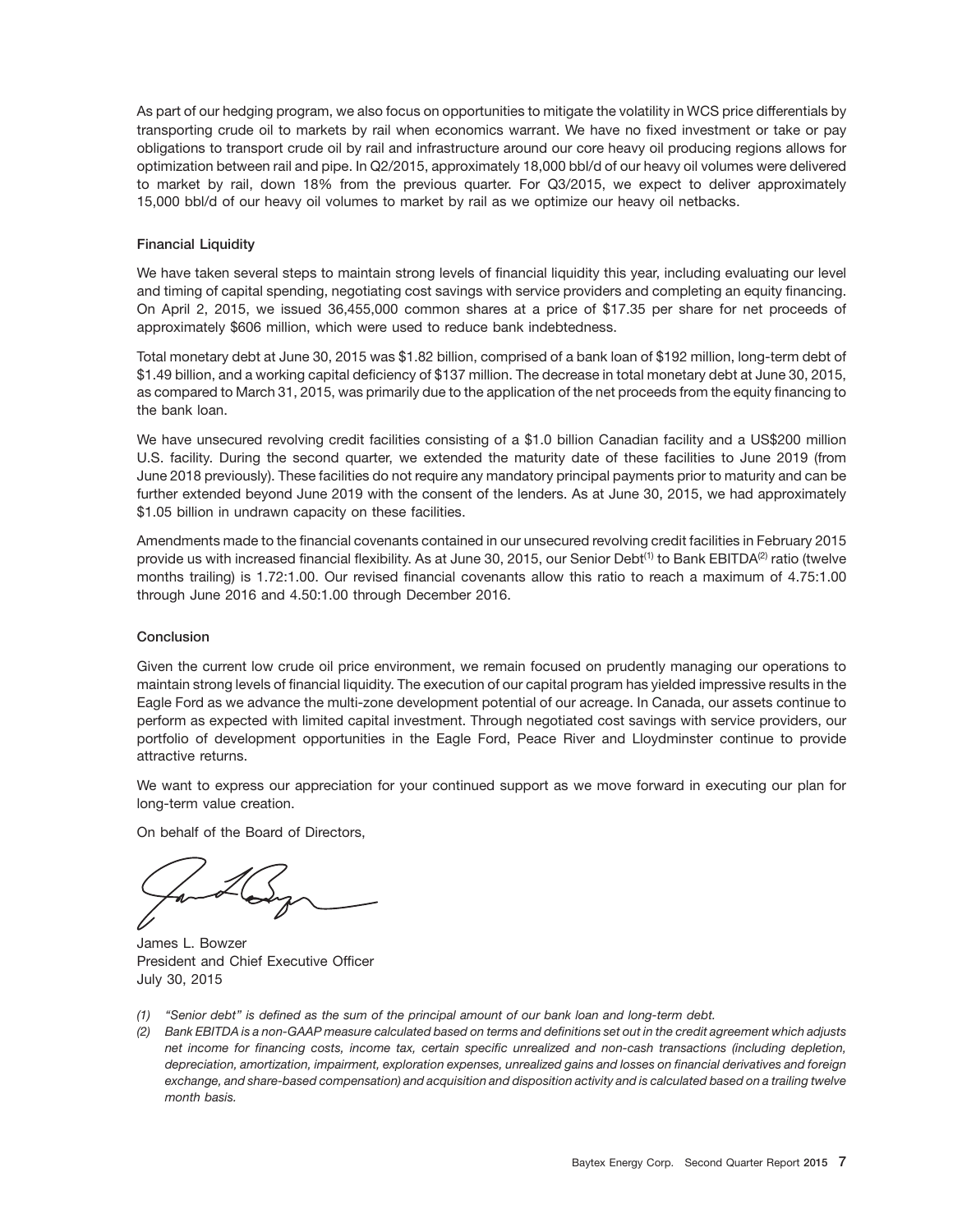# MANAGEMENT'S DISCUSSION AND ANALYSIS

The following is management's discussion and analysis (''MD&A'') of the operating and financial results of Baytex Energy Corp. for the three and six months ended June 30, 2015. This information is provided as of July 29, 2015. In this MD&A, references to "Baytex", the "Company", "we", "us" and "our" and similar terms refer to Baytex Energy Corp. and its subsidiaries on a consolidated basis, except where the context requires otherwise. The second quarter results have been compared with the corresponding period in 2014. This MD&A should be read in conjunction with the Company's condensed interim unaudited consolidated financial statements (''consolidated financial statements'') for the three and six months ended June 30, 2015, its audited comparative consolidated financial statements for the years ended December 31, 2014 and 2013, together with the accompanying notes and its Annual Information Form for the year ended December 31, 2014. These documents and additional information about Baytex are accessible on the SEDAR website at www.sedar.com. All amounts are in Canadian dollars, unless otherwise stated, and all tabular amounts are in thousands of Canadian dollars, except for percentages and per common share amounts or as otherwise noted.

In this MD&A, barrel of oil equivalent (''boe'') amounts have been calculated using a conversion rate of six thousand cubic feet of natural gas to one barrel of oil, which represents an energy equivalency conversion method applicable at the burner tip and does not represent a value equivalency at the wellhead. While it is useful for comparative measures, it may not accurately reflect individual product values and may be misleading if used in isolation.

This MD&A contains forward-looking information and statements. We refer you to the end of this MD&A for our advisory on forward-looking information and statements.

#### **NON-GAAP FINANCIAL MEASURES**

In this MD&A, we refer to certain financial measures (such as funds from operations, payout ratio, total monetary debt and operating netback) which do not have any standardized meaning prescribed by generally accepted accounting principles in Canada (''GAAP''). While funds from operations, payout ratio and operating netback are commonly used in the oil and natural gas industry, our determination of these measures may not be comparable with calculations of similar measures by other issuers.

#### **Funds from Operations**

We define funds from operations as cash flow from operating activities adjusted for financing costs, changes in non-cash operating working capital and other operating items. We believe that this measure assists in providing a more complete understanding of certain aspects of our results of operations and financial performance, including our ability to generate the cash flow necessary to fund future dividends to shareholders and capital investments. However, funds from operations should not be construed as an alternative to traditional performance measures determined in accordance with GAAP, such as cash flow from operating activities and net income. For a reconciliation of funds from operations to cash flow from operating activities, see "Funds from Operations, Payout Ratio and Dividends''.

#### **Payout Ratio**

We define payout ratio as cash dividends (net of participation in our dividend reinvestment plan ("DRIP")) divided by funds from operations. We believe that this measure assists in providing a more complete understanding of certain aspects of our results of operations and financial performance, including our ability to generate the cash flow necessary to fund future dividends to shareholders and capital investments.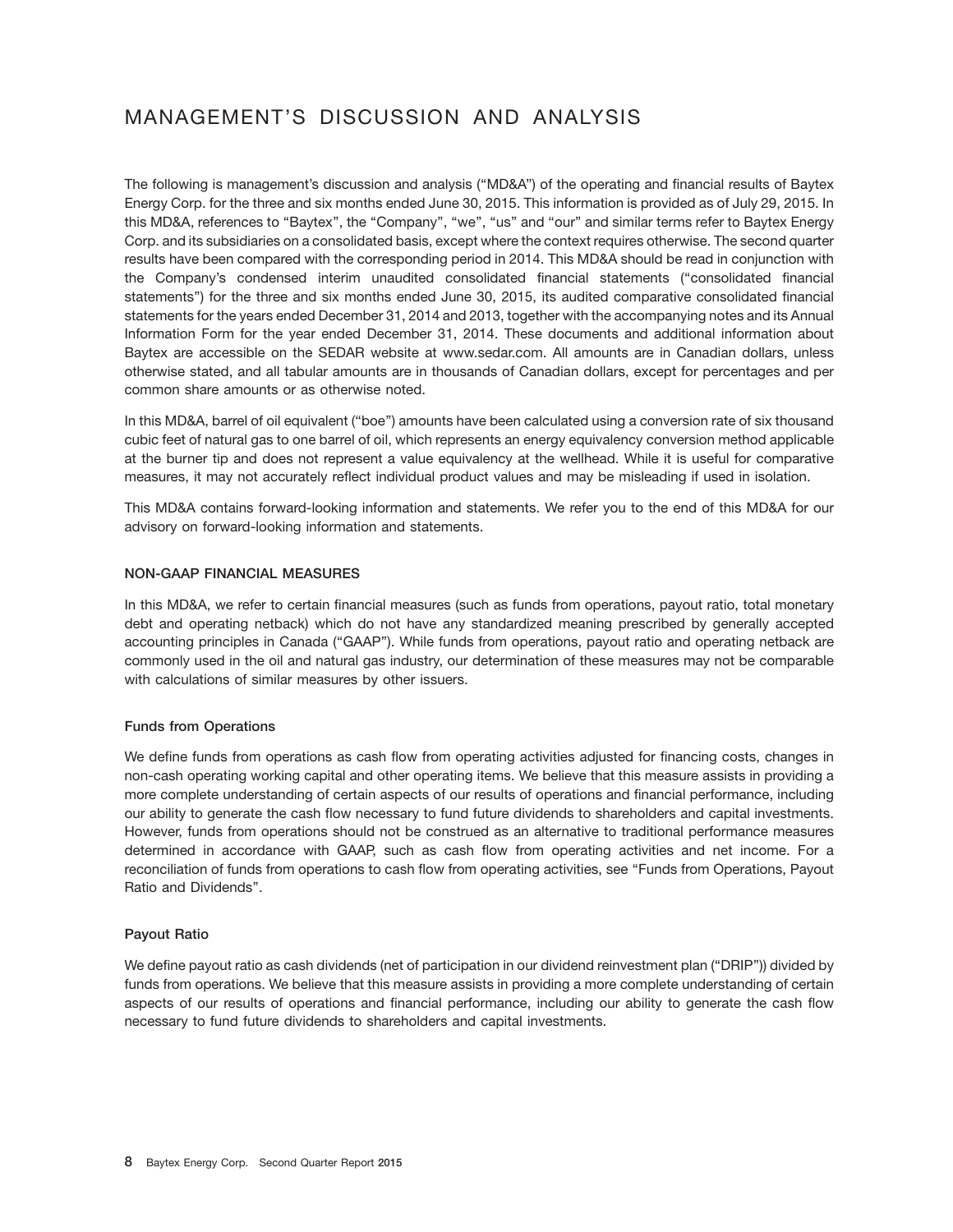#### **Total Monetary Debt**

We define total monetary debt as the sum of monetary working capital (which is current assets less current liabilities (excluding non-cash items such as unrealized gains or losses on financial derivatives)) and the principal amount of both the long-term debt and the bank loan. We believe that this measure assists in providing a more complete understanding of our cash liabilities. See ''Liquidity, Capital Resources and Risk Management'' for a calculation of total monetary debt.

#### **Operating Netback**

We define operating netback as product revenue less royalties, production and operating expenses and transportation expenses divided by barrels of oil equivalent sales volume for the applicable period. We believe that this measure assists in characterizing our ability to generate cash margin on a unit of production basis.

#### **SECOND QUARTER HIGHLIGHTS**

During the second quarter of 2015, we experienced an improvement in commodity prices over the first quarter of 2015. The price of West Texas Intermediate oil (''WTI'') averaged US\$57.94/bbl, up US\$9.30/bbl from the first quarter of 2015 but down 44% from the second quarter in 2014. The Western Canadian Select (''WCS'') differential discount narrowed to US\$11.59/bbl and the Louisiana Light Sweet (''LLS'') differential premium widened to US\$4.44/bbl during the second quarter of 2015 compared to US\$14.73/bbl and US\$1.91/bbl, respectively, in the first quarter. As a result of these price improvements, the second quarter realized heavy oil price increased 56% and realized light oil price increased 24% over the first quarter of 2015. Our hedging contracts mitigated some of the drop in commodity prices from 2014 as we realized financial derivative gains of \$48.8 million on our oil contracts during the quarter. The average WTI price for the six months ended June 30, 2015 was US\$53.29/bbl, 47% lower than the average WTI price for the first half of 2014. Prices for natural gas were down slightly from the first quarter of 2015, but were 37% lower than the second quarter of 2014. The average CAD/USD dollar exchange rate was \$0.14 weaker in the first half of 2015 than in the same period of 2014, which has mitigated some of the decline in the commodity prices.

The operating results of the Company, in particular, the U.S. division, are significantly different in 2015 than in 2014, as we closed the acquisition of the Eagle Ford assets on June 11, 2014 and sold the North Dakota assets in September 2014. Average production for the three months ended June 30, 2015 was 84,812 boe/d, an increase of 27% compared to the same period in 2014 mainly due to the acquisition of the Eagle Ford assets. Canadian production was 45,264 boe/d for the second quarter of 2015, representing a decline of 9% from the first quarter of 2015 and a decline of 21% or 12,182 boe/d compared to the second quarter of 2014. Reduced capital spending levels for the past year, combined with shut-in uneconomic production and the 2014 property divestments account for the drop in production levels. For the six month period ended June 30, 2015, Canadian production is down 17% to 47,437 boe/d compared to the same period in 2014. U.S. production of 39,548 boe/d in the second quarter of 2015 was 316% higher than in the second quarter of 2014 due to the acquisition, but 4% lower than production in the first quarter of 2015 as we began to experience the effects of reduced capital activity over the past six months on our Eagle Ford assets. The decline in production in both Canada and the U.S. was expected and remains within our annual guidance range of 84,000 to 88,000 boe/d.

We reduced capital spending in the second quarter of 2015 to \$106.0 million, down \$41.4 million from the first quarter of 2015 and down \$42.9 million from the \$148.9 million spent in the second quarter of 2014. These reductions were in response to the sharp drop in crude oil prices and were achieved by reducing drilling activity and negotiating cost reductions from service providers. In the second quarter of 2015, \$98.3 million of our capital spending was directed to the Eagle Ford assets. The second quarter capital investment program in the Eagle Ford was down from \$126.2 million in the first quarter of 2015 and \$149.5 million in the fourth quarter of 2014 due to reduced rig counts and frac crews.

Funds from operations (''FFO'') for the quarter were \$158.0 million compared to \$165.5 million for the second quarter of 2014 and \$160.2 million for the first quarter of 2015, with the decrease from 2014 due to lower commodity prices.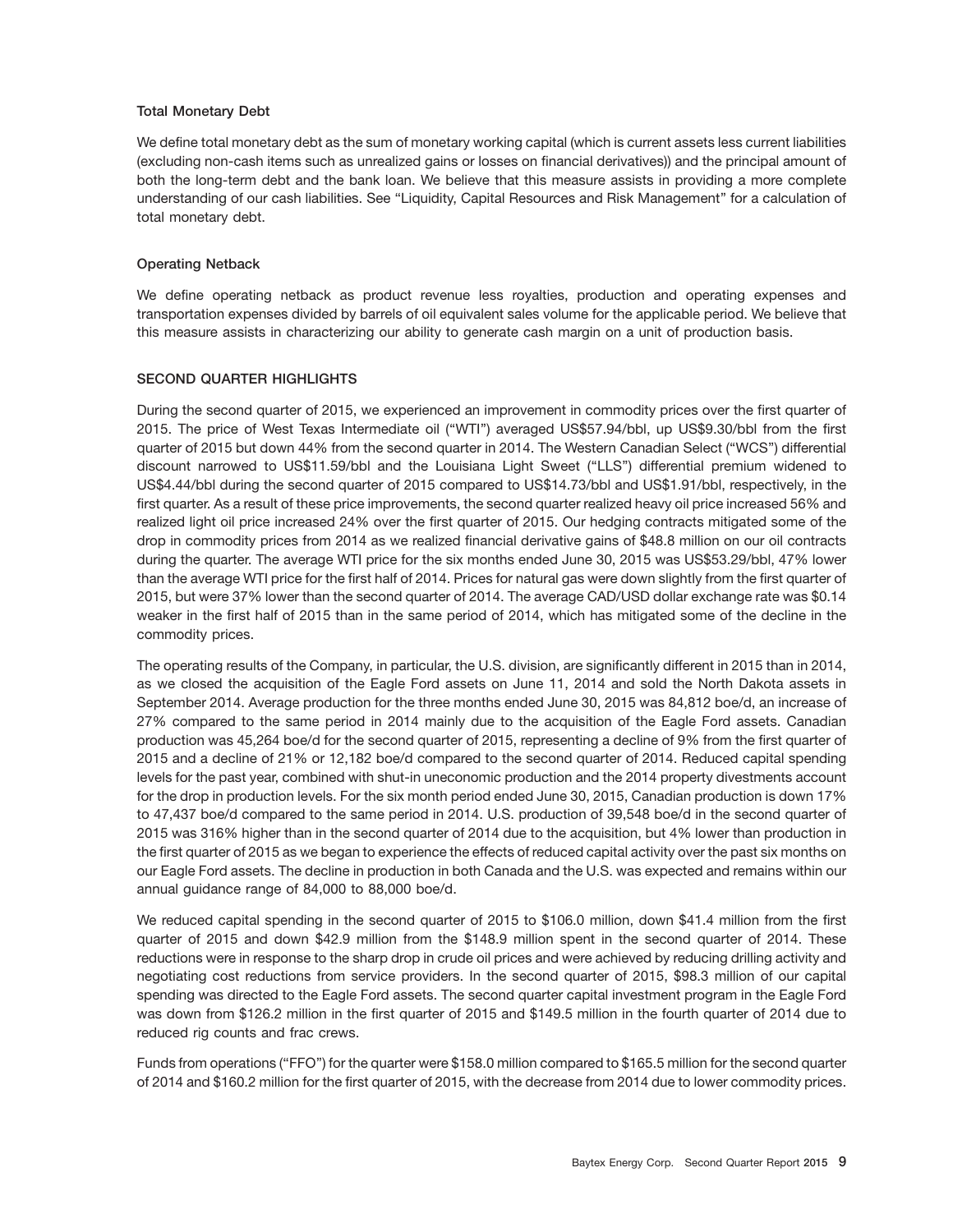For the six months ended June 30, 2015, FFO was \$318.3 million, down only 5.3% from the same period in 2014 as we only had 20 days of operations from the Eagle Ford assets in 2014.

On April 2, 2015, we completed an equity financing, issuing 36,455,000 common shares at a price of \$17.35 per share for aggregate gross proceeds of approximately \$632.5 million. The net proceeds of \$606.0 million were used to reduce bank indebtedness. Total monetary debt has decreased to \$1.8 billion at June 30, 2015, as compared to \$2.3 billion at December 31, 2014 and \$2.4 billion at March 31, 2015. We also extended the revolving period under our bank credit facilities to June 4, 2019 from June 4, 2018.

Starting with the June 2015 dividend, we added a second reinvestment option to our dividend reinvestment plan. Under the Premium Dividend<sup>™</sup> Component, eligible shareholders can reinvest their dividends in new shares of Baytex at a 3% discount to the average market price, with the new shares being exchanged for a cash payment equal to 101% of the reinvested dividend amount.

#### **U.S. RESULTS – IMPACT OF 2014 ACQUISITION AND DISPOSITION ACTIVITY**

In 2015, the U.S. division is comprised of the Eagle Ford assets. The results of operations for the U.S. division in 2014 includes the Bakken assets in North Dakota, which were disposed of on September 24, 2014, and the Eagle Ford assets in Texas, which were acquired on June 11, 2014. This table bifurcates the U.S. division by area to better demonstrate the impact of the 2014 acquisition and disposition activity on the U.S. results. Further disclosure on the U.S. division is contained in the sections which follow.

|                                                    |              | Three Months Ended June 30 |                         |              |              |              |  |  |  |  |
|----------------------------------------------------|--------------|----------------------------|-------------------------|--------------|--------------|--------------|--|--|--|--|
|                                                    |              | 2015                       |                         |              | 2014         |              |  |  |  |  |
|                                                    |              | <b>North</b>               |                         |              | North        |              |  |  |  |  |
| <b>Daily Production</b>                            | Eagle Ford   | <b>Dakota</b>              | Total                   | Eagle Ford   | Dakota       | Total        |  |  |  |  |
| Liquids (bbl/d)                                    |              |                            |                         |              |              |              |  |  |  |  |
| Light oil and condensate                           | 23,999       |                            | 23,999                  | 4,113        | 3,102        | 7,215        |  |  |  |  |
| <b>NGL</b>                                         | 7,147        |                            | 7,147                   | 920          | 133          | 1,053        |  |  |  |  |
| Total liquids (bbl/d)                              | 31,146       |                            | 31,146                  | 5,033        | 3,235        | 8,268        |  |  |  |  |
| Natural gas (mcf/d)                                | 50,414       | -                          | 50,414                  | 6,444        | 878          | 7,322        |  |  |  |  |
| Total production (boe/d)                           | 39,548       |                            | 39,548                  | 6,107        | 3,381        | 9,488        |  |  |  |  |
| (\$ thousands except for % and per boe<br>amounts) |              |                            |                         |              |              |              |  |  |  |  |
| Revenue                                            | \$167,986    | $\mathbf{s}$<br>-          | \$167,986               | \$<br>47,491 | 28,923<br>\$ | 76,414<br>\$ |  |  |  |  |
| Rovalties                                          | 49,628       |                            | 49,628                  | 13,769       | 9,327        | 23,096       |  |  |  |  |
| Production and operating                           |              |                            |                         |              |              |              |  |  |  |  |
| expenses                                           | 26,739       |                            | 26,739                  | 3,737        | 4,136        | 7,873        |  |  |  |  |
| Operating income                                   | \$<br>91,619 | \$                         | \$<br>91,619            | \$<br>29,985 | 15,460<br>\$ | \$<br>45,445 |  |  |  |  |
| Realized price per boe                             | \$<br>46.67  | $\mathfrak{L}$             | $\mathfrak{L}$<br>46.67 | \$<br>84.72  | \$<br>93.98  | \$<br>88.02  |  |  |  |  |
| Average royalty rate                               | 29.5%        | $-$ %                      | 29.5%                   | 29.2%        | 32.2%        | 30.4%        |  |  |  |  |
| Production and operating                           |              |                            |                         |              |              |              |  |  |  |  |
| expenses per boe                                   | \$<br>7.43   | \$                         | \$<br>7.43              | \$<br>6.72   | 13.44<br>\$  | \$<br>9.12   |  |  |  |  |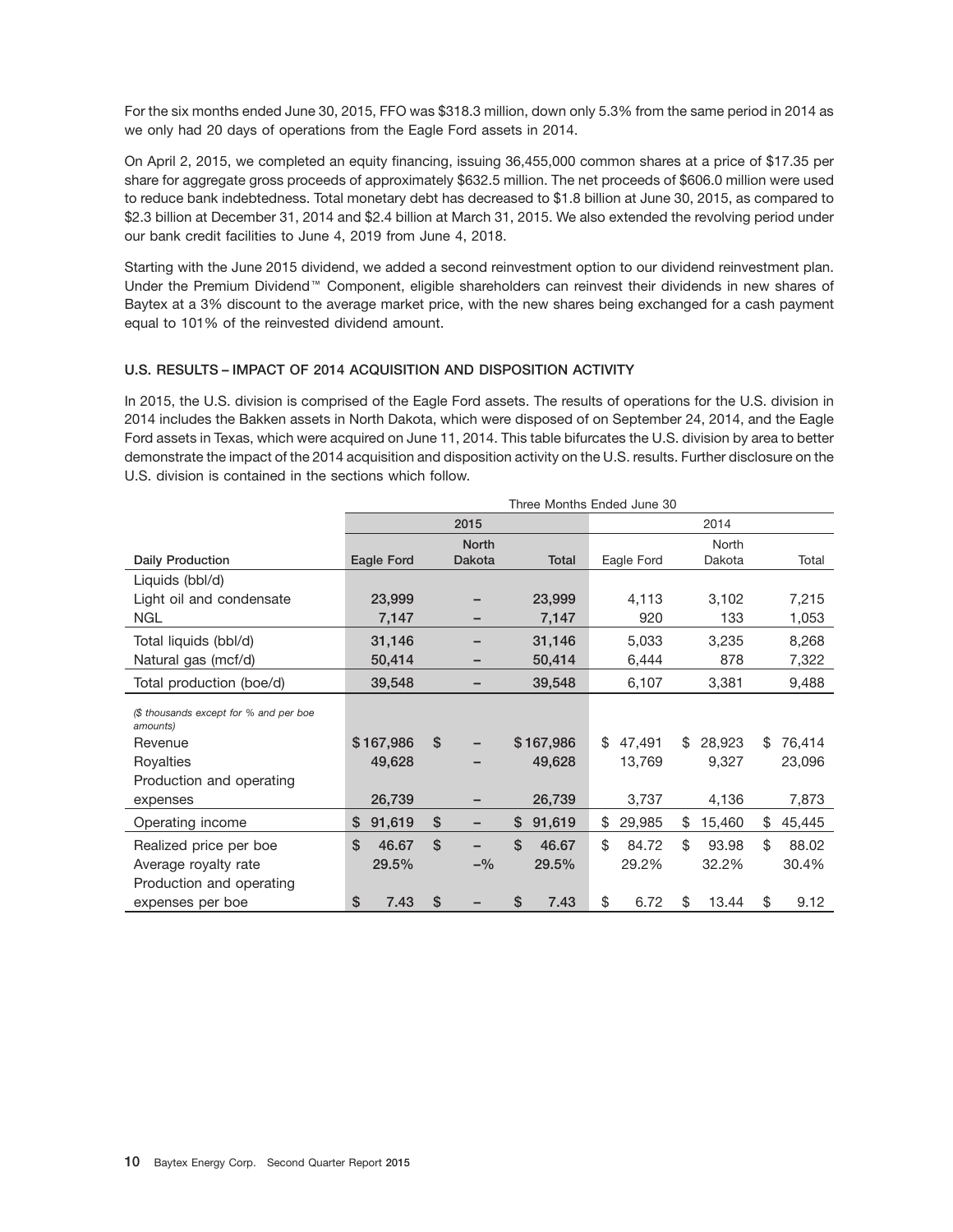|                                                    |             | Six Months Ended June 30 |              |              |              |              |  |  |  |  |
|----------------------------------------------------|-------------|--------------------------|--------------|--------------|--------------|--------------|--|--|--|--|
|                                                    |             | 2015                     |              |              | 2014         |              |  |  |  |  |
|                                                    |             | <b>North</b>             |              |              | North        |              |  |  |  |  |
| <b>Daily Production</b>                            | Eagle Ford  | Dakota                   | <b>Total</b> | Eagle Ford   | Dakota       | Total        |  |  |  |  |
| Liquids (bbl/d)                                    |             |                          |              |              |              |              |  |  |  |  |
| Light oil and condensate                           | 24,976      |                          | 24,976       | 2,068        | 2,930        | 4,998        |  |  |  |  |
| <b>NGL</b>                                         | 7,066       |                          | 7,066        | 462          | 163          | 625          |  |  |  |  |
| Total liquids (bbl/d)                              | 32,042      |                          | 32,042       | 2,530        | 3,093        | 5,623        |  |  |  |  |
| Natural gas (mcf/d)                                | 49,589      |                          | 49,589       | 3,240        | 871          | 4,111        |  |  |  |  |
| Total production (boe/d)                           | 40,307      |                          | 40,307       | 3,070        | 3,238        | 6,308        |  |  |  |  |
| (\$ thousands except for % and per boe<br>amounts) |             |                          |              |              |              |              |  |  |  |  |
| Revenue                                            | \$318,957   | \$                       | \$318,957    | \$<br>47,491 | 54,724<br>\$ | \$102,215    |  |  |  |  |
| Royalties                                          | 92,916      |                          | 92,916       | 13,769       | 18,165       | 31,934       |  |  |  |  |
| Production and operating                           |             |                          |              |              |              |              |  |  |  |  |
| expenses                                           | 53,920      |                          | 53,920       | 3,737        | 9,038        | 12,775       |  |  |  |  |
| Operating income                                   | \$172,121   | \$<br>-                  | \$172,121    | \$<br>29,985 | \$<br>27,521 | \$<br>57,506 |  |  |  |  |
| Realized price per boe                             | \$<br>43.71 | $\mathfrak{L}$           | \$<br>43.71  | \$<br>84.72  | \$<br>93.38  | \$<br>89.16  |  |  |  |  |
| Average royalty rate                               | 29.1%       | $-$ %                    | 29.1%        | 29.2%        | 33.2%        | 31.4%        |  |  |  |  |
| Production and operating                           |             |                          |              |              |              |              |  |  |  |  |
| expenses per boe                                   | \$<br>7.39  | \$                       | 7.39<br>S    | \$<br>6.72   | \$<br>15.42  | \$<br>11.19  |  |  |  |  |

U.S. production for the three and six months ended June 30, 2015 was 39,548 boe/d and 40,307 boe/d, respectively, representing an increase of 30,060 boe/d and 33,999 boe/d, respectively, as compared to the same periods in 2014. The increases were mainly due to the inclusion of the Eagle Ford production for 2015 as compared to only 20 days of production subsequent to the acquisition on June 11, 2014, partially offset by the disposition of the North Dakota assets on September 24, 2014. Eagle Ford production for the three and six months ended June 30, 2015 increased 11,765 boe/d and 12,524 boe/d, respectively, when compared to average production of 27,783 boe/d during the 20 days in June 2014 following the acquisition, reflecting continued growth from the successful development program.

Revenue for the three months ended June 30, 2015 of \$168.0 million increased by \$91.6 million compared to the same period in 2014 due to the increase in production, offset by a 47% decrease in realized pricing resulting from the overall drop in oil prices experienced since late 2014. Revenue for the six months ended June 30, 2015 of \$319.0 million increased by \$216.7 million compared to the same period in 2014 due to the increase in production, offset by a 51% decrease in realized pricing.

Royalties for the three and six months ended June 30, 2015 increased \$26.5 million and \$61.0 million, respectively, compared to the same periods in 2014 due to increased revenues. Royalty rates for the three and six months ended June 30, 2015 compared to the same periods in 2014 both decreased due to the sale of our North Dakota properties which carried higher royalty rates. Eagle Ford royalty rates were consistent with the prior year as royalty rates in this area do not vary with commodity pricing.

Production and operating expenses for the three and six months ended June 30, 2015 increased \$18.9 million and \$41.1 million, respectively, compared to the same periods in 2014 due to increased production volumes. Production and operating expenses per boe have decreased over the same periods in 2014 due to the shift in production to the lower cost Eagle Ford assets compared to our historic North Dakota properties. On a per boe basis, Eagle Ford production and operating expenses for both the three and six months ended June 30, 2015, of \$7.43/boe and \$7.39/boe, respectively, are largely consistent with the same periods in 2014.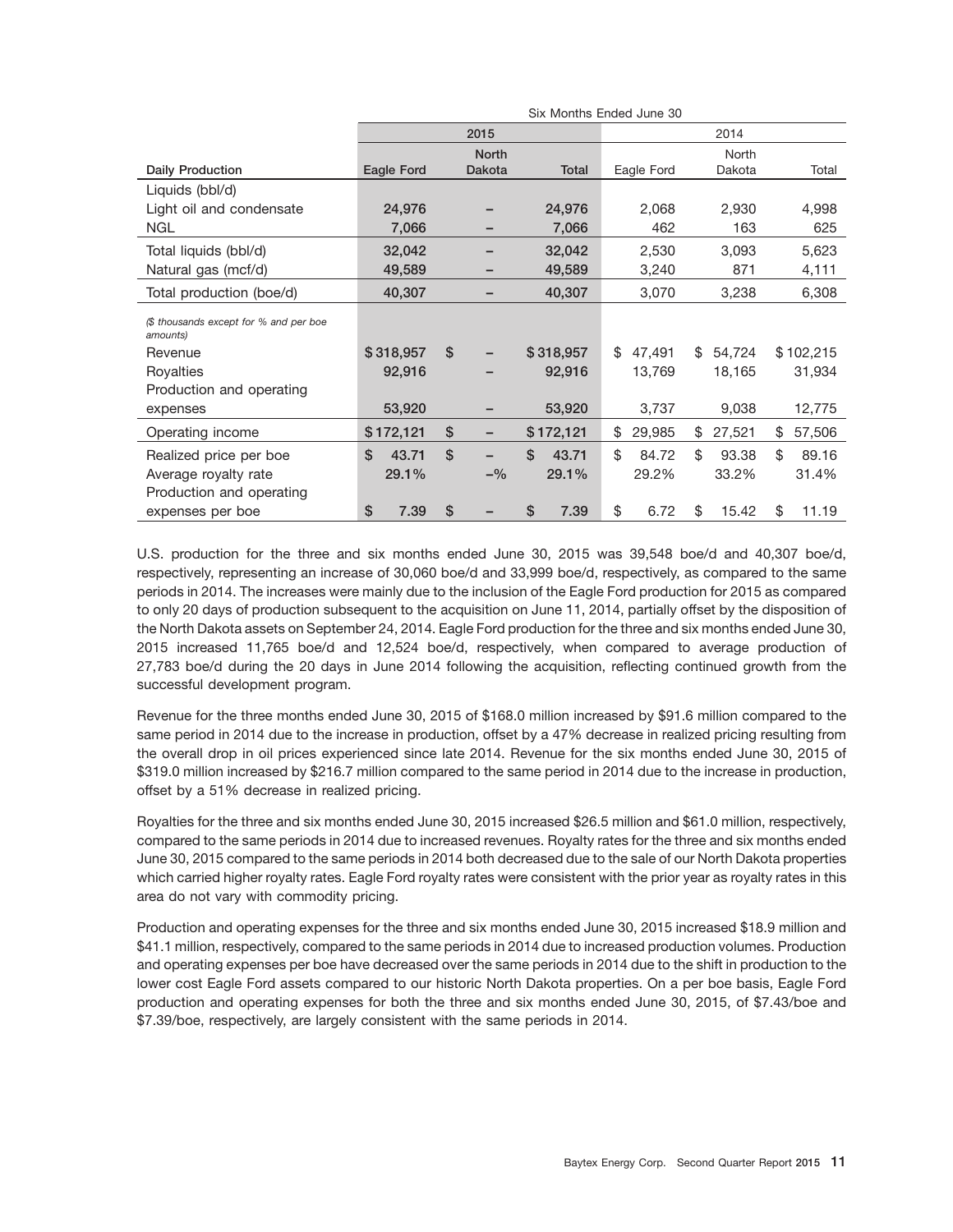# RESULTS OF OPERATIONS

The Canadian division includes the heavy oil assets in Peace River and Lloydminster and the conventional oil and natural gas assets in Western Canada. The U.S. division includes the Bakken assets in North Dakota up to the date of disposition on September 24, 2014 and the Eagle Ford assets in Texas subsequent to the date of acquisition on June 11, 2014.

#### **Production**

|                          | Three Months Ended June 30 |        |              |        |       |        |  |  |  |
|--------------------------|----------------------------|--------|--------------|--------|-------|--------|--|--|--|
|                          |                            | 2015   |              |        | 2014  |        |  |  |  |
| <b>Daily Production</b>  | Canada                     | U.S.   | <b>Total</b> | Canada | U.S.  | Total  |  |  |  |
| Liquids (bbl/d)          |                            |        |              |        |       |        |  |  |  |
| Heavy $\text{oil}^{(1)}$ | 35,439                     |        | 35,439       | 45,986 |       | 45,986 |  |  |  |
| Light oil and condensate | 1,900                      | 23,999 | 25,899       | 2,650  | 7,215 | 9,865  |  |  |  |
| <b>NGL</b>               | 1,085                      | 7.147  | 8,232        | 1,422  | 1.053 | 2,475  |  |  |  |
| Total liquids (bbl/d)    | 38.424                     | 31,146 | 69,570       | 50.058 | 8.268 | 58,326 |  |  |  |
| Natural gas (mcf/d)      | 41,042                     | 50,414 | 91,456       | 44.323 | 7,322 | 51,645 |  |  |  |
| Total production (boe/d) | 45,264                     | 39,548 | 84,812       | 57.445 | 9.488 | 66,934 |  |  |  |
| <b>Production Mix</b>    |                            |        |              |        |       |        |  |  |  |
| Heavy oil                | 78%                        | $-$ %  | 41%          | 80%    | $-$ % | 69%    |  |  |  |
| Light oil and condensate | 4%                         | 61%    | 31%          | 5%     | 76%   | 15%    |  |  |  |
| <b>NGL</b>               | 3%                         | 18%    | 10%          | 2%     | 11%   | 3%     |  |  |  |
| Natural gas              | 15%                        | 21%    | 18%          | 13%    | 13%   | 13%    |  |  |  |

|                          | Six Months Ended June 30 |        |              |        |       |        |  |  |  |
|--------------------------|--------------------------|--------|--------------|--------|-------|--------|--|--|--|
|                          |                          | 2015   |              | 2014   |       |        |  |  |  |
| <b>Daily Production</b>  | Canada                   | U.S.   | <b>Total</b> | Canada | U.S.  | Total  |  |  |  |
| Liquids (bbl/d)          |                          |        |              |        |       |        |  |  |  |
| Heavy oil <sup>(1)</sup> | 37,339                   |        | 37,339       | 45,611 |       | 45,611 |  |  |  |
| Light oil and condensate | 1,995                    | 24,976 | 26,971       | 2,682  | 4,998 | 7,680  |  |  |  |
| NGL                      | 1,162                    | 7,066  | 8,228        | 1,607  | 625   | 2,232  |  |  |  |
| Total liquids (bbl/d)    | 40,496                   | 32,042 | 72,538       | 49,900 | 5,623 | 55,523 |  |  |  |
| Natural gas (mcf/d)      | 41,645                   | 49,589 | 91,234       | 42,184 | 4,111 | 46,295 |  |  |  |
| Total production (boe/d) | 47,437                   | 40,307 | 87,744       | 56,931 | 6,308 | 63,239 |  |  |  |
| <b>Production Mix</b>    |                          |        |              |        |       |        |  |  |  |
| Heavy oil                | 79%                      | $-$ %  | 43%          | 80%    | $-$ % | 72%    |  |  |  |
| Light oil and condensate | 4%                       | 62%    | 31%          | 5%     | 79%   | 12%    |  |  |  |
| <b>NGL</b>               | 2%                       | 18%    | 9%           | 3%     | 10%   | 4%     |  |  |  |
| Natural gas              | 15%                      | 20%    | 17%          | 12%    | 11%   | 12%    |  |  |  |

*(1) Heavy oil sales volumes may differ from reported production volumes due to changes in our heavy oil inventory.*

Average production for the three months ended June 30, 2015 was 84,812 boe/d, an increase of 27% or 17,878 boe/d, compared to the same period in 2014. The overall increase is due to the acquisition and disposition events discussed in the U.S. results section. Canadian production of 45,264 boe/d decreased 21%, or 12,182 boe/d, primarily due to declines resulting from reduced capital spending over the past twelve months.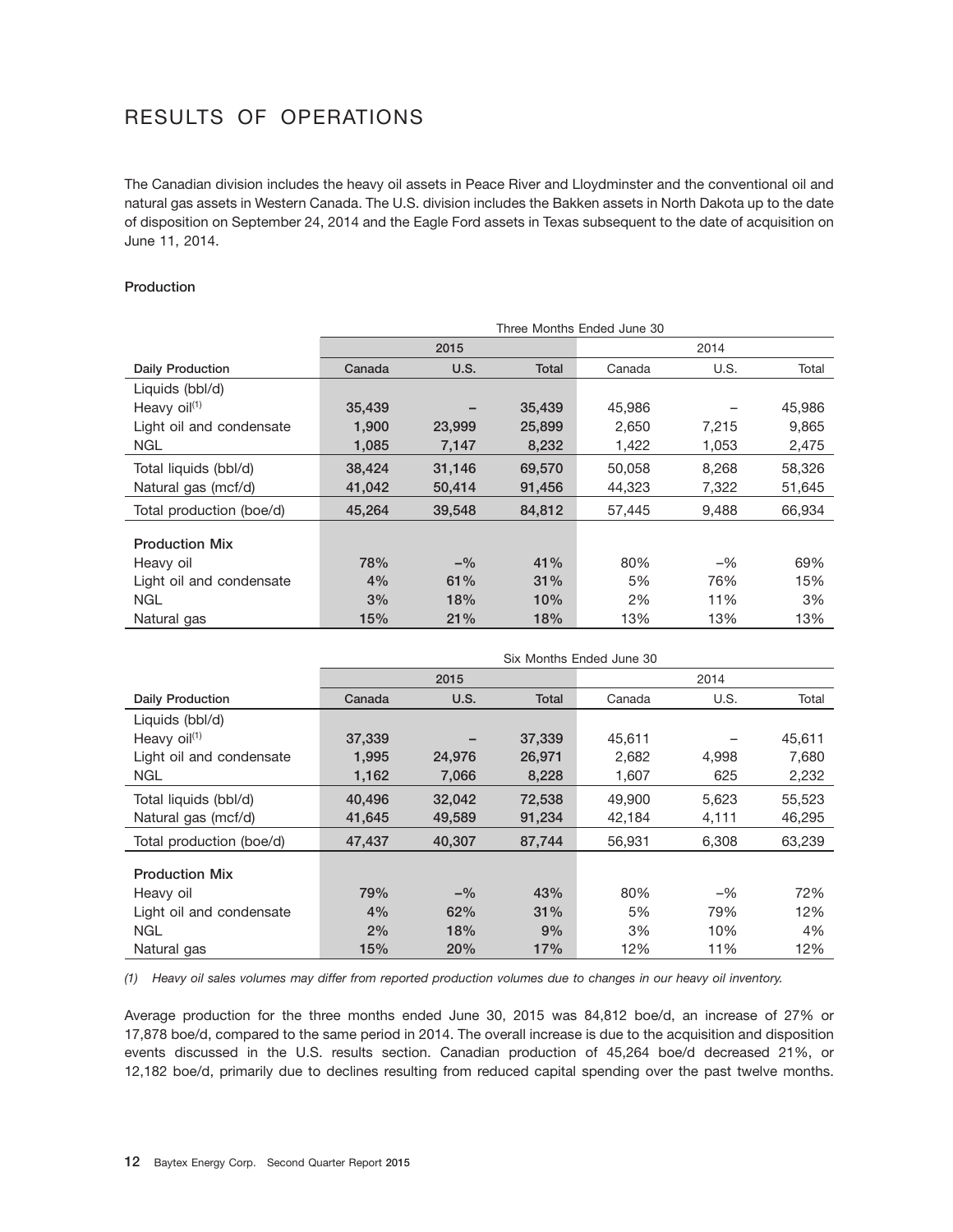Additionally in Canada, approximately 1,400 boe/d of production was shut-in for economic reasons in the current quarter and approximately 1,250 boe/d of production was divested in late 2014.

Average production for the six months ended June 30, 2015 was 87,744 boe/d, an increase of 39% or 24,505 boe/d, compared to the same period in 2014. The overall increase is due to the acquisition and disposition events discussed in the U.S. results section. Canadian production of 47,437 boe/d decreased 17% or 9,494 boe/d compared to the first half of 2014, primarily due to declines resulting from reduced capital spending over the past twelve months, approximately 1,050 boe/d of production that was shut-in for economic reasons in the first half of 2015 and approximately 1,250 boe/d of production was divested in late 2014.

#### **Commodity Prices**

The prices received for our crude oil and natural gas production directly impact our earnings, funds from operations and our financial position.

#### *Crude Oil*

For the three months ended June 30, 2015, the price of WTI averaged US\$57.94/bbl, a 44% decrease from the average WTI price of US\$102.99/bbl in the second quarter of 2014 but a 19% increase from US\$48.64/bbl in the first quarter of 2015. For the six months ended June 30, 2015, the price of WTI averaged US\$53.29/bbl, a 47% decrease from the average WTI price of US\$100.84/bbl in the same period in 2014. The low prices experienced during the three and six months ended June 30, 2015, as compared to the same periods in 2014, was brought on by the ongoing global over supply of oil stemming from high North American production growth and the decision by the Organization of Petroleum Exporting Countries (OPEC) to step away from its role as the swing producer.

For the three and six months ended June 30, 2015, improved market access allowed Canadian heavy oil to reach and exceed pipeline parity values with international heavy oils such as Maya in the Gulf of Mexico. The discount for Canadian heavy oil is measured by the WCS price differential to WTI. The WCS differential narrowed during the second quarter of 2015 due to improved market access, stronger refinery margins and higher refinery runs. This resulted in the WCS differential decreasing from US\$14.73/bbl in the first quarter of 2015 to US\$11.59/bbl in the second quarter of 2015. The increase in WTI, coupled with the decrease in the WCS differential resulted in an increase in the WCS price of US\$12.44/bbl, or 37%, in the second quarter of 2015 compared to the first quarter of 2015. For the three and six months ended June 30, 2015, the WCS heavy oil differential averaged US\$11.59/bbl and US\$13.15/bbl, respectively, down from US\$20.04/bbl and US\$21.59/bbl, respectively, in the same periods of 2014.

#### *Natural Gas*

For the three and six months ended June 30, 2015, the AECO natural gas price averaged \$2.67/mcf and \$2.81/mcf, respectively, an approximate 40% decrease compared to \$4.68/mcf and \$4.72/mcf for the respective comparative periods of 2014. For the three and six months ended June 30, 2015, the NYMEX natural gas prices averaged US\$2.64/mmbtu and US\$2.81/mmbtu, respectively, an approximate 40% decrease compared to US\$4.67/mmbtu and US\$4.80/mmbtu for the respective periods in 2014. The decrease in natural gas prices on both indices was driven by exceptionally strong production growth in the U.S.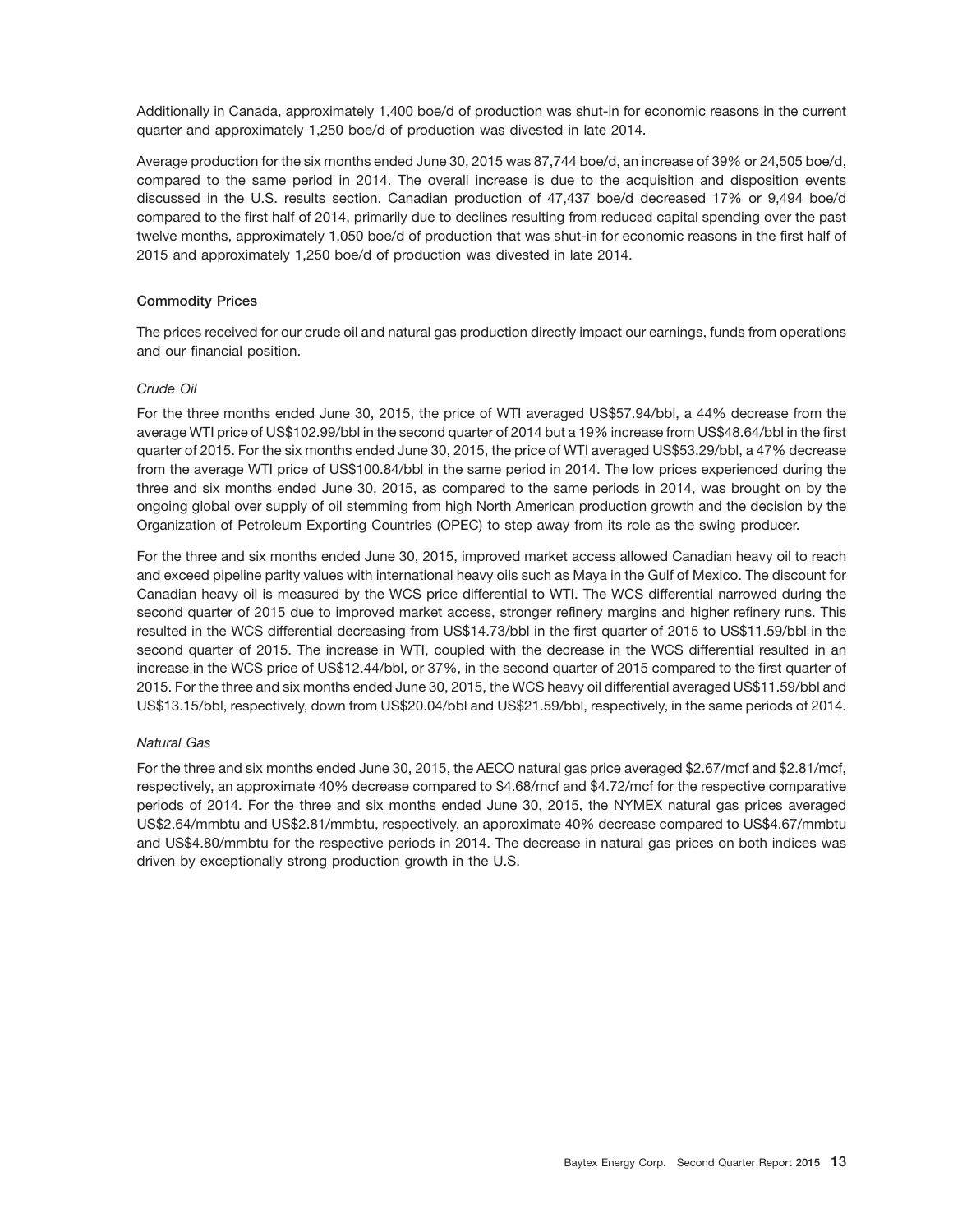The following tables compare selected benchmark prices and our average realized selling prices for the three and six months ended June 30, 2015 and 2014.

|                                                | Three Months Ended June 30 |        |    |          |  | Six Months Ended June 30 |    |        |    |          |        |
|------------------------------------------------|----------------------------|--------|----|----------|--|--------------------------|----|--------|----|----------|--------|
|                                                |                            | 2015   |    | 2014     |  | Change                   |    | 2015   |    | 2014     | Change |
| <b>Benchmark Averages</b>                      |                            |        |    |          |  |                          |    |        |    |          |        |
| $WTI$ oil $(US$/bbI)^{(1)}$                    | S                          | 57.94  |    | \$102.99 |  | (44%)                    | \$ | 53.29  |    | \$100.84 | (47%)  |
| WCS heavy oil (US\$/bbl) <sup>(2)</sup>        | \$                         | 46.35  | \$ | 82.95    |  | (44%)                    | \$ | 40.14  | \$ | 79.25    | (49%)  |
| Heavy oil differential <sup>(3)</sup>          |                            | 20%    |    | 19%      |  |                          |    | 25%    |    | 22%      |        |
| LLS oil $(US$/bbI)(4)$                         | \$                         | 62.38  |    | \$106.81 |  | (42%)                    | \$ | 56.47  |    | \$105.86 | (47%)  |
| CAD/USD average exchange rate                  |                            | 1.2294 |    | 1.0894   |  | 13%                      |    | 1.2353 |    | 1.0964   | 13%    |
| Edmonton par oil (\$/bbl)                      | S                          | 67.72  |    | \$106.68 |  | (37%)                    | \$ | 59.84  |    | \$103.43 | (42%)  |
| AECO natural gas price $(\frac{5}{mcf})^{(5)}$ | \$                         | 2.67   | \$ | 4.68     |  | (43%)                    | \$ | 2.81   | \$ | 4.72     | (40%)  |
| NYMEX natural gas price                        |                            |        |    |          |  |                          |    |        |    |          |        |
| $(USS/mmbtu)^{(6)}$                            | \$                         | 2.64   | \$ | 4.67     |  | (43%)                    | \$ | 2.81   | \$ | 4.80     | (41%)  |

*(1) WTI refers to the arithmetic average of NYMEX prompt month WTI for the applicable period.*

*(2) WCS refers to the average posting price for the benchmark WCS heavy oil.*

*(3) Heavy oil differential refers to the WCS discount to WTI on a monthly weighted average basis.*

*(4) LLS refers to the Argus trade month average.*

*(5) AECO refers to the AECO arithmetic average month-ahead index price published by the Canadian Gas Price Reporter (''CGPR'').*

*<sup>(6)</sup> NYMEX refers to the NYMEX last day average index price as published by the CGPR.*

|                                            |             | Three Months Ended June 30 |              |             |             |             |  |  |  |
|--------------------------------------------|-------------|----------------------------|--------------|-------------|-------------|-------------|--|--|--|
|                                            |             | 2015                       |              |             | 2014        |             |  |  |  |
|                                            | Canada      | U.S.                       | <b>Total</b> | Canada      | U.S.        | Total       |  |  |  |
| Average Sales Prices <sup>(1)</sup>        |             |                            |              |             |             |             |  |  |  |
| Canadian heavy oil (\$/bbl) <sup>(2)</sup> | \$<br>44.59 | S                          | 44.59<br>-   | \$<br>79.26 | \$          | 79.26<br>S  |  |  |  |
| Light oil and condensate                   |             |                            |              |             |             |             |  |  |  |
| (S/bbl)                                    | 62.20       | 65.34                      | 65.11        | 100.26      | 105.59      | 104.16      |  |  |  |
| NGL (\$/bbl)                               | 23.05       | 14.67                      | 15.78        | 42.96       | 33.04       | 38.74       |  |  |  |
| Natural gas (\$/mcf)                       | 2.61        | 3.43                       | 3.06         | 4.77        | 5.26        | 4.84        |  |  |  |
| Weighted average (\$/boe) <sup>(2)</sup>   | S<br>40.43  | 46.67<br>S                 | 43.34<br>S   | \$<br>72.85 | 88.02<br>\$ | 75.06<br>\$ |  |  |  |

|                                            | Six Months Ended June 30 |             |              |             |              |              |  |  |  |  |  |  |  |
|--------------------------------------------|--------------------------|-------------|--------------|-------------|--------------|--------------|--|--|--|--|--|--|--|
|                                            |                          | 2015        |              | 2014        |              |              |  |  |  |  |  |  |  |
|                                            | Canada                   | U.S.        | <b>Total</b> | Canada      | U.S.         | Total        |  |  |  |  |  |  |  |
| Average Sales Prices <sup>(1)</sup>        |                          |             |              |             |              |              |  |  |  |  |  |  |  |
| Canadian heavy oil (\$/bbl) <sup>(2)</sup> | 36.21<br>S               | S<br>-      | 36.21<br>S.  | 75.26<br>\$ | \$           | \$<br>75.26  |  |  |  |  |  |  |  |
| Light oil and condensate                   |                          |             |              |             |              |              |  |  |  |  |  |  |  |
| (S/bbl)                                    | 54.72                    | 58.81       | 58.50        | 97.39       | 103.24       | 101.20       |  |  |  |  |  |  |  |
| NGL (\$/bbl)                               | 23.65                    | 16.55       | 17.55        | 49.56       | 38.07        | 46.34        |  |  |  |  |  |  |  |
| Natural gas (\$/mcf)                       | 2.64                     | 3.56        | 3.14         | 4.96        | 5.52         | 5.01         |  |  |  |  |  |  |  |
| Weighted average (\$/boe) <sup>(2)</sup>   | 33.70<br>S               | 43.71<br>\$ | 38.30<br>S   | \$<br>69.97 | 89.16<br>\$. | 71.92<br>\$. |  |  |  |  |  |  |  |

*(1) Baytex's risk management strategy employs both oil and natural gas financial and physical forward contracts (fixed price forward sales and collars) and heavy oil differential physical delivery contracts (fixed price and percentage of WTI). The pricing information in the table excludes the impact of financial derivatives.*

*(2) Realized heavy oil prices are calculated based on sales volumes, net of blending costs.*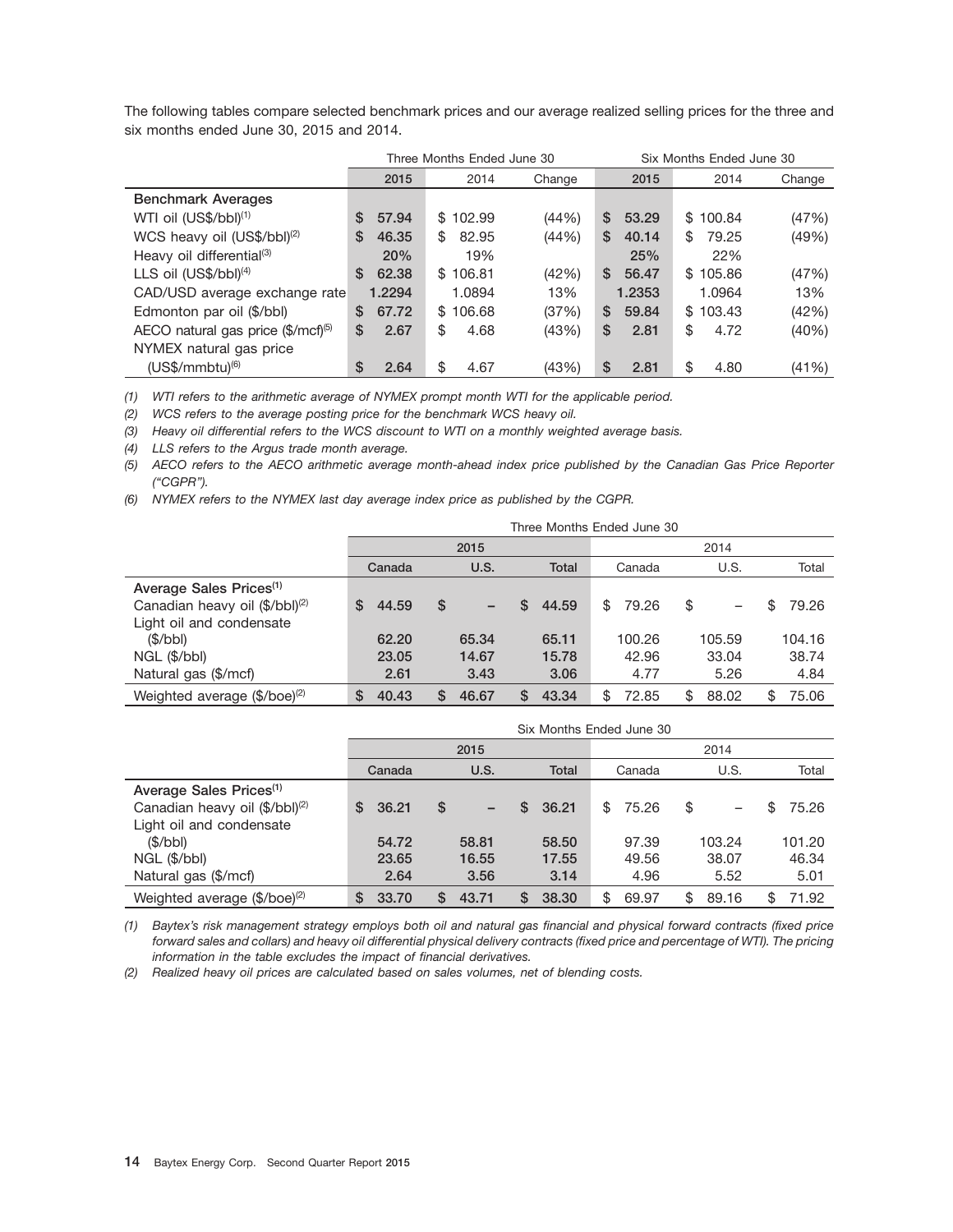#### *Average Realized Sales Prices*

Our realized heavy oil price for the three months ended June 30, 2015 was \$44.59/bbl, or 78% of WCS, compared to \$79.26/bbl, or 88% of WCS in 2014. Our realized heavy oil price for the six months ended June 30, 2015 was \$36.21/bbl, or 73% of WCS, compared to \$75.26/bbl, or 87% of WCS in 2014. For both comparatives, the decrease in realized heavy oil price was due to the overall decline in global crude oil prices while the decrease in the realized price relative to WCS was due to fixed price differentials that increase as a percentage of WCS as the price of WCS declines.

During the three months ended June 30, 2015, our Canadian average sales price for light oil and condensate was \$62.20/bbl, down 38% from \$100.26/bbl in 2014. This is largely in line with the 37% decrease in the benchmark Edmonton Par prices over the same period. U.S. light oil and condensate pricing for the three months ended June 30, 2015 was \$65.34/bbl, down 38% from \$105.59/bbl in the second quarter of 2014, largely in line with the 34% decrease in the LLS benchmark (as expressed in Canadian dollars) over the same period. During the six months ended June 30, 2015, our Canadian average sales price for light oil and condensate was \$54.72/bbl, down 44% from \$97.39/bbl in 2014, largely in line with the 42% decrease in Edmonton Par price over the same period. U.S. light oil and condensate pricing for the six months ended June 30, 2015 was \$58.81/bbl, down 43% from \$103.24/bbl in the first half of 2014, in line with the decline in the LLS benchmark (as expressed in Canadian dollars) over the same period.

We report our realized prices in Canadian dollars and the weakening of the Canadian dollar against the US dollar has offset some of the impact of the decline in commodity prices. For the three and six months ended June 30, 2015, the weakening Canadian dollar increased the Canadian dollar equivalent of WCS by \$6.49/bbl and \$5.58/bbl, respectively, and increased the Canadian dollar equivalent of WTI by \$8.11/bbl and \$7.40/bbl, respectively.

Our realized natural gas price for the three months ended June 30, 2015 was \$3.06/mcf, down from \$4.84/mcf in the second quarter of 2014 representing a 37% decrease. This is largely in line with the decreases in the AECO and NYMEX benchmarks of 43% over the same periods. Our realized natural gas price for the six months ended June 30, 2015 was \$3.14/mcf, down from \$5.01/mcf during the same period in 2014, representing a decrease of 37%. This is largely in line with the decreases in the AECO and NYMEX benchmarks over the same periods.

|                           | Three Months Ended June 30 |           |              |           |              |           |  |  |  |  |  |  |
|---------------------------|----------------------------|-----------|--------------|-----------|--------------|-----------|--|--|--|--|--|--|
|                           |                            | 2015      |              |           | 2014         |           |  |  |  |  |  |  |
| (\$ thousands)            | Canada                     | U.S.      | <b>Total</b> | Canada    | U.S.         | Total     |  |  |  |  |  |  |
| Oil revenue               |                            |           |              |           |              |           |  |  |  |  |  |  |
| Heavy oil                 | \$143,626                  | \$<br>-   | \$143,626    | \$333,518 | \$           | \$333,518 |  |  |  |  |  |  |
| Light oil and condensate  | 10,752                     | 142,686   | 153,438      | 24,170    | 69,326       | 93,496    |  |  |  |  |  |  |
| <b>NGL</b>                | 2,276                      | 9,542     | 11,818       | 5,564     | 3,166        | 8,730     |  |  |  |  |  |  |
| Total oil revenue         | 156,654                    | 152,228   | 308,882      | 363,252   | 72,492       | 435,744   |  |  |  |  |  |  |
| Natural gas revenue       | 9,736                      | 15,723    | 25,459       | 19,257    | 3,507        | 22,764    |  |  |  |  |  |  |
| Total oil and natural gas |                            |           |              |           |              |           |  |  |  |  |  |  |
| revenue                   | 166,390                    | 167,951   | 334,341      | 382,509   | 75,999       | 458,508   |  |  |  |  |  |  |
| Other income              | 2,594                      | 35        | 2,629        |           | 415          | 415       |  |  |  |  |  |  |
| Heavy oil blending        |                            |           |              |           |              |           |  |  |  |  |  |  |
| revenue                   | 8,462                      |           | 8,462        | 17,481    |              | 17,481    |  |  |  |  |  |  |
| Total petroleum and       |                            |           |              |           |              |           |  |  |  |  |  |  |
| natural gas revenues      | \$177.446                  | \$167.986 | \$345.432    | \$399.990 | 76.414<br>\$ | \$476,404 |  |  |  |  |  |  |

#### **Gross Revenues**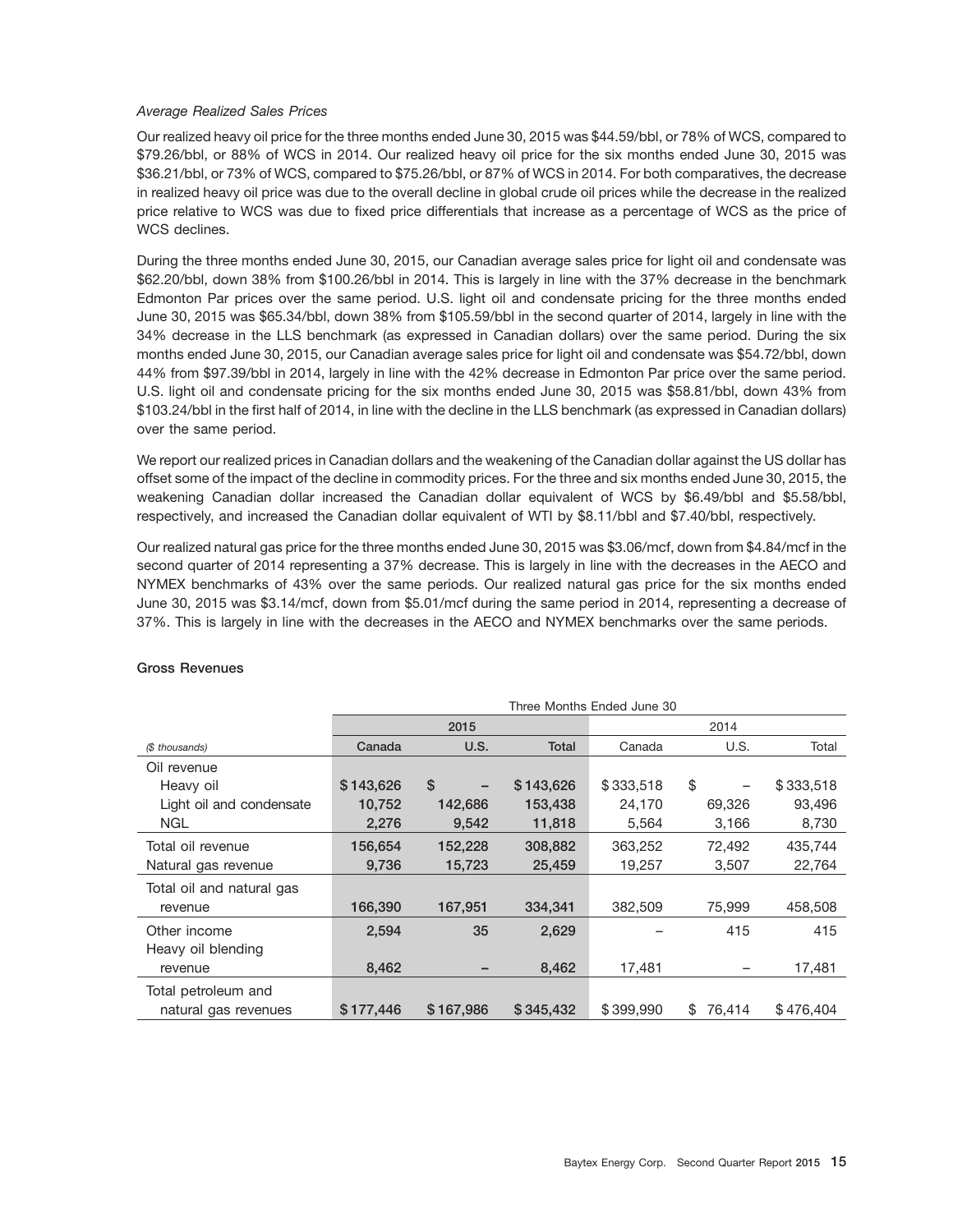|                           | Six Months Ended June 30 |           |              |           |           |           |  |  |  |  |  |  |
|---------------------------|--------------------------|-----------|--------------|-----------|-----------|-----------|--|--|--|--|--|--|
|                           |                          | 2015      |              |           | 2014      |           |  |  |  |  |  |  |
| (\$ thousands)            | Canada                   | U.S.      | <b>Total</b> | Canada    | U.S.      | Total     |  |  |  |  |  |  |
| Oil revenue               |                          |           |              |           |           |           |  |  |  |  |  |  |
| Heavy oil                 | \$244,482                | \$        | \$244,482    | \$622,730 | \$        | \$622,730 |  |  |  |  |  |  |
| Light oil and condensate  | 19,752                   | 265,843   | 285,595      | 47,278    | 93,386    | 140,664   |  |  |  |  |  |  |
| NGL                       | 4,972                    | 21,167    | 26,139       | 14,418    | 4,310     | 18,728    |  |  |  |  |  |  |
| Total oil revenue         | 269,206                  | 287,010   | 556,216      | 684,426   | 97,696    | 782,122   |  |  |  |  |  |  |
| Natural gas revenue       | 19,922                   | 31,912    | 51,834       | 37,855    | 4,104     | 41,959    |  |  |  |  |  |  |
| Total oil and natural gas |                          |           |              |           |           |           |  |  |  |  |  |  |
| revenue                   | 289,128                  | 318,922   | 608,050      | 722,281   | 101,800   | 824,081   |  |  |  |  |  |  |
| Other income              | 4,826                    | 35        | 4,861        |           | 415       | 415       |  |  |  |  |  |  |
| Heavy oil blending        |                          |           |              |           |           |           |  |  |  |  |  |  |
| revenue                   | 18,136                   |           | 18,136       | 37,717    |           | 37,717    |  |  |  |  |  |  |
| Total petroleum and       |                          |           |              |           |           |           |  |  |  |  |  |  |
| natural gas revenues      | \$312,090                | \$318,957 | \$631,047    | \$759,998 | \$102.215 | \$862,213 |  |  |  |  |  |  |

Total petroleum and natural gas revenues for the three months ended June 30, 2015 of \$345.4 million decreased \$131.0 million from the second quarter of 2014 as the decline in commodity prices more than offset the increased production volumes. In Canada, petroleum and natural gas revenues for the three months ended June 30, 2015 totaled \$177.4 million, a decrease of \$222.5 million compared to the same period in 2014 due to lower realized prices on all products combined with a 23% reduction in liquids production volumes. Petroleum and natural gas revenues of \$168.0 million in the U.S. increased from prior year due to the acquisition of the Eagle Ford assets. See the U.S. results section for detail.

Total petroleum and natural gas revenues for the six months ended June 30, 2015 of \$631.0 million decreased \$231.2 million from the six months ended June 30, 2014 as the decline in commodity prices more than offset the increase in production volumes. In Canada, petroleum and natural gas revenues for the six months totaled \$312.1 million, a decrease of \$447.9 million compared to the same period in 2014 due to lower realized prices on all products combined with a 19% reduction in liquids production volumes. Petroleum and natural gas revenues of \$319.0 million in the U.S. increased from prior year due to the acquisition of the Eagle Ford assets. See the U.S. results section for detail.

Heavy oil blending revenue for the three and six months ended June 30, 2015 of \$8.5 million and \$18.1 million, respectively, was 52% lower than the same periods in 2014. The decrease in heavy oil production coupled with the increase in transportation by rail has resulted in lower volumes of diluent being used and sold. In addition, the price of blending diluent has declined in line with the decrease in the price of oil.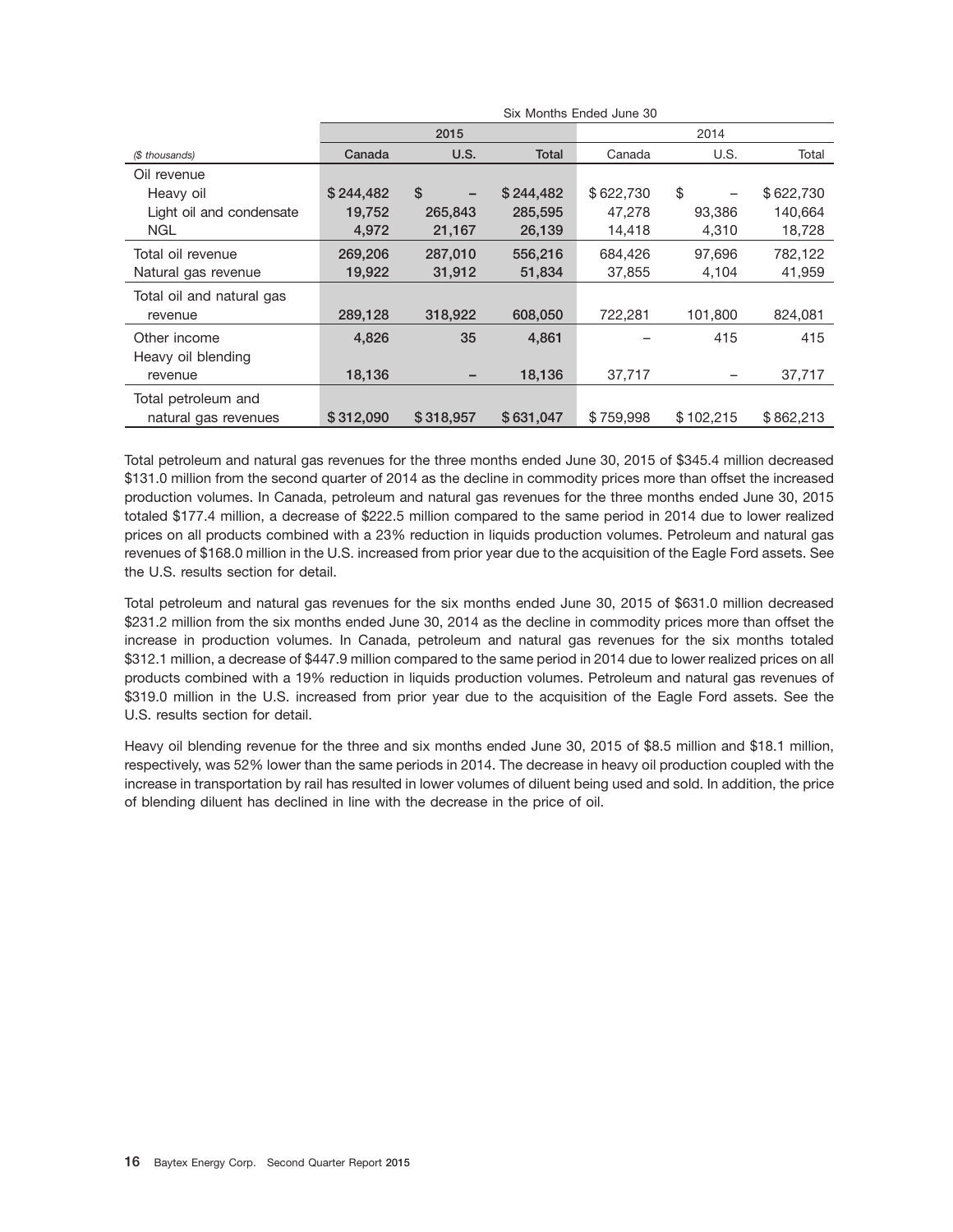#### **Royalties**

Royalties are paid to various government entities and to land and mineral rights owners. Royalties are calculated based on gross revenues or on netbacks less capital investment and are generally expressed as a percentage of gross revenue. The actual royalty rates can vary for a number of reasons including the commodity produced, royalty contract terms, commodity price level, royalty incentives and the area or jurisdiction. The following tables summarize our royalties and royalty rates for the three and six months ended June 30, 2015 and 2014.

|                                            |   | Three Months Ended June 30 |    |        |   |          |    |        |    |          |  |           |  |
|--------------------------------------------|---|----------------------------|----|--------|---|----------|----|--------|----|----------|--|-----------|--|
|                                            |   | 2015                       |    |        |   |          |    | 2014   |    |          |  |           |  |
| (\$ thousands except for % and<br>per boe) |   | Canada                     |    | U.S.   |   | Total    |    | Canada |    | U.S.     |  | Total     |  |
| Royalties                                  | S | 28.258                     | S. | 49.628 |   | \$77,886 | \$ | 89.186 |    | \$23.096 |  | \$112.282 |  |
| Average royalty rate <sup>(1)</sup>        |   | 17.0%                      |    | 29.5%  |   | 23.3%    |    | 23.3%  |    | 30.4%    |  | 24.5%     |  |
| Royalty rate per boe                       | S | 6.87                       |    | 13.79  | S | 10.10    |    | 16.98  | \$ | 26.75    |  | 18.36     |  |

|                                            | Six Months Ended June 30 |  |          |           |       |           |    |          |  |           |  |  |
|--------------------------------------------|--------------------------|--|----------|-----------|-------|-----------|----|----------|--|-----------|--|--|
|                                            |                          |  | 2015     |           |       | 2014      |    |          |  |           |  |  |
| (\$ thousands except for % and<br>per boe) | Canada                   |  | U.S.     |           | Total | Canada    |    | U.S.     |  | Total     |  |  |
| Royalties                                  | 41.677<br>S              |  | \$92.916 | \$134,593 |       | \$155.228 |    | \$31.934 |  | \$187.162 |  |  |
| Average royalty rate <sup>(1)</sup>        | 14.4%                    |  | 29.1%    |           | 22.1% | 21.5%     |    | 31.4%    |  | 22.7%     |  |  |
| Royalty rate per boe                       | 4.86<br>S                |  | 12.74    | S         | 8.48  | 15.04     | \$ | 27.97    |  | 16.33     |  |  |

*(1) Average royalty rate excludes sales of heavy oil blending diluents and the effects of financial derivatives.*

Total royalties for the three months ended June 30, 2015 of \$77.9 million decreased 31%, or \$34.4 million from 2014, mainly due to the decline in revenues. Canadian royalties have decreased to 17.0% of revenue for the three months ended June 30, 2015, compared to 23.3% of revenue in 2014 as the majority of crown royalty rates are price sensitive and lower commodity prices have resulted in lower crown royalty rates. The second quarter includes a \$1.4 million charge related to 2014 crown rovalties for natural gas which offsets some of the decline in rates. U.S. royalties have increased \$26.5 million due to the acquisition and disposition events discussed in the U.S. results section.

Total royalties for the six months ended June 30, 2015 of \$134.6 million decreased 28%, or \$52.6 million from 2014, mainly due to the decline in revenues. Canadian royalties have decreased to 14.4% of revenue for the six months ended June 30, 2015, compared to 21.5% of revenue in 2014 as the majority of crown royalty rates are price sensitive and lower commodity prices have resulted in lower crown royalty rates. The Canadian royalty expense also includes a net adjustment of \$1.2 million that reduced 2015 costs and primarily relates to 2014 production. The six month average royalty rate for Canada of 14.4% is comprised of a 17.0% rate in the second quarter of 2015 and a 10.9% rate in the first quarter of 2015. The increase in the rate reflects an increased weighting in Canadian revenue in the second quarter towards heavy oil which carries a higher royalty burden than other products. In addition, the effective royalty rate for heavy oil is price sensitive, especially within the commodity price range experienced in the first six months of 2015. U.S. royalties have increased \$61.0 million compared to the same period in 2014 due to the acquisition and disposition events discussed in the U.S. results section.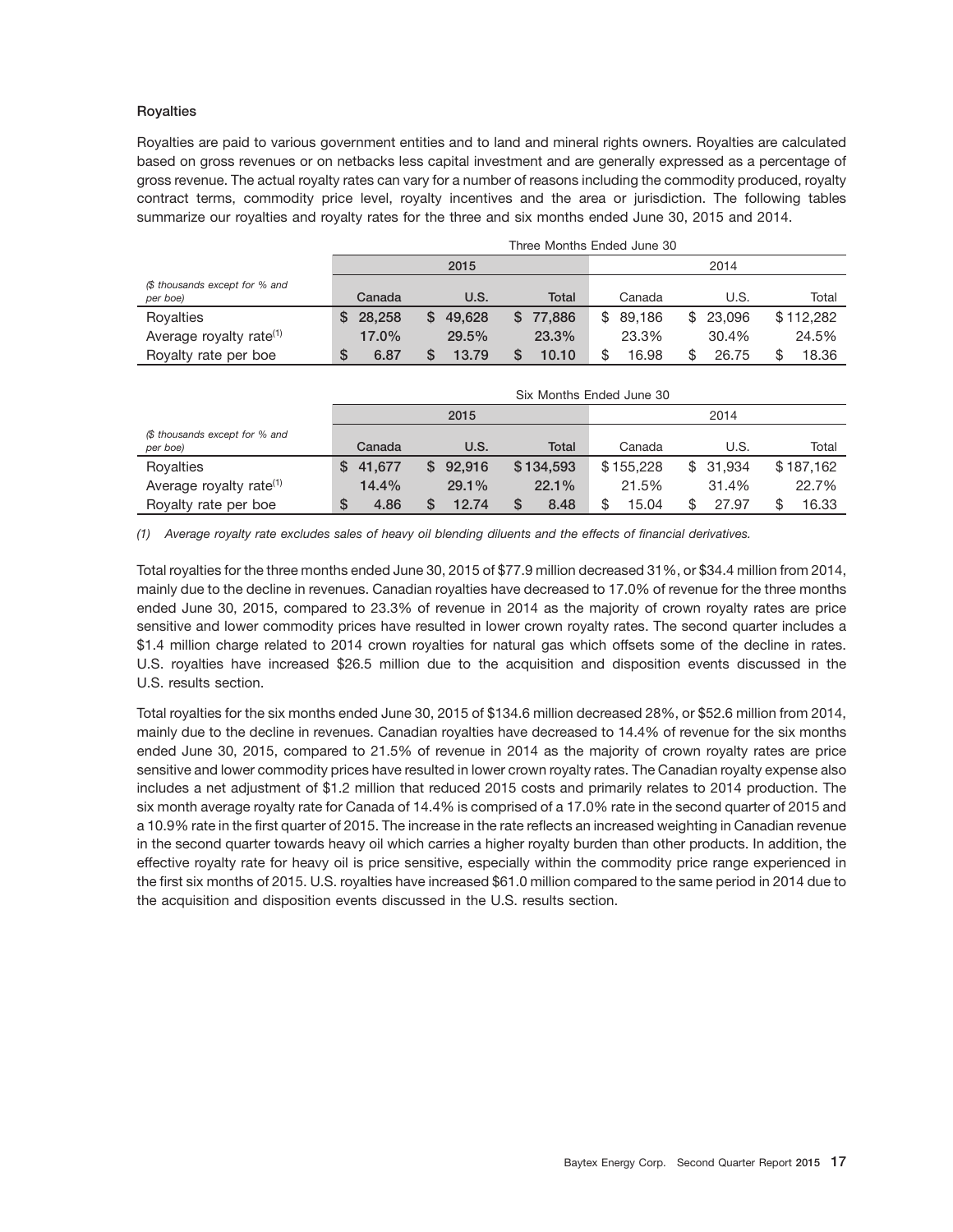#### **Production and Operating Expenses**

|                                   | Three Months Ended June 30 |                     |            |                         |                     |               |  |  |  |  |  |  |
|-----------------------------------|----------------------------|---------------------|------------|-------------------------|---------------------|---------------|--|--|--|--|--|--|
|                                   |                            | 2015                |            | 2014                    |                     |               |  |  |  |  |  |  |
| (\$ thousands except for per boe) | Canada                     | U.S. <sup>(1)</sup> | Total      | Canada                  | U.S. <sup>(1)</sup> | Total         |  |  |  |  |  |  |
| Production and operating          |                            |                     |            |                         |                     |               |  |  |  |  |  |  |
| expenses                          | 55.341<br>S                | \$26.739            | \$82,080   | 68.623<br>$\mathcal{S}$ | 7.873<br>\$         | 76.496<br>SS. |  |  |  |  |  |  |
| Production and operating          |                            |                     |            |                         |                     |               |  |  |  |  |  |  |
| expenses per boe                  | 13.45                      | S<br>7.43           | S<br>10.64 | 13.07                   | 9.12<br>S           | 12.51         |  |  |  |  |  |  |

|                                   | Six Months Ended June 30 |                     |              |           |                     |           |  |  |  |  |  |  |
|-----------------------------------|--------------------------|---------------------|--------------|-----------|---------------------|-----------|--|--|--|--|--|--|
|                                   |                          | 2015                |              | 2014      |                     |           |  |  |  |  |  |  |
| (\$ thousands except for per boe) | Canada                   | U.S. <sup>(1)</sup> | <b>Total</b> | Canada    | U.S. <sup>(1)</sup> | Total     |  |  |  |  |  |  |
| Production and operating          |                          |                     |              |           |                     |           |  |  |  |  |  |  |
| expenses                          | \$115,915                | \$53.920            | \$169,835    | \$132,556 | \$12.775            | \$145.331 |  |  |  |  |  |  |
| Production and operating          |                          |                     |              |           |                     |           |  |  |  |  |  |  |
| expenses per boe                  | 13.51                    | 7.39                | 10.70<br>S   | 12.84     | 11.19               | 12.68     |  |  |  |  |  |  |

*(1) Production and operating expenses related to the Eagle Ford assets include transportation expenses.*

Production and operating expenses of \$82.1 million and \$169.8 million for the three and six months ended June 30, 2015 increased by \$5.6 million and \$24.5 million, respectively, compared to the same periods in 2014. On a per boe basis, however, production and operating expenses for the three and six months ended June 30, 2015 are down to \$10.64/boe and \$10.70/boe, respectively, compared to \$12.51/boe and \$12.68/boe for the same periods in 2014. The decreases in the cost per boe are due to the acquisition of the Eagle Ford properties which have lower costs and comprise approximately 45% of our total production in 2015.

Canadian production and operating expenses have decreased \$13.3 million and \$16.6 million for the three and six months ended June 30, 2015, respectively, compared to the same periods in 2014, reflecting decreased production volumes and cost saving initiatives. Canadian production and operating expenses per boe increased \$0.38/boe and \$0.67/boe for the three and six months ended June 30, 2015, respectively, compared to the same periods in 2014 due to the impact of fixed costs on lower production levels, partially offset by cost savings initiatives.

U.S. production and operating expenses per boe declined \$1.69/boe and \$3.80/boe, respectively, for the three and six months ended June 30, 2015, which reflects the shift in production to the lower cost Eagle Ford assets compared to our historic North Dakota properties. Eagle Ford operating costs for the three months ended June 30, 2015 were \$7.43/boe, consistent with the first quarter of 2015, but lower than the last six months of 2014 due to cost savings negotiated from service providers and decreased workover expenditures.

#### **Transportation and Blending Expenses**

Transportation expenses include the costs to move production from the field to the sales point. The largest component of transportation expense relates to the movement of heavy oil to pipeline and rail terminals. In order to meet pipeline specifications and to facilitate its marketing, the heavy oil transported through pipelines requires blending to reduce its viscosity. The cost of blending diluent is recovered in the sale price of the blended product. However, heavy oil transported by rail does not require blending diluent.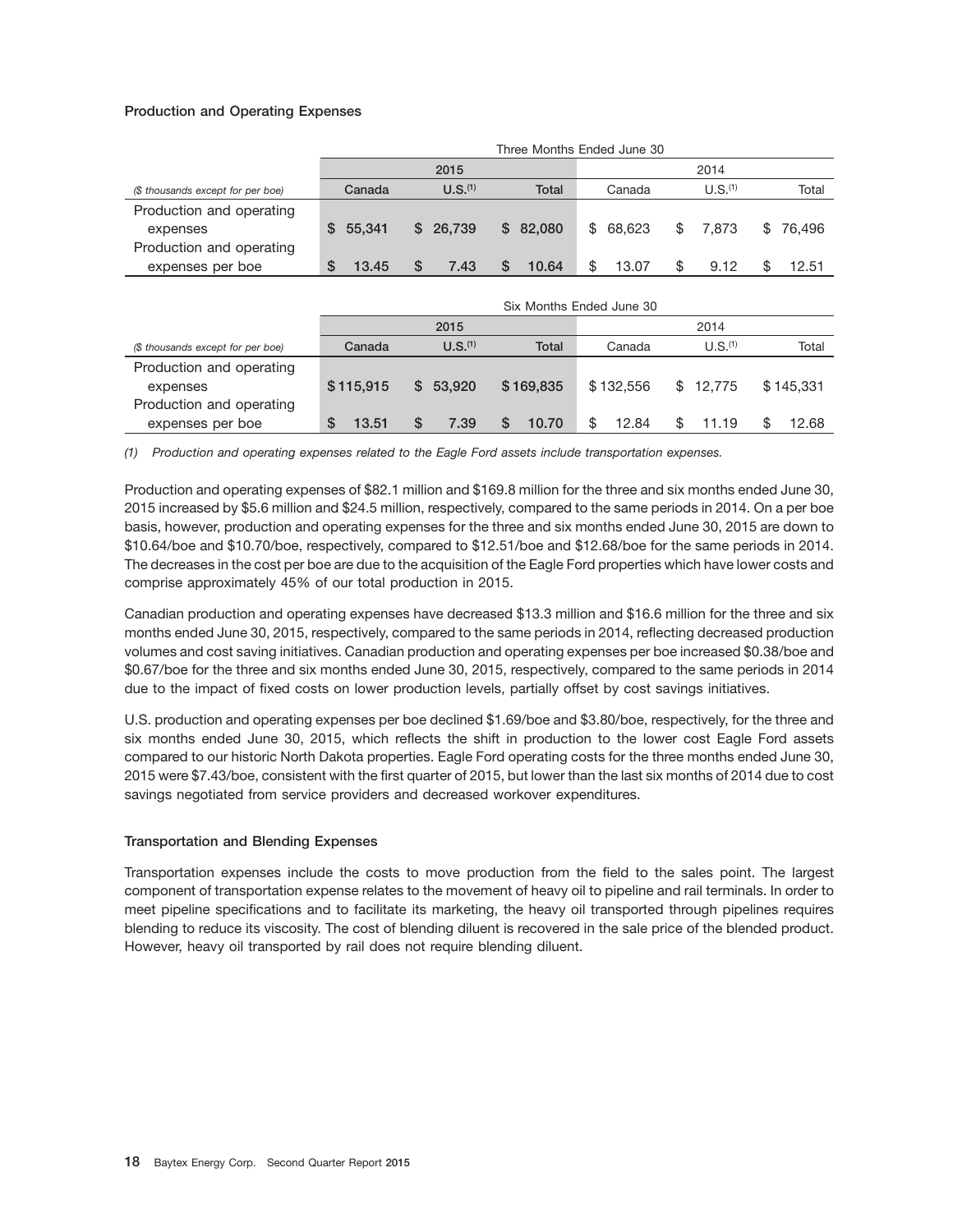The following tables compare our transportation and blending expenses for the three and six months ended June 30, 2015 and 2014.

|                                          |             | Three Months Ended June 30 |                          |  |              |              |    |                     |   |        |  |  |  |
|------------------------------------------|-------------|----------------------------|--------------------------|--|--------------|--------------|----|---------------------|---|--------|--|--|--|
|                                          |             |                            | 2015                     |  |              | 2014         |    |                     |   |        |  |  |  |
| (\$ thousands except for per boe)        | Canada      |                            | U.S. <sup>(2)</sup>      |  | <b>Total</b> | Canada       |    | U.S. <sup>(2)</sup> |   | Total  |  |  |  |
| <b>Blending expenses</b>                 | 8.462<br>S  | S                          | -                        |  | 8.462        | 17.481<br>\$ | \$ |                     |   | 17.481 |  |  |  |
| Transportation expenses                  | 14,928      |                            | -                        |  | 14,928       | 21,103       |    |                     |   | 21,103 |  |  |  |
| Total transportation and                 |             |                            |                          |  |              |              |    |                     |   |        |  |  |  |
| blending expenses                        | 23,390<br>S | \$                         | $\overline{\phantom{0}}$ |  | 23,390       | 38,584<br>\$ | \$ |                     | S | 38,584 |  |  |  |
| Transportation expenses<br>per boe $(1)$ | S<br>3.63   | <b>S</b>                   |                          |  | 1.94         | 4.02         | \$ |                     |   | 3.45   |  |  |  |

|                                   |      | Six Months Ended June 30 |    |                     |    |              |      |        |    |                     |    |        |  |
|-----------------------------------|------|--------------------------|----|---------------------|----|--------------|------|--------|----|---------------------|----|--------|--|
|                                   | 2015 |                          |    |                     |    |              | 2014 |        |    |                     |    |        |  |
| (\$ thousands except for per boe) |      | Canada                   |    | U.S. <sup>(2)</sup> |    | <b>Total</b> |      | Canada |    | U.S. <sup>(2)</sup> |    | Total  |  |
| <b>Blending expenses</b>          | S    | 18,136                   | \$ | -                   | S  | 18,136       | \$   | 37,717 | \$ |                     | \$ | 37,717 |  |
| Transportation expenses           |      | 30,876                   |    | -                   |    | 30,876       |      | 45,770 |    |                     |    | 45,770 |  |
| Total transportation and          |      |                          |    |                     |    |              |      |        |    |                     |    |        |  |
| blending expenses                 | S    | 49,012                   | \$ | -                   | S. | 49,012       | \$   | 83.487 | \$ |                     | \$ | 83,487 |  |
| Transportation expenses           |      |                          |    |                     |    |              |      |        |    |                     |    |        |  |
| per boe <sup>(1)</sup>            |      | 3.60                     | \$ | -                   |    | 1.94         | \$   | 4.43   | \$ |                     |    | 3.99   |  |

*(1) Transportation expenses per boe exclude the purchase of blending diluent.*

*(2) Transportation expenses related to the Eagle Ford assets are included in production and operating expenses.*

Transportation expenses for the three months ended June 30, 2015 totaled \$14.9 million, a decrease of 29%, or \$6.2 million, compared to 2014. Transportation expenses for the six months ended June 30, 2015 totaled \$30.9 million, a decrease of 33%, or \$14.9 million, compared to 2014. The decreases for both comparative periods are due to lower heavy oil volumes, decreased fuel surcharges and various trucking optimization efforts.

Blending expenses for the three and six months ended June 30, 2015 have decreased \$9.0 million and \$19.6 million, respectively, compared to the same periods in 2014. Consistent with the decrease in heavy oil blending revenue, blending expenses decreased due to a decrease in both the price of blending diluent and the volume of diluent required.

#### **Financial Derivatives**

As part of our normal operations, we are exposed to movements in commodity prices, foreign exchange rates and interest rates. In an effort to manage these exposures, we utilize a series of financial derivative contracts which are intended to reduce some of the volatility in our operating cash flow. Financial derivatives are managed at the corporate level and are not allocated between divisions. Contracts settled in the period result in realized gains or losses based on the market price compared to the contract price on the date the contract matures. As the forward markets for commodities and currencies fluctuate and as new contracts are executed, changes in the fair value are reported as unrealized gains or losses in the period. Contracts in place at the beginning of the period which settle during the period will give rise to the reversal of the unrealized gain or loss recorded at the beginning of the period.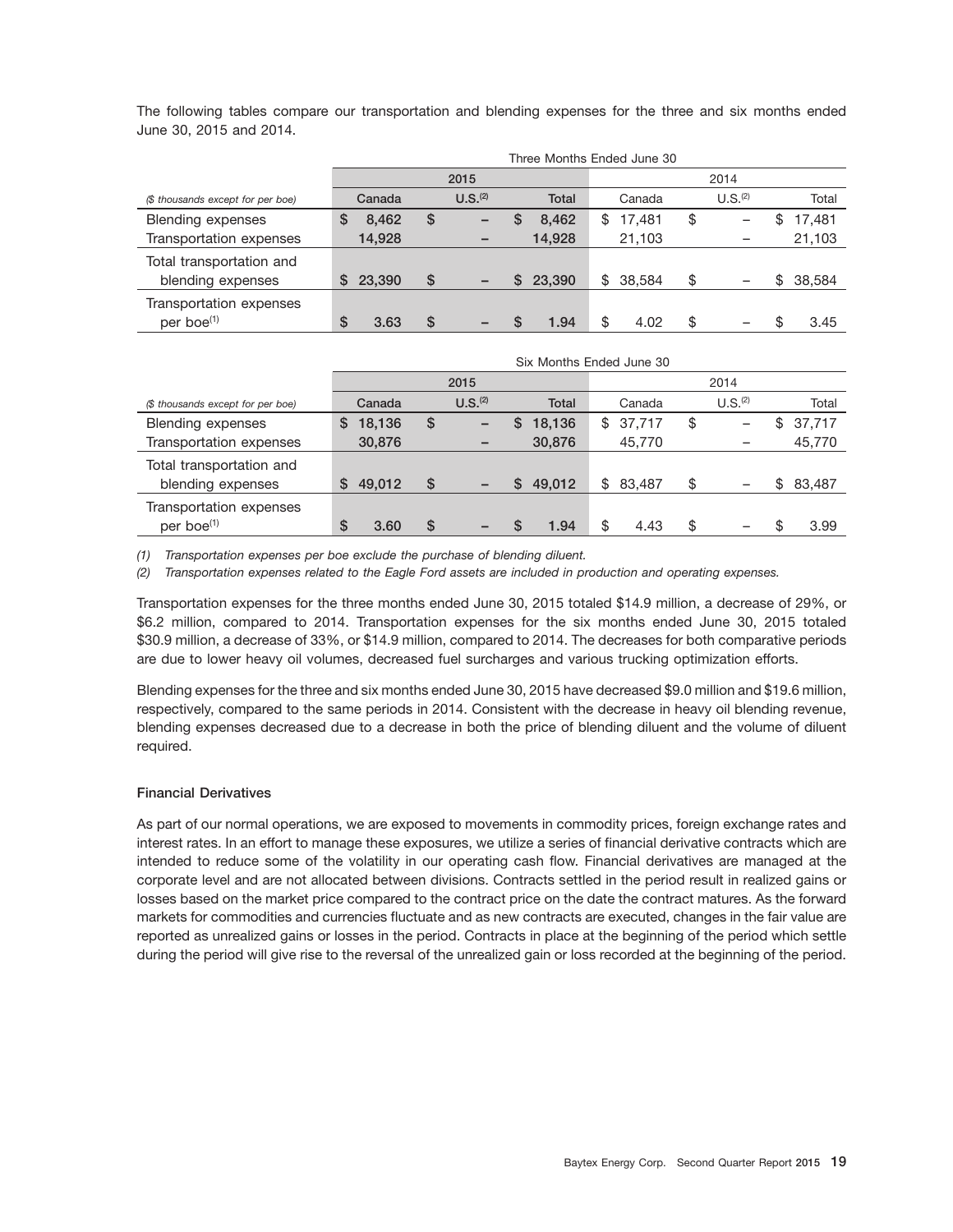|                                                 |               | Three Months Ended June 30 |                | Six Months Ended June 30 |              |                 |  |  |
|-------------------------------------------------|---------------|----------------------------|----------------|--------------------------|--------------|-----------------|--|--|
| (\$ thousands)                                  | 2015          | 2014                       | Change         | 2015                     | 2014         | Change          |  |  |
| Realized financial                              |               |                            |                |                          |              |                 |  |  |
| derivatives gain (loss)                         |               |                            |                |                          |              |                 |  |  |
| Crude oil                                       | \$48,784      | \$ (12,054)                | \$60,838       | \$156,811                | \$ (10, 441) | 167,252<br>\$   |  |  |
| Natural gas                                     | 309           | (629)                      | 938            | 6,037                    | (1, 816)     | 7,853           |  |  |
| Foreign currency                                | (9,021)       | (1, 231)                   | (7,790)        | (20, 942)                | (3,266)      | (17, 676)       |  |  |
| Interest                                        |               | 117                        | (117)          |                          | (4,021)      | 4,021           |  |  |
| Total                                           | \$40,072      | \$ (13,797)                | \$53,869       | \$141,906                | \$ (19, 544) | \$<br>161,450   |  |  |
| Unrealized financial<br>derivatives gain (loss) |               |                            |                |                          |              |                 |  |  |
| Crude oil                                       | \$ (59, 545)  | \$ (33,034)                | \$ (26, 511)   | \$(129, 124)             | \$ (42,346)  | \$<br>(86, 778) |  |  |
| Natural gas                                     | 351           | 795                        | (444)          | (4,647)                  | (2,241)      | (2,406)         |  |  |
| Foreign currency                                | 14,036        | (15,043)                   | 29,079         | (1,420)                  | 6,118        | (7, 538)        |  |  |
| Interest and financing $(1)$                    | 3,419         | 11,956                     | (8,537)        | 5,280                    | 15,968       | (10, 688)       |  |  |
| Total                                           | \$ (41,739)   | \$ (35,326)                | \$<br>(6, 413) | \$(129, 911)             | \$ (22,501)  | \$ (107, 410)   |  |  |
| Total financial derivatives<br>gain (loss)      |               |                            |                |                          |              |                 |  |  |
| Crude oil                                       | \$(10, 761)   | \$ (45,088)                | \$34,327       | 27,687<br>\$             | \$ (52, 787) | \$<br>80,474    |  |  |
| Natural gas                                     | 660           | 166                        | 494            | 1,390                    | (4,057)      | 5,447           |  |  |
| Foreign currency                                | 5,015         | (16, 274)                  | 21,289         | (22, 362)                | 2,852        | (25, 214)       |  |  |
| Interest and financing $(1)$                    | 3,419         | 12,073                     | (8,654)        | 5,280                    | 11,947       | (6,667)         |  |  |
| Total                                           | \$<br>(1,667) | \$ (49, 123)               | \$47,456       | \$<br>11,995             | \$ (42,045)  | \$<br>54,040    |  |  |

The following table summarizes the results of our financial derivative contracts for the three and six months ended June 30, 2015 and 2014.

*(1) Unrealized interest and financing derivative gain (loss) includes the change in fair value of the call options embedded in our senior unsecured notes.*

The realized financial derivative gains of \$40.1 million and \$141.9 million for the three and six months ended June 30, 2015, respectively, relate mainly to crude oil prices being at levels significantly below those set in our fixed price contracts, partially offset by the settlement of our out-of-money foreign exchange contracts as the Canadian dollar weakened against the U.S. dollar prices set in the contracts.

The unrealized mark-to-market loss of \$41.7 million for the three months ended June 30, 2015 is mainly due to the realization of previously recorded unrealized gains on our commodity contracts offset slightly by the strengthening Canadian dollar against the U.S. dollar at June 30, 2015 compared to March 31, 2015. The unrealized mark-to-market loss of \$129.9 million for the six months ended June 30, 2015 is mainly due to realization of previously recorded unrealized gains on our commodity contracts.

A summary of the financial derivative contracts in place as at June 30, 2015 and the accounting treatment thereof are disclosed in note 17 to the consolidated financial statements.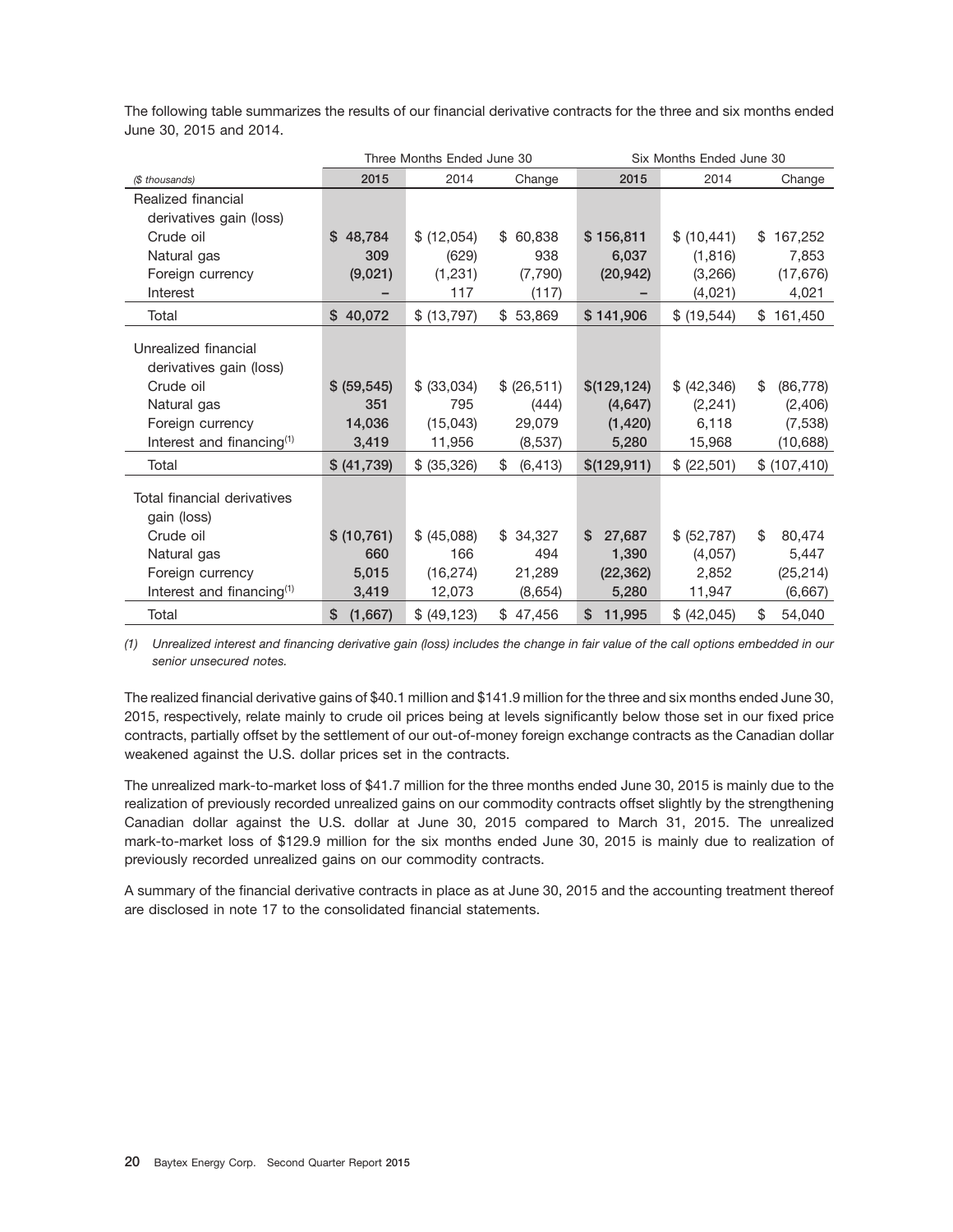#### **Operating Netback**

|                                    |              | Three Months Ended June 30 |    |        |    |        |    |        |    |       |    |        |  |
|------------------------------------|--------------|----------------------------|----|--------|----|--------|----|--------|----|-------|----|--------|--|
|                                    |              |                            |    | 2015   |    |        |    |        |    | 2014  |    |        |  |
| (\$ per boe except for volume)     |              | Canada                     |    | U.S.   |    | Total  |    | Canada |    | U.S.  |    | Total  |  |
| Sales volume (boe/d)               |              | 45,222                     |    | 39,548 |    | 84,770 |    | 57,703 |    | 9,488 |    | 67,191 |  |
| Operating netback <sup>(1)</sup> : |              |                            |    |        |    |        |    |        |    |       |    |        |  |
| Sales price                        | $\mathbf{s}$ | 40.43                      | \$ | 46.67  | \$ | 43.34  | \$ | 72.85  | \$ | 88.02 | \$ | 75.06  |  |
| Less:                              |              |                            |    |        |    |        |    |        |    |       |    |        |  |
| Royalties                          |              | 6.87                       |    | 13.79  |    | 10.10  |    | 16.98  |    | 26.75 |    | 18.36  |  |
| Production and                     |              |                            |    |        |    |        |    |        |    |       |    |        |  |
| operating expenses                 |              | 13.45                      |    | 7.43   |    | 10.64  |    | 13.07  |    | 9.12  |    | 12.51  |  |
| Transportation                     |              |                            |    |        |    |        |    |        |    |       |    |        |  |
| expenses                           |              | 3.63                       |    |        |    | 1.94   |    | 4.02   |    |       |    | 3.45   |  |
| Operating netback before           |              |                            |    |        |    |        |    |        |    |       |    |        |  |
| financial derivatives              | \$           | 16.48                      | \$ | 25.45  | \$ | 20.66  | \$ | 38.78  | \$ | 52.15 | \$ | 40.74  |  |
| Financial derivatives gain         |              |                            |    |        |    |        |    |        |    |       |    |        |  |
| $(logs)^{(2)}$                     |              |                            |    |        |    | 5.19   |    |        |    |       |    | (2.28) |  |
| Operating netback after            |              |                            |    |        |    |        |    |        |    |       |    |        |  |
| financial derivatives              | S            | 16.48                      | \$ | 25.45  | \$ | 25.85  | \$ | 38.78  | \$ | 52.15 | \$ | 38.46  |  |

|                                    | Six Months Ended June 30 |        |    |        |    |        |     |        |    |       |    |        |
|------------------------------------|--------------------------|--------|----|--------|----|--------|-----|--------|----|-------|----|--------|
|                                    | 2015                     |        |    |        |    |        |     |        |    | 2014  |    |        |
| (\$ per boe except for volume)     |                          | Canada |    | U.S.   |    | Total  |     | Canada |    | U.S.  |    | Total  |
| Sales volume (boe/d)               |                          | 47,399 |    | 40,308 |    | 87,707 |     | 57,032 |    | 6,308 |    | 63,340 |
| Operating netback <sup>(1)</sup> : |                          |        |    |        |    |        |     |        |    |       |    |        |
| Sales price                        | \$                       | 33.70  | \$ | 43.71  | \$ | 38.30  | \$  | 69.97  | \$ | 89.16 | \$ | 71.92  |
| Less:                              |                          |        |    |        |    |        |     |        |    |       |    |        |
| Royalties                          |                          | 4.86   |    | 12.74  |    | 8.48   |     | 15.04  |    | 27.97 |    | 16.33  |
| Production and                     |                          |        |    |        |    |        |     |        |    |       |    |        |
| operating expenses                 |                          | 13.51  |    | 7.39   |    | 10.70  |     | 12.84  |    | 11.19 |    | 12.68  |
| Transportation                     |                          |        |    |        |    |        |     |        |    |       |    |        |
| expenses                           |                          | 3.60   |    |        |    | 1.94   |     | 4.43   |    |       |    | 3.99   |
| Operating netback before           |                          |        |    |        |    |        |     |        |    |       |    |        |
| financial derivatives              | \$                       | 11.73  | \$ | 23.58  | \$ | 17.18  | \$  | 37.66  | \$ | 50.00 | \$ | 38.92  |
| Financial derivatives gain         |                          |        |    |        |    |        |     |        |    |       |    |        |
| $(logs)^{(2)}$                     |                          | -      |    |        |    | 8.94   |     |        |    |       |    | (1.35) |
| Operating netback after            |                          |        |    |        |    |        |     |        |    |       |    |        |
| financial derivatives              | S                        | 11.73  | S  | 23.58  | \$ | 26.12  | \$. | 37.66  | \$ | 50.00 | \$ | 37.57  |

*(1) Operating netback table includes revenues and costs associated with sulphur production.*

*(2) Financial derivatives reflect realized gains on commodity-related contracts only.*

#### **Exploration and Evaluation Expense**

Exploration and evaluation expense includes the write-off of undeveloped lands and assets and will vary period to period depending on the scheduled expiry of leases and our assessment of the development potential of undeveloped land.

Exploration and evaluation expense was \$2.2 million and \$4.5 million for the three and six months ended June 30, 2015, respectively, compared to \$3.9 million and \$14.5 million for the three and six months ended June 30, 2014,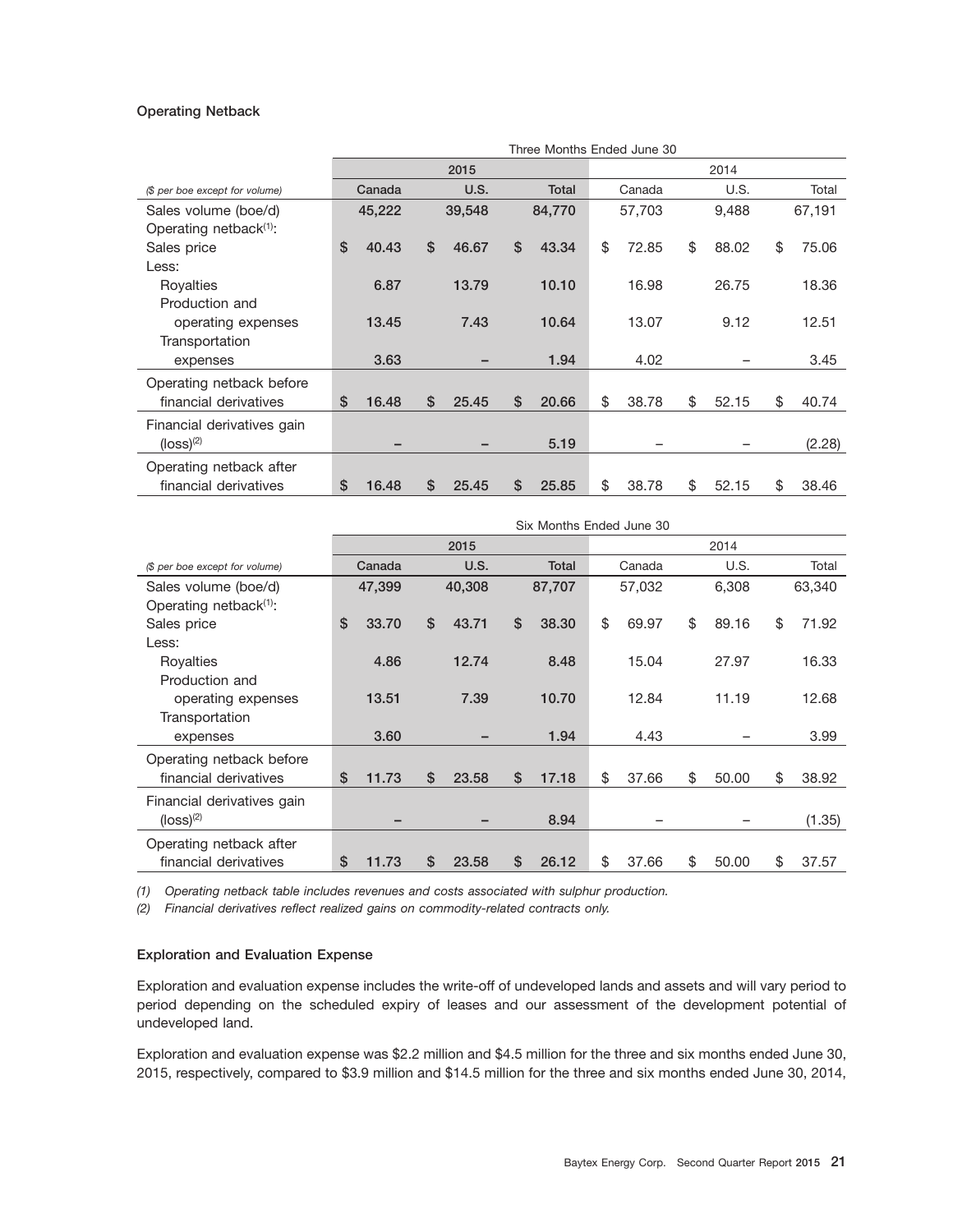respectively. The decrease in exploration and evaluation expense is primarily related to a decrease in expiration of undeveloped land leases and lands we no longer plan to exploit.

#### **Depletion and Depreciation**

|                                   |          | Three Months Ended June 30 |            |          |             |               |  |  |  |  |  |
|-----------------------------------|----------|----------------------------|------------|----------|-------------|---------------|--|--|--|--|--|
|                                   |          | 2015                       |            | 2014     |             |               |  |  |  |  |  |
| (\$ thousands except for per boe) | Canada   | U.S.                       | Total      | Canada   | U.S.        | Total         |  |  |  |  |  |
| Depletion and                     |          |                            |            |          |             |               |  |  |  |  |  |
| depreciation <sup>(1)</sup>       | \$67.711 | \$92.820                   | \$161,476  | \$77.011 | \$ 21,856   | 99.591<br>\$. |  |  |  |  |  |
| Depletion and                     |          |                            |            |          |             |               |  |  |  |  |  |
| depreciation per boe              | 16.45    | 25.79                      | 20.93<br>S | 14.80    | 25.37<br>\$ | 16.56         |  |  |  |  |  |

|                                       | Six Months Ended June 30 |           |           |           |          |           |  |  |  |  |
|---------------------------------------|--------------------------|-----------|-----------|-----------|----------|-----------|--|--|--|--|
|                                       |                          | 2015      |           | 2014      |          |           |  |  |  |  |
| (\$ thousands except for per boe)     | Canada                   | U.S.      | Total     | Canada    | U.S.     | Total     |  |  |  |  |
| Depletion and<br>depreciation $(1)$   | \$142,828                | \$191.204 | \$335,603 | \$158.457 | \$28,466 | \$188.184 |  |  |  |  |
| Depletion and<br>depreciation per boe | 16.65                    | 26.21     | 21.14     | 15.46     | 25.01    | 16.41     |  |  |  |  |

*(1) Total includes corporate depreciation.*

Depletion and depreciation expense of \$161.5 million and \$335.6 million for the three and six months ended June 30, 2015 increased \$61.9 million and \$147.4 million, respectively, from the same periods in 2014. The increases for both comparative periods are mainly due to the acquisition of the Eagle Ford assets, slightly offset by the impact of the North Dakota sale combined with lower production volumes in Canada. The depletion rate per boe for the three and six months ended June 30, 2015 of \$20.93/boe and \$21.14/boe increased from \$16.56/boe and \$16.41/boe for same periods in 2014, respectively, mainly due to the Eagle Ford assets which have higher costs included in the depletable pool.

#### **General and Administrative Expenses**

|                                         |          | Three Months Ended June 30 |        | Six Months Ended June 30 |          |        |  |  |
|-----------------------------------------|----------|----------------------------|--------|--------------------------|----------|--------|--|--|
| (\$ thousands except for % and per boe) | 2015     | 2014                       | Change | 2015                     | 2014     | Change |  |  |
| General and administrative              |          |                            |        |                          |          |        |  |  |
| expenses                                | \$15.557 | \$14.309                   | 9%     | 32.612<br>S.             | \$26.208 | 24%    |  |  |
| General and administrative              |          |                            |        |                          |          |        |  |  |
| expenses per boe                        | 2.02     | 2.34                       | (14%)  | 2.05                     | 2.29     | (10%)  |  |  |

General and administrative expenses for the three and six months ended June 30, 2015 of \$15.6 million and \$32.6 million, respectively, increased \$1.2 million and \$6.4 million, respectively, compared to the same periods in 2014. The increases for both comparative periods are due to the addition of the Houston office to support our Eagle Ford operations and lower capital recoveries consistent with our lower capital spending in Canada. These increases were offset by spending reductions in response to the sharp drop in commodity prices, as well as the elimination of costs associated with the Denver office after the North Dakota asset sale.

On a per boe basis, general and administrative expenses have decreased in 2015 from 2014 for both the three and six month comparative periods, due to cost controls and the low incremental overhead associated with the acquired Eagle Ford assets.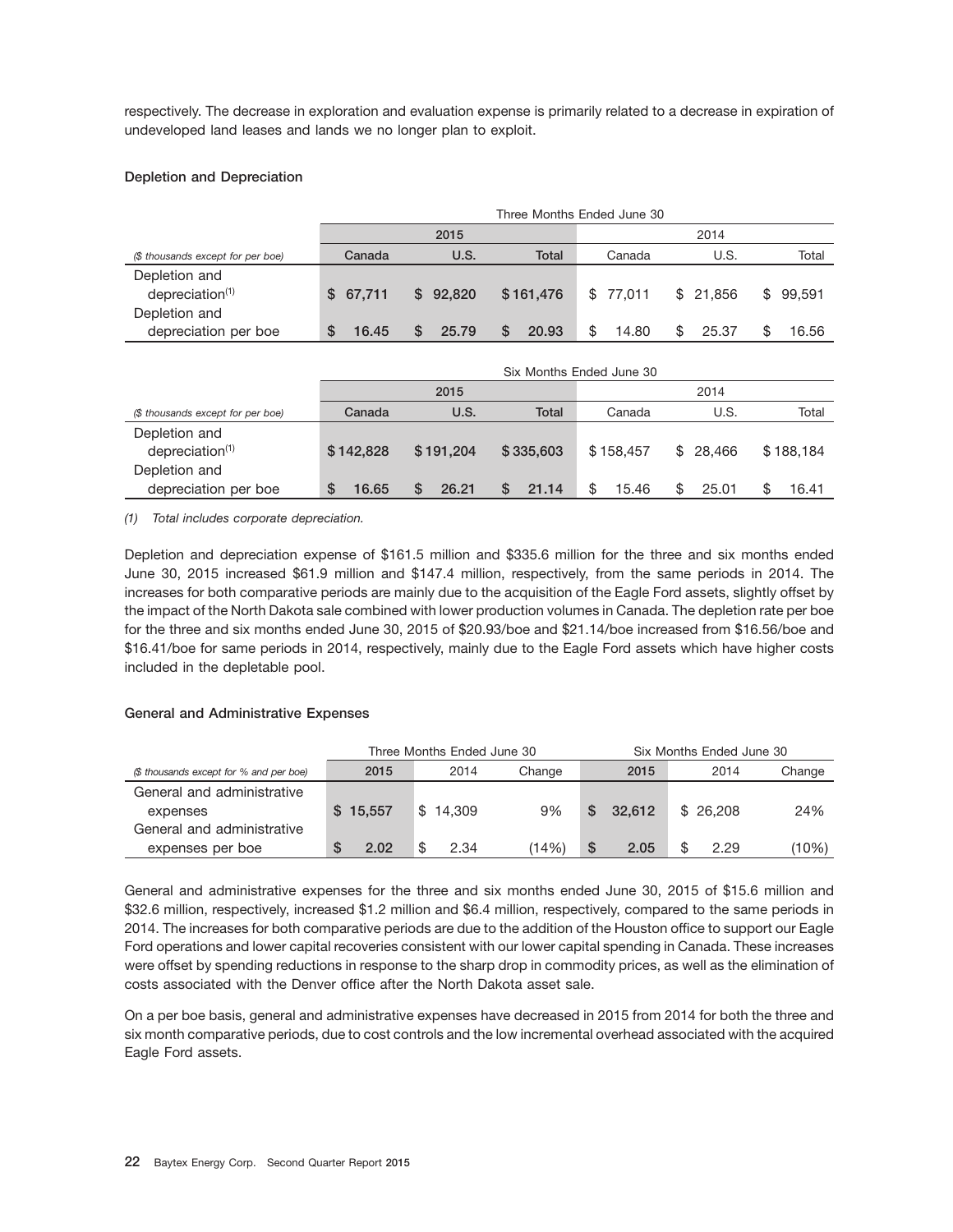#### **Share-based Compensation Expense**

Compensation expense associated with the Share Award Incentive Plan is recognized in income over the vesting period of the share awards with a corresponding increase in contributed surplus. The issuance of common shares upon the conversion of share awards is recorded as an increase in shareholders' capital with a corresponding reduction in contributed surplus.

Compensation expense related to the Share Award Incentive Plan remained constant at \$8.2 million and \$16.2 million for the three and six months ended June 30, 2015, respectively, compared to \$8.2 million and \$16.1 million for the same periods in 2014, respectively. Despite a lower fair value of share awards for 2015, sharebased compensation remained relatively unchanged as the expense relating to the three and six months ended June 30, 2014 included larger credits for actual forfeitures, as compared to the current periods, causing the reduced expense in 2014.

#### **Financing Costs**

Financing costs include interest on bank loans and long-term debt, non-cash charges related to accretion of asset retirement obligations and the amortization of loan and debt financing costs.

|                             |            | Three Months Ended June 30 |        | Six Months Ended June 30 |              |        |  |  |
|-----------------------------|------------|----------------------------|--------|--------------------------|--------------|--------|--|--|
| (\$ thousands except for %) | 2015       | 2014                       | Change | 2015                     | 2014         | Change |  |  |
| Bank loan and other         | 3.345<br>S | 4.566<br>S                 | (27%)  | 8.763                    | 10.658<br>\$ | (18%)  |  |  |
| Long-term debt              | 21,879     | 11.252                     | 94%    | 44.253                   | 16,008       | 176%   |  |  |
| Accretion on asset          |            |                            |        |                          |              |        |  |  |
| retirement obligations      | 1.548      | 1.779                      | (13%)  | 3.166                    | 3.520        | (10%)  |  |  |
| Financing costs             | 26,772     | 17.597                     | 52%    | 56.182<br>S              | \$30.186     | 86%    |  |  |

The increase in the three and six months ended June 30, 2015 financing costs compared to 2014 is due to higher outstanding debt levels mainly related to the acquisition of the Eagle Ford assets in June 2014. Financing costs related to the bank loan have decreased for the three and six months ended June 30, 2015 as compared to 2014 due to lower outstanding bank loan balances in 2015 as the \$606 million net proceeds of the equity financing were used to pay down the bank loan in April 2015. Amendment fees on the credit facility of \$0.7 million were included in financing costs for the three and six months ended June 30, 2015, as compared to no amendment fee in the same periods of 2014.

#### **Foreign Exchange**

Unrealized foreign exchange gains and losses are due to the change in the value of the long-term debt denominated in U.S. dollars which is caused by the movement of the Canadian dollar against the U.S. dollar during the period. Realized foreign exchange gains and losses are due to day-to-day U.S. dollar denominated transactions occurring in the Canadian operations.

|                                                   |              | Three Months Ended June 30 |        | Six Months Ended June 30 |             |        |  |  |
|---------------------------------------------------|--------------|----------------------------|--------|--------------------------|-------------|--------|--|--|
| (\$ thousands except for % and<br>exchange rates) | 2015         | 2014                       | Change | 2015                     | 2014        | Change |  |  |
| Unrealized foreign                                |              |                            |        |                          |             |        |  |  |
| exchange (gain) loss                              | \$ (18, 349) | \$ (21, 379)               | (14%)  | <b>S</b><br>82,967       | \$ (14,923) | (656%) |  |  |
| Realized foreign exchange                         |              |                            |        |                          |             |        |  |  |
| loss                                              | 4,374        | 2.924                      | 50%    | 113                      | 986         | (89%)  |  |  |
| Foreign exchange (gain)                           |              |                            |        |                          |             |        |  |  |
| loss                                              | \$ (13, 975) | \$ (18, 455)               | (24%)  | \$<br>83,080             | \$ (13,937) | (696%) |  |  |
| CAD/USD exchange rates:                           |              |                            |        |                          |             |        |  |  |
| At beginning of period                            | 1.2683       | 1.1053                     |        | 1.1601                   | 1.0636      |        |  |  |
| At end of period                                  | 1.2474       | 1.0676                     |        | 1.2474                   | 1.0676      |        |  |  |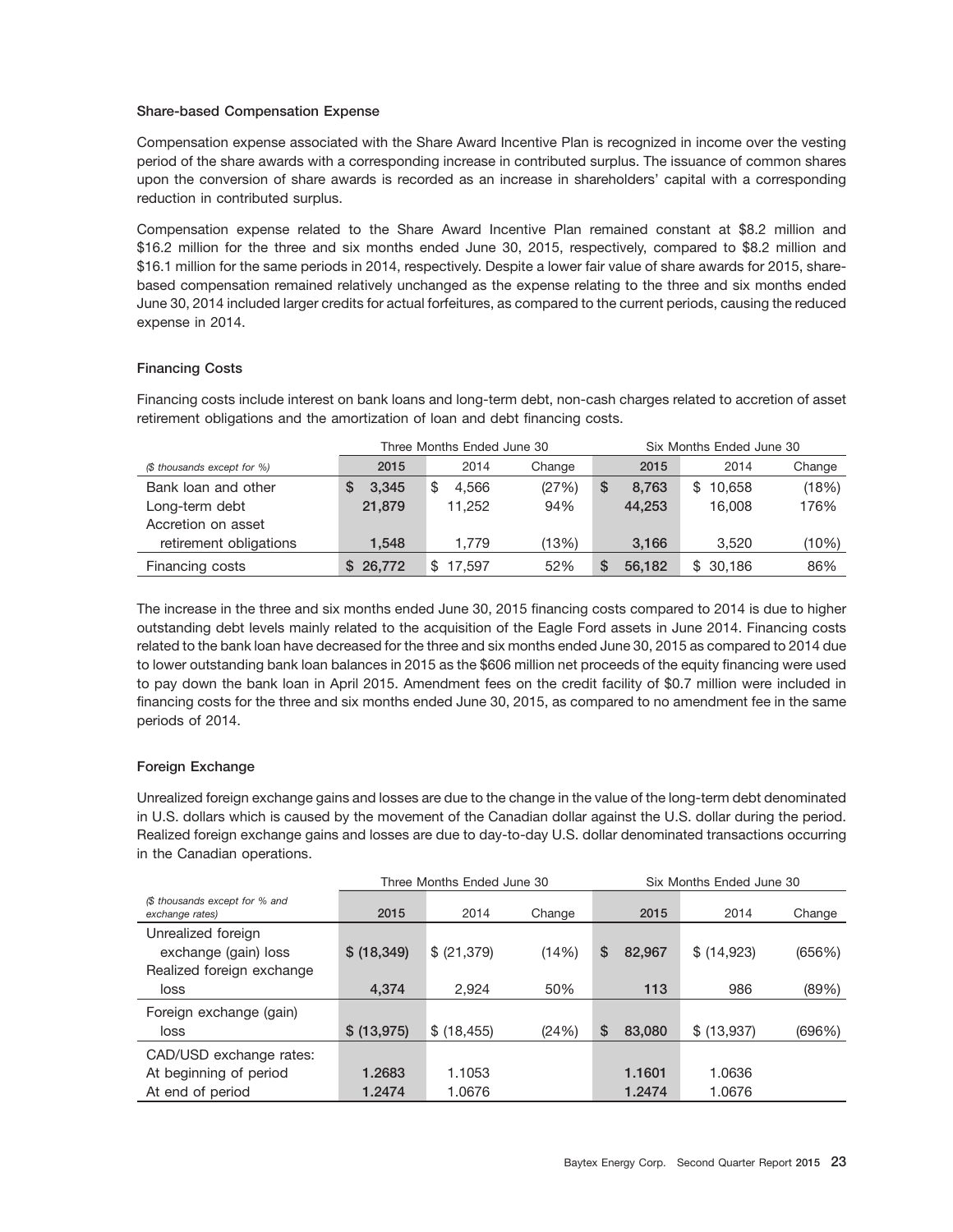The unrealized foreign exchange gain of \$18.3 million for the three months ended June 30, 2015 was primarily due to the revaluation of our U.S. dollar denominated senior unsecured notes (US\$950 million principal amount) as the Canadian dollar strengthened against the U.S. dollar at June 30, 2015 as compared to March 31, 2015. The realized foreign exchange loss of \$4.4 million for the three months ended June 30, 2015 was due to the settlement of certain U.S. dollar denominated interest payable. The foreign exchange loss of \$83.1 million for the six months ended June 30, 2015 was due to the weakened Canadian dollar against the U.S. dollar at June 30, 2015 as compared to December 31, 2014.

#### **Income Taxes**

For the three months ended June 30, 2015, total income tax recovery of \$12.9 million included \$0.6 million of current income tax recovery and \$12.3 million of deferred income tax recovery. For the three months ended June 30, 2014, total income tax expense of \$19.7 million related entirely to deferred income tax.

For the six months ended June 30, 2015, total income tax recovery of \$37.6 million included \$16.4 million of current income tax expense and \$54.0 million of deferred income tax recovery. For the six months ended June 30, 2014, total income tax expense of \$40.1 million related entirely to deferred income tax.

The increase in current income tax expense in the current quarter, as compared to the second quarter of 2014, primarily relates to the increase in realized financial derivative gains and the increase in previously deferred income being taxed in the current period. On June 29, 2015, the general corporate income tax rate for Alberta increased to 12% from 10% effective July 1, 2015. On June 15, 2015, legislation was enacted in Texas that decreased the Texas Franchise Tax to 0.75% from 1% effective January 1, 2016. As a result of the changes, the Company's deferred income tax liability increased by \$11 million at June 30, 2015.

In 2014, the Canada Revenue Agency ("CRA") advised Baytex that it was proposing to reassess certain subsidiaries of Baytex to deny non-capital loss deductions relevant to the calculation of income taxes for the years 2011 through 2013. Baytex has filed its 2014 income tax return and intends to file its future tax returns on the same basis as the 2011 through 2013 tax returns, cumulatively claiming \$591 million of non-capital losses. The Company believes that it should be entitled to deduct the non-capital losses, that its tax filings to-date are correct, and has formally responded with a letter to the CRA indicating the same. At this time, the CRA has not issued a reply to Baytex's letter. The Company expects to continue to defend the position as filed.

#### **Net Income (Loss)**

Net loss for the three months ended June 30, 2015 totaled \$27.0 million compared to net income of \$36.8 million in 2014. The decrease was due to lower operating netbacks, higher depletion expenses and financing costs, partially offset by lower financial derivatives loss and an income tax recovery.

Net loss for the six months ended June 30, 2015 totaled \$202.9 million compared to net income of \$84.6 million in 2014. The decrease was due to lower operating netbacks, higher unrealized foreign exchange losses on U.S. denominated debt, higher depletion expenses and financing costs, partially offset by higher financial derivatives gain and an income tax recovery.

#### **Other Comprehensive Income**

Other comprehensive income is comprised of the foreign currency translation adjustment on U.S. operations not recognized in profit or loss. The foreign currency translation loss of \$41.7 million for the three months ended June 30, 2015 is due to the strengthening of the Canadian dollar against the U.S. dollar at June 30, 2015 (1.2474 CAD/USD) compared to the exchange rate on March 31, 2015 (1.2683 CAD/USD). The foreign currency translation gain of \$199.3 million for the six months ended June 30, 2015 is due to the weakening of the Canadian dollar against the U.S. dollar at June 30, 2015 (1.2474 CAD/USD) compared to the exchange rate on December 31, 2014 (1.1601 CAD/USD).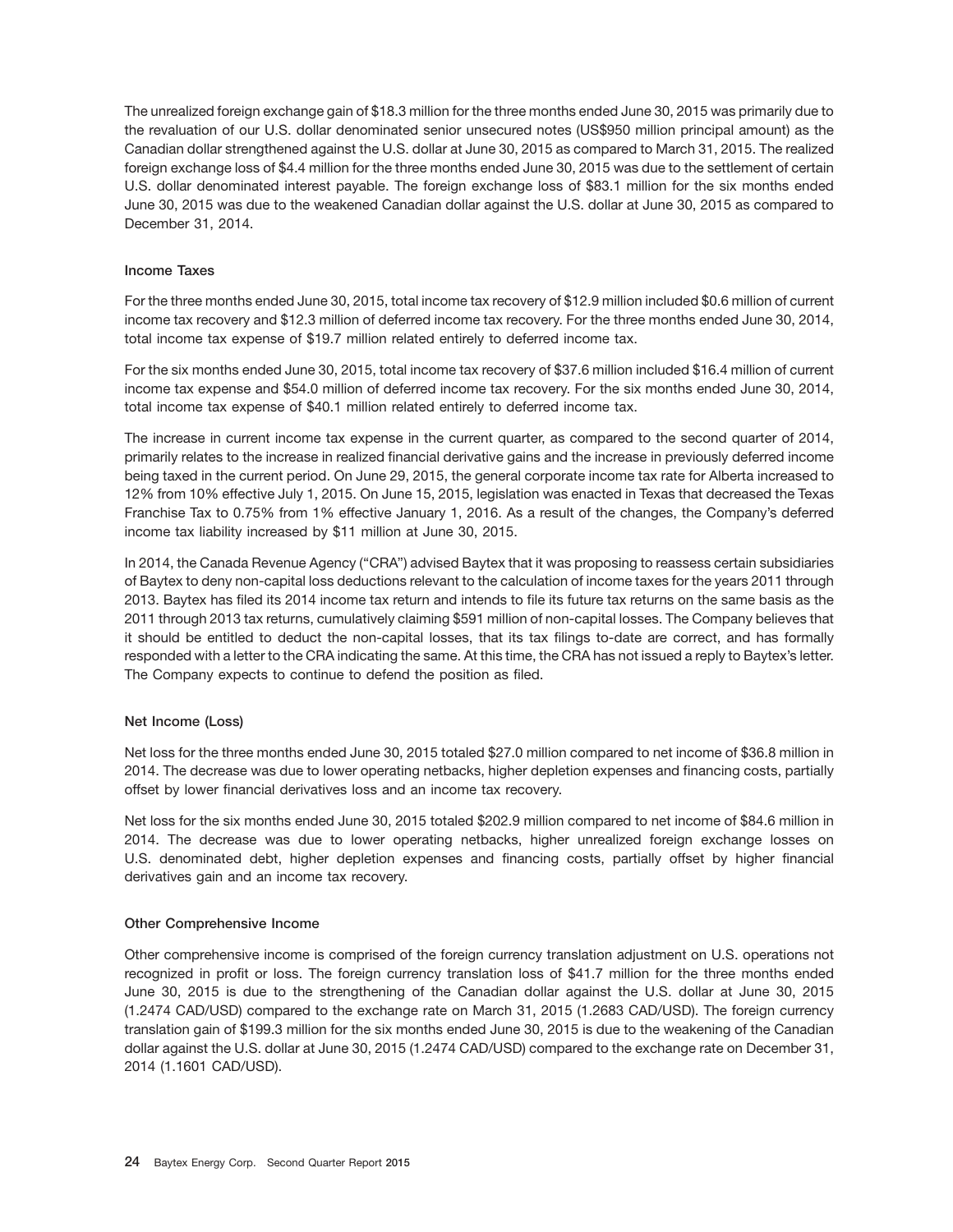#### **Capital Expenditures**

In the first half of 2015, our capital program has been significantly curtailed in response to low commodity prices with only minimal capital expenditures occurring and planned in Canada. In the U.S., activity levels have also slowed compared to the last half of 2014.

Capital expenditures for the three and six months ended June 30, 2015 and 2014 are summarized as follows:

|                                                        | Three Months Ended June 30 |              |              |              |              |              |  |  |  |  |
|--------------------------------------------------------|----------------------------|--------------|--------------|--------------|--------------|--------------|--|--|--|--|
|                                                        |                            | 2015         |              |              | 2014         |              |  |  |  |  |
| (\$ thousands)                                         | Canada                     | U.S.         | <b>Total</b> | Canada       | U.S.         | Total        |  |  |  |  |
| Exploration and<br>development<br>Acquisitions, net of | 7.690<br>S                 | 98,320<br>S. | \$106,010    | 97.805<br>\$ | \$<br>51.111 | 148.916<br>S |  |  |  |  |
| divestitures <sup>(1)</sup>                            | 1.410                      | (240)        | 1,170        | 8,737        | 2,912,108    | 2,920,845    |  |  |  |  |
| Total oil and natural gas<br>capital expenditures      | S<br>9,100                 | 98,080<br>S. | \$107,180    | \$106.542    | \$2,963,219  | \$3,069,761  |  |  |  |  |

|                             | Six Months Ended June 30 |           |              |           |              |               |  |  |  |  |
|-----------------------------|--------------------------|-----------|--------------|-----------|--------------|---------------|--|--|--|--|
|                             |                          | 2015      |              | 2014      |              |               |  |  |  |  |
| (\$ thousands)              | Canada                   | U.S.      | <b>Total</b> | Canada    | U.S.         | Total         |  |  |  |  |
| Exploration and             |                          |           |              |           |              |               |  |  |  |  |
| development                 | \$28,962                 | \$224,477 | \$253,439    | \$252.374 | \$<br>68.967 | 321.341<br>\$ |  |  |  |  |
| Acquisitions, net of        |                          |           |              |           |              |               |  |  |  |  |
| divestitures <sup>(1)</sup> | 2.821                    | (101)     | 2.720        | 8.737     | 2,912,781    | 2,921,518     |  |  |  |  |
| Total oil and natural gas   |                          |           |              |           |              |               |  |  |  |  |
| capital expenditures        | \$31,783                 | \$224,376 | \$256,159    | \$261,111 | \$2,981,748  | \$3,242,859   |  |  |  |  |

*(1) Includes divestiture-related expenses.*

During the three months ended June 30, 2015, exploration and development expenditures were \$106.0 million, \$42.9 million lower than the same period in 2014. The reduction includes a \$90.1 million, or 92%, decrease in Canada compared to the second quarter of 2014. In the U.S., the increase in capital expenditures compared to last year reflects the acquisition of Eagle Ford. The second quarter Eagle Ford capital expenditures are \$28.1 million lower than the \$126.2 million spent during the first quarter of 2015 as 2.8 fewer net wells were drilled in the second quarter in response to the declining commodity prices. In the second quarter of 2015, we drilled 15.2 net wells (2.0 in Canada and 13.2 in the Eagle Ford) compared to 28.3 net wells (23.2 in Canada, 2.9 in the Eagle Ford and 2.2 in North Dakota) for the same period in 2014.

During the six months ended June 30, 2015, exploration and development expenditures were \$253.4 million, \$67.9 million lower than the same period in 2014. The reduction is comprised of decreases of \$223.4 million, or 89%, in Canada and \$42.9 million in North Dakota, partially offset by an increase of \$198.4 million related to our Eagle Ford assets. In the first six months of 2015, we drilled 40.2 net wells (11.1 in Canada and 29.1 in the Eagle Ford) compared to 147.4 net wells (139.8 in Canada, 2.9 in the Eagle Ford and 4.7 in North Dakota) for the same period in 2014.

### **FUNDS FROM OPERATIONS, PAYOUT RATIO AND DIVIDENDS**

Funds from operations and payout ratio are non-GAAP measures. Funds from operations represents cash flow from operating activities adjusted for financing costs, changes in non-cash operating working capital and other operating items. Payout ratio is calculated as cash dividends (net of DRIP) divided by funds from operations. Baytex considers these to be key measures of performance as they demonstrate our ability to generate the cash flow necessary to fund dividends and capital investments.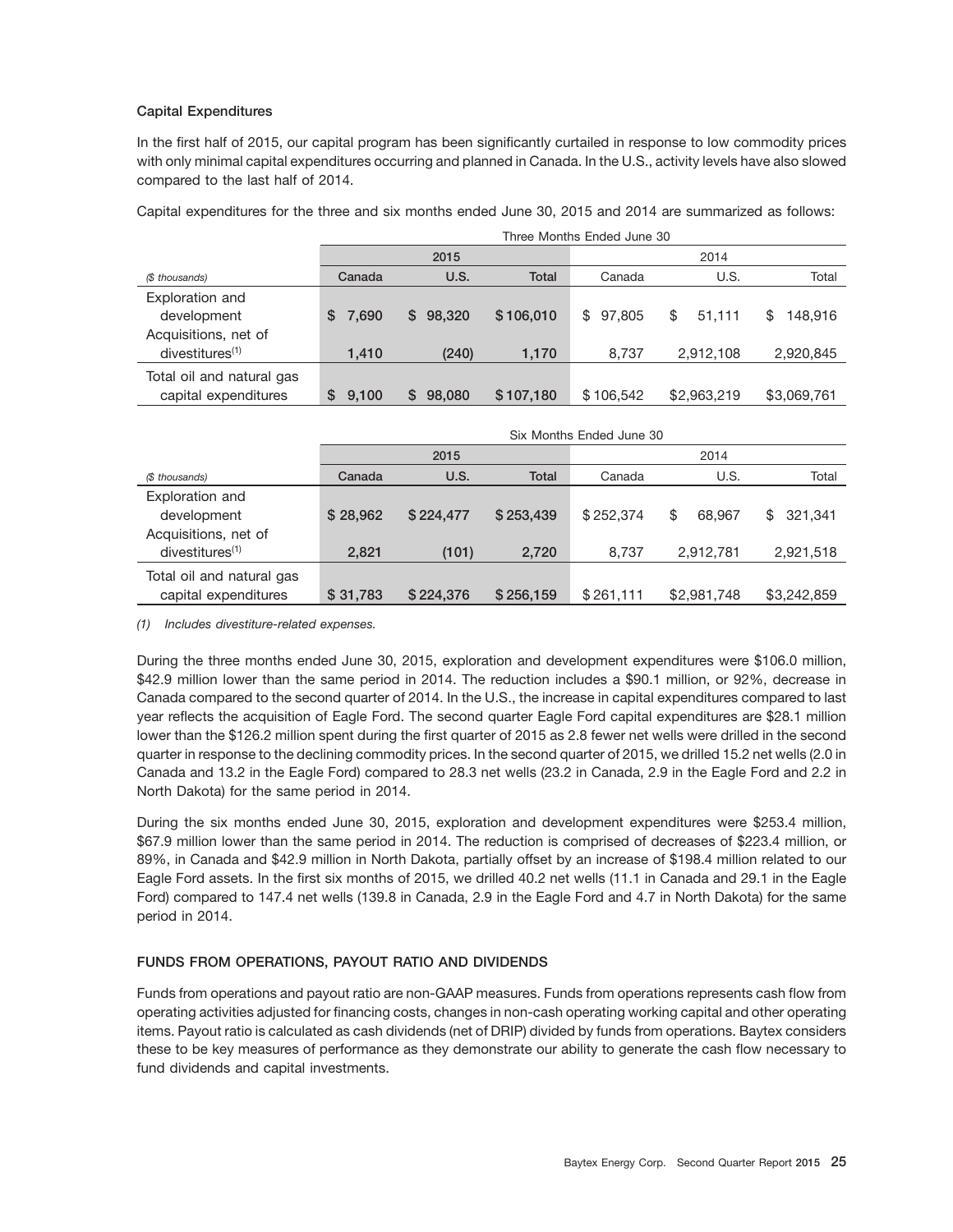|                                           | Three Months Ended June 30 |               | Six Months Ended June 30 |    |           |  |
|-------------------------------------------|----------------------------|---------------|--------------------------|----|-----------|--|
| (\$ thousands except for %)               | 2015                       | 2014          | 2015                     |    | 2014      |  |
| Cash flow from operating activities       | \$<br>166,608              | \$<br>152,087 | \$<br>376,098            | \$ | 273,696   |  |
| Change in non-cash working capital        | 13,002                     | 25,960        | (13, 298)                |    | 81,938    |  |
| Asset retirement expenditures             | 3,160                      | 2.992         | 7.606                    |    | 6,888     |  |
| Financing costs                           | (26, 772)                  | (17, 597)     | (56, 182)                |    | (30, 186) |  |
| Accretion on asset retirement obligations | 1,548                      | 1,779         | 3,166                    |    | 3,520     |  |
| Accretion on long-term debt               | 503                        | 281           | 880                      |    | 456       |  |
| Funds from operations                     | \$<br>158,049              | \$<br>165,502 | \$<br>318,270            | \$ | 336,312   |  |
| Dividends declared                        | \$<br>61,773               | \$<br>95.467  | \$<br>112,423            | \$ | 178,724   |  |
| Reinvested dividends                      | (23, 865)                  | (20,070)      | (33,048)                 |    | (39, 886) |  |
| Cash dividends declared (net of DRIP)     | \$<br>37,908               | \$<br>75,397  | \$<br>79,375             | \$ | 138,838   |  |
| Payout ratio                              | 39%                        | 58%           | 35%                      |    | 53%       |  |
| Payout ratio (net of DRIP)                | 24%                        | 46%           | 25%                      |    | 41%       |  |

The following table reconciles cash flow from operating activities (a GAAP measure) to funds from operations (a non-GAAP measure).

Baytex does not deduct capital expenditures when calculating the payout ratio. Should the costs to explore for, develop or acquire petroleum and natural gas assets increase significantly, we may be required to reduce or eliminate dividends on our common shares in order to fund capital expenditures. There can be no certainty that we will be able to maintain current production levels in future periods. Cash dividends declared, net of DRIP participation, of \$37.9 million and \$79.4 million for the three and six months ended June 30, 2015, respectively, were funded by funds from operations of \$158.0 million and \$318.3 million, respectively.

On June 15, 2015, we amended our dividend reinvestment plan to add a second reinvestment option, the Premium Dividend™ Component. The amended plan provides eligible shareholders of Baytex with two dividend reinvestment options: (i) dividends can be reinvested in new shares of Baytex issued at a 3% discount to the average market price (unchanged from previous plan) (the ''Dividend Reinvestment Component''), or (ii) dividends can be reinvested in new shares of Baytex at a 3% discount to the average market price, with the new shares being exchanged for a cash payment equal to 101% of the reinvested dividend amount.

### **LIQUIDITY, CAPITAL RESOURCES AND RISK MANAGEMENT**

We regularly review our liquidity sources as well as our exposure to counterparties and believe that our capital resources will be sufficient to meet our on-going short, medium and long-term commitments. Specifically, we believe that our internally generated funds from operations, augmented by funds from our risk management program and our existing undrawn credit facilities, will provide sufficient liquidity to sustain our operations, dividends and planned capital expenditures. The timing of most of the capital expenditures are discretionary and there are no material long-term capital expenditure commitments. The dividend level is also discretionary, and we have the ability to modify dividend levels should funds from operations be negatively impacted by factors such as reductions in commodity prices or production volumes. Further, we believe that our counterparties have the financial capacity to honor outstanding obligations to us in the normal course of business. We periodically review the financial capacity of our counterparties and, in certain circumstances, we will seek enhanced credit protection.

The current market environment, highlighted by unusually low commodity prices, has negative implications to our internally generated funds from operations. We have taken steps to protect our liquidity, including reducing the monthly dividend on our common shares from \$0.24 per share to \$0.10 per share effective December 2014, reducing our 2015 capital program by approximately 40% from our initial program and adding the Premium Dividend™ Component to the DRIP. We have also received relaxation of certain financial covenants applicable to our credit facilities. On April 2, 2015, we closed an equity financing whereby we issued 36,455,000 common shares at a price of \$17.35 per share for aggregate gross proceeds of approximately \$632.5 million. The net proceeds, after issuance costs, of approximately \$606.0 million were utilized to pay down a portion of our credit facilities.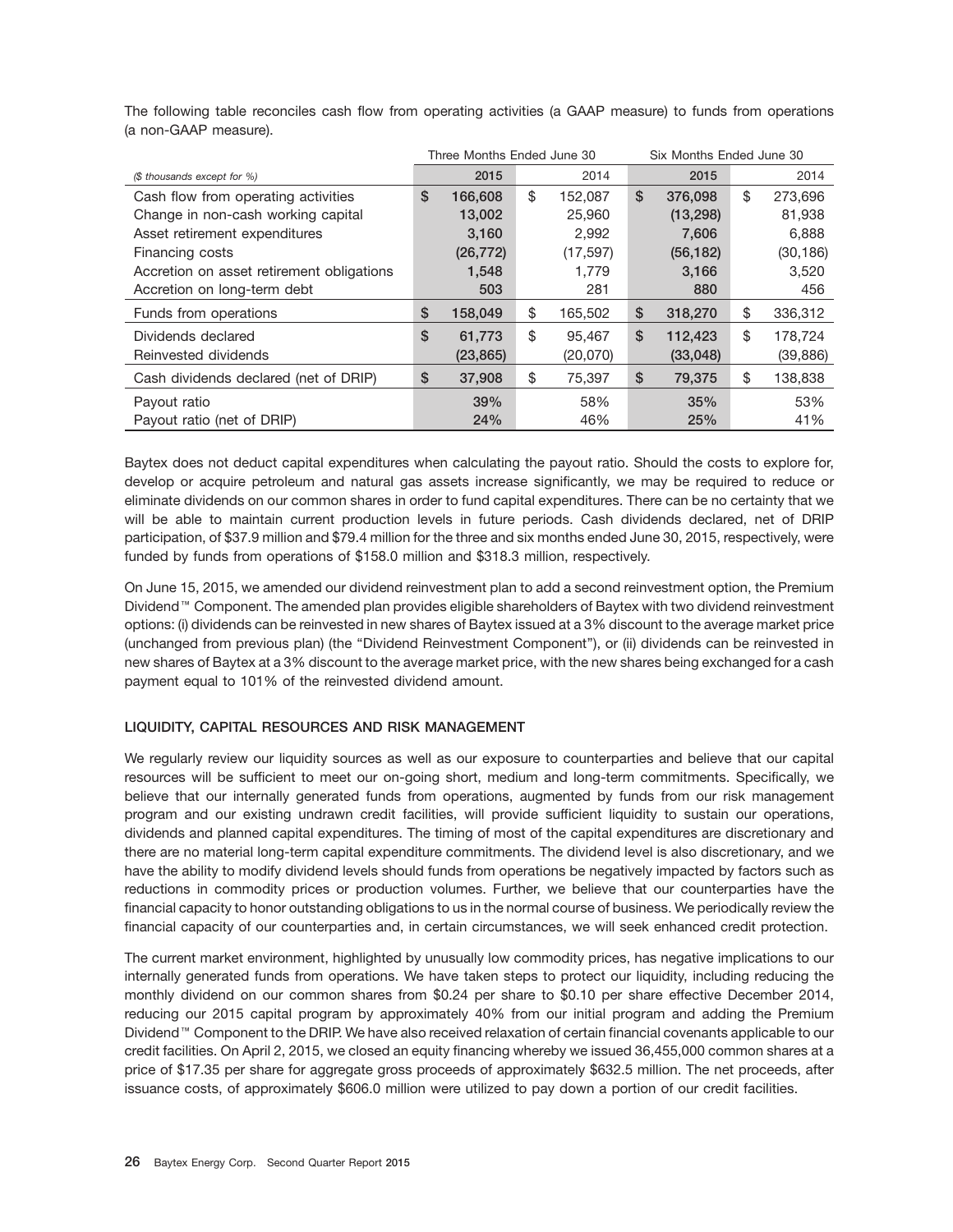If the current commodity price environment continues, or if prices decline further, we may need to make additional changes to our capital program and/or the level of our dividend. A sustained low price environment could lead to a default of certain financial covenants, which could impact our ability to borrow under existing credit facilities or obtain new financing. It could also restrict our ability to pay dividends or sell assets and may result in our debt becoming immediately due and payable. Should our internally generated funds from operations be insufficient to fund the capital expenditures required to maintain operations, we may draw the maximum funds available under our current credit facilities or we may consider seeking additional capital in the form of debt or equity; however, there is no certainty that any of the additional sources of capital would be available when required.

The following table summarizes our total monetary debt at June 30, 2015 and December 31, 2014.

|                                              | June 30,    | December 31,  |
|----------------------------------------------|-------------|---------------|
| (\$ thousands)                               | 2015        | 2014          |
| Bank loan <sup>(1)</sup>                     | 192.255     | \$<br>663,312 |
| Long-term debt $(1)$                         | 1,493,013   | 1,418,685     |
| Working capital deficiency <sup>(2)(3)</sup> | 137.243     | 210,409       |
| Total monetary debt                          | \$1,822,511 | \$2.292.406   |

*(1) Principal amount of instruments.*

*(2) Working capital is current assets less current liabilities (excluding non-cash items such as unrealized gains or losses on financial derivatives).*

*(3) In the oil and gas industry, it is not unusual to have a working capital deficiency as accounts receivable arising from sales of production are usually settled within one or two months but accounts payable related to capital and operating expenditures are usually settled over a longer time span (often two to four months) due to vendor billing cycles and internal approval processes.*

At June 30, 2015, total monetary debt was \$1,822.5 million, as compared to \$2,292.4 million at December 31, 2014, with the decrease being primarily due to the application of \$606 million from the equity financing to the bank loan, offset by the revaluation of our U.S. dollar denominated monetary debt and additional draws on the bank loan to fund the capital expenditure program. The impact of the movement in exchange rates since December 2014 has resulted in an aggregate increase in bank loan and long-term debt of \$89.6 million.

#### **Bank Loan**

Baytex has established revolving extendible unsecured credit facilities with its bank lending syndicate comprised of a \$50 million operating loan and a \$950 million syndicated loan for Baytex and a US\$200 million syndicated loan for our wholly-owned subsidiary, Baytex Energy USA, Inc. (collectively, the ''Revolving Facilities''). On May 25, 2015, Baytex reached an agreement with its lending syndicate to extend the revolving period under the Revolving Facilities to June 4, 2019 (from June 4, 2018).

The Revolving Facilities contain standard commercial covenants for facilities of this nature and do not require any mandatory principal payments prior to maturity on June 4, 2019. Baytex may request an extension under the Revolving Facilities which could extend the revolving period for up to four years (subject to a maximum four-year term at any time). At June 30, 2015, \$192.3 million was drawn on the Revolving Facilities leaving approximately \$1,046.0 million in undrawn credit capacity. Copies of the agreements relating to the Revolving Facilities are accessible on the SEDAR website at www.sedar.com (filed under the categories ''Other material contracts'' on June 11, 2014, September 9, 2014 and February 24, 2015 and ''Material contracts – Credit agreements'' on May 27, 2015).

#### **Long-term Debt**

On June 6, 2014, we issued US\$800 million of senior unsecured notes, comprised of US\$400 million of 5.125% notes due June 1, 2021 (the "2021 Notes") and US\$400 million of 5.625% notes due June 1, 2024 (the "2024 Notes''). The 2021 Notes and the 2024 Notes pay interest semi-annually and are redeemable at the Company's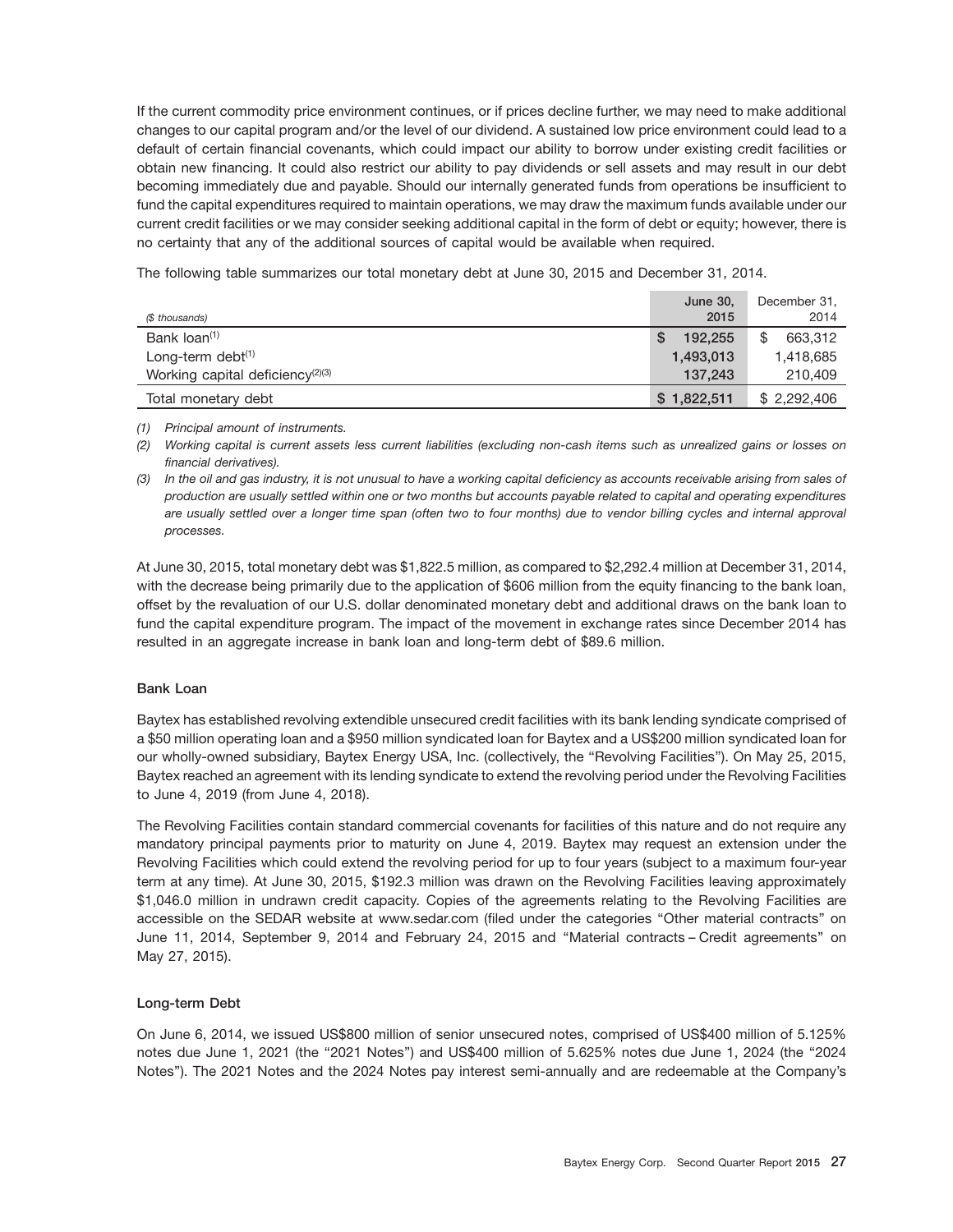option, in whole or in part, commencing on June 1, 2017 (in the case of the 2021 Notes) and June 1, 2019 (in the case of the 2024 Notes) at specified redemption prices.

Pursuant to the acquisition of Aurora Oil & Gas Limited (''Aurora'') on June 11, 2014, we assumed all of Aurora's existing senior unsecured notes and then purchased and cancelled approximately 98% of the outstanding notes. On February 27, 2015, we redeemed one tranche of the remaining Aurora notes at a price of US\$8.3 million plus accrued interest. The remaining Aurora notes (US\$6.4 million principal amount) are redeemable at our option, in whole or in part, commencing on April 1, 2016 at specified redemption prices.

On July 19, 2012, we issued \$300 million principal amount of senior unsecured notes bearing interest at 6.625% payable semi-annually with principal repayable on July 19, 2022. These notes are redeemable at our option, in whole or in part, commencing on July 19, 2017 at specified redemption prices.

On February 17, 2011, we issued US\$150 million principal amount of senior unsecured notes bearing interest at 6.75% payable semi-annually with principal repayable on February 17, 2021. These notes are redeemable at our option, in whole or in part, commencing on February 17, 2016 at specified redemption prices.

#### **Covenants**

The following table lists the financial covenants under the Revolving Facilities and the senior unsecured notes, and the compliance therewith as at June 30, 2015.

|                                                 |                      | Position as at |
|-------------------------------------------------|----------------------|----------------|
| <b>Covenant Description</b>                     |                      | June 30, 2015  |
| <b>Revolving Facilities</b>                     | <b>Maximum Ratio</b> |                |
| Senior debt to Capitalization <sup>(1)(2)</sup> | 0.65:1.00            | 0.36:1.00      |
| Senior debt to Bank EBITDA <sup>(1)(5)</sup>    | 4.75:1.00            | 1.72:1.00      |
| Total debt to Bank EBITDA(3)(5)                 | 4.75:1.00            | 1.72:1.00      |
| <b>Senior Unsecured Notes</b>                   | Minimum Ratio        |                |
| Fixed charge coverage $(4)$                     | 2:50:1.00            | 8.51:1.00      |

(1) *''Senior debt'' is defined as the sum of the principal amount of our bank loan and principal amount of long-term debt.*

*(2) ''Capitalization'' is defined as the sum of the principal amount of our bank loan, principal amount of long-term debt and shareholders' equity.*

*(3) ''Total debt'' is defined as the sum of the principal amount of our bank loan, principal amount of long-term debt, and certain other liabilities identified in the credit agreement.*

*(4) Fixed charge coverage is computed as the ratio of financing costs to trailing twelve month adjusted income, as defined in the note indentures. Adjusted income for the trailing twelve months ended June 30, 2015 was \$986.8 million.*

*(5) Bank EBITDA is calculated based on terms and definitions set out in the credit agreement which adjusts net income for financing costs, income tax, certain specific unrealized and non-cash transactions (including depletion, depreciation, amortization, impairment, exploration expenses, unrealized gains and losses on financial derivatives and foreign exchange and share-based compensation), and acquisition and disposition activity and is calculated based on a trailing twelve month basis.*

On February 20, 2015, we reached an agreement with our lending syndicate to amend the financial covenants contained in the Revolving Facilities as follows: a) the maximum Senior Debt to capitalization ratio will be 0.65:1.00 for the period December 31, 2014 up to and including December 31, 2016, and 0.55:1.00 thereafter; b) the maximum Senior Debt to Bank EBITDA ratio will be 4.75:1.00 for the period December 31, 2014 up to and including June 30, 2016, 4.50:1.00 for the period July 1, 2016 up to and including December 31, 2016, and 3.50:1.00 thereafter; and c) the maximum Total Debt to Bank EBITDA will be 4.75:1.00 for the period December 31, 2014 up to and including December 31, 2016, and 4.00:1.00 thereafter. If we exceed or breach any of the covenants under the Revolving Facilities or our senior unsecured notes, we may be required to repay, refinance or renegotiate the loan terms and may be restricted from paying dividends to our shareholders.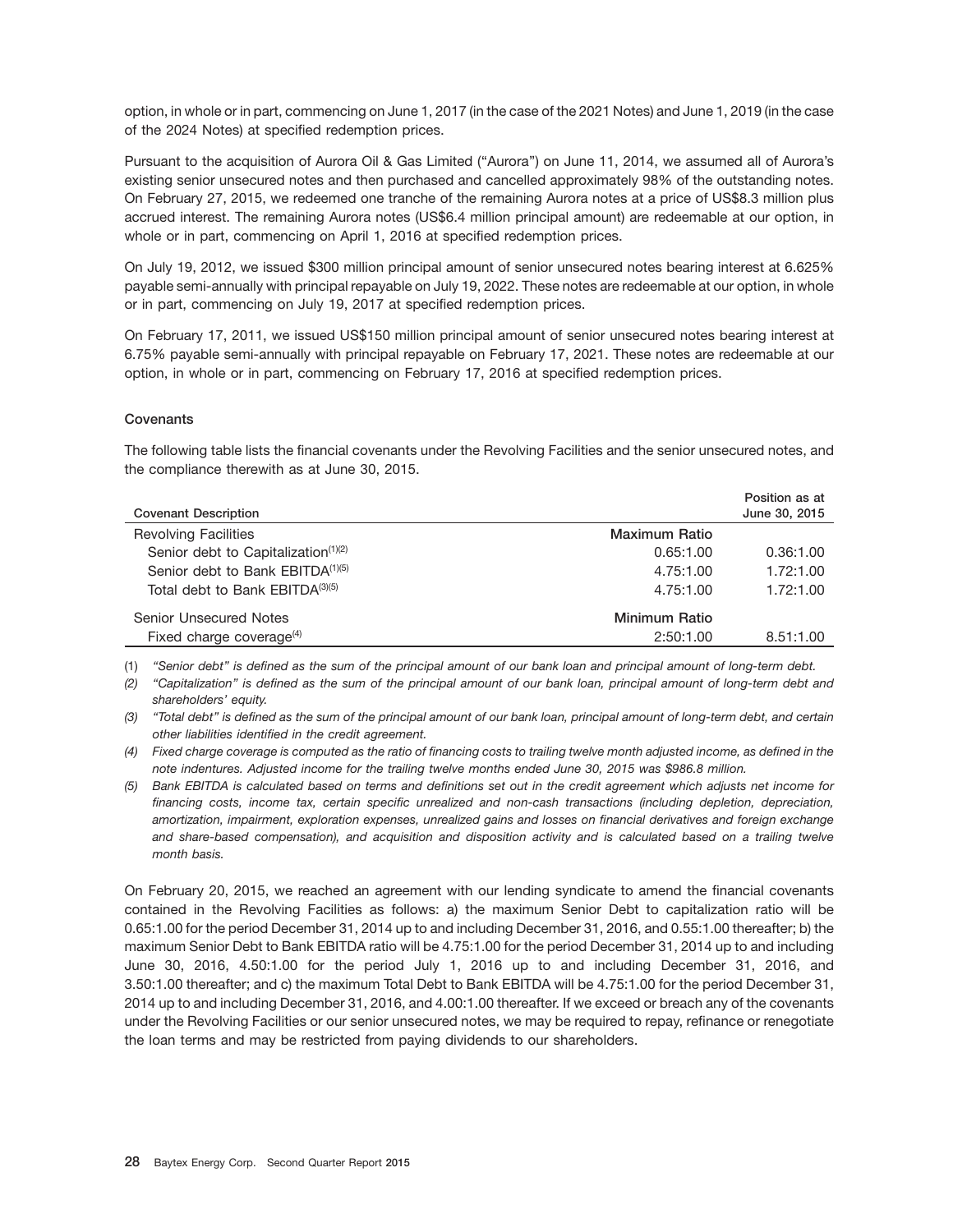#### **Financial Instruments**

As part of our normal operations, we are exposed to a number of financial risks, including liquidity risk, credit risk and market risk. Liquidity risk is the risk that we will encounter difficulty in meeting obligations associated with financial liabilities. We manage liquidity risk through cash and debt management. Credit risk is the risk that a counterparty to a financial asset will default, resulting in us incurring a loss. Credit risk is managed by entering into sales contracts with creditworthy entities and reviewing our exposure to individual entities on a regular basis. Market risk is the risk that the fair value of future cash flows will fluctuate due to movements in market prices, and is comprised of foreign currency risk, interest rate risk and commodity price risk. Market risk is partially mitigated through a series of derivative contracts intended to reduce some of the volatility of our funds from operations.

A summary of the risk management contracts in place as at June 30, 2015 and the accounting treatment thereof is disclosed in note 17 to the consolidated financial statements.

#### **Shareholders' Capital**

We are authorized to issue an unlimited number of common shares and 10,000,000 preferred shares. The rights and terms of preferred shares are determined upon issuance. As at July 24, 2015, we had 207,206,329 common shares and no preferred shares issued and outstanding. During the six months ended June 30, 2015, shares were issued through the equity financing, the DRIP and our share-based compensation programs.

#### **Contractual Obligations**

We have a number of financial obligations that are incurred in the ordinary course of business. These obligations are of a recurring nature and impact the Company's funds from operations in an ongoing manner. A significant portion of these obligations will be funded by funds from operations. These obligations as of June 30, 2015 and the expected timing for funding these obligations are noted in the table below.

|                                   |               | Less than     |             |                | Beyond      |
|-----------------------------------|---------------|---------------|-------------|----------------|-------------|
| (\$ thousands)                    | Total         | 1 year        | 1-3 years   | 3-5 years      | 5 years     |
| Trade and other payables          | 261,382<br>\$ | \$261,382     | \$          | \$<br>-        | \$          |
| Dividends payable to shareholders | 20,619        | 20,619        |             |                |             |
| Bank $\text{Ioan}^{(1)(2)}$       | 192,255       |               |             | 192.255        |             |
| Long-term debt $(2)$              | 1,493,013     |               |             | 7.983          | 1,485,030   |
| Operating leases                  | 53,631        | 7.861         | 16.065      | 15.970         | 13,735      |
| Processing agreements             | 58,633        | 10,469        | 13,301      | 9.043          | 25,820      |
| Transportation agreements         | 73,511        | 12,752        | 22,176      | 21,064         | 17,519      |
| Total                             | \$2,153,044   | 313,083<br>\$ | 51,542<br>S | 246,315<br>\$. | \$1,542,104 |

*(1) The bank loan is a covenant-based loan with a revolving period that is extendible annually for up to a four-year term. Unless extended, the revolving period will end on June 4, 2019, with all amounts to be re-paid on such date.*

*(2) Principal amount of instruments.*

We also have ongoing obligations related to the abandonment and reclamation of well sites and facilities which have reached the end of their economic lives. Programs to abandon and reclaim them are undertaken regularly in accordance with applicable legislative requirements.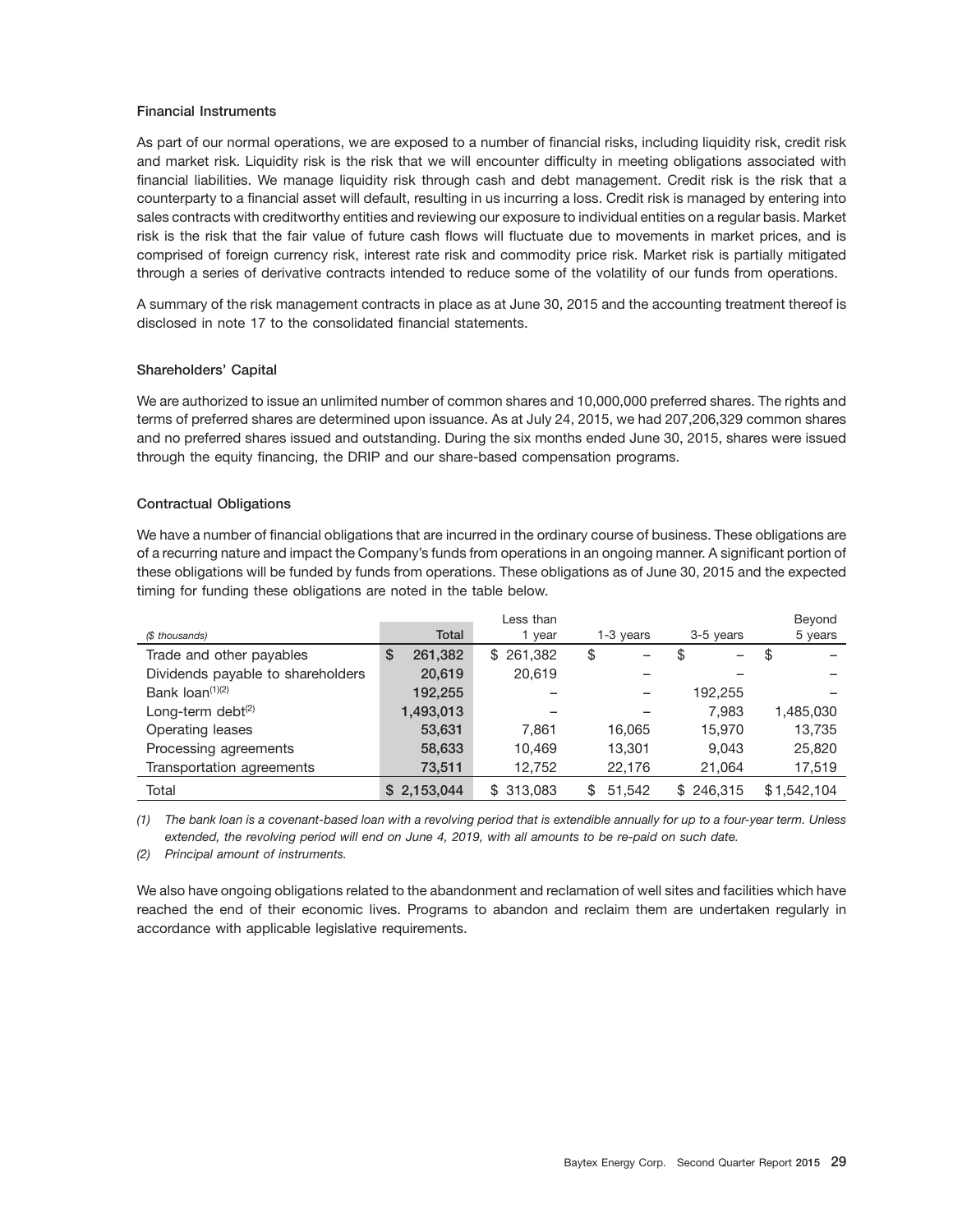#### **QUARTERLY FINANCIAL INFORMATION**

|                                                    | 2015           |         |                       | 2014    | 2013    |         |         |         |
|----------------------------------------------------|----------------|---------|-----------------------|---------|---------|---------|---------|---------|
| (\$ thousands, except per common<br>share amounts) | Q <sub>2</sub> | Q1      | O4                    | Q3      | Q2      | Q1      | Q4      | Q3      |
| Gross revenues                                     | 345,432        | 285.615 | 472,394               | 634,415 | 476,404 | 385,809 | 330.712 | 422.791 |
| Net income (loss)                                  | (26.955)       |         | $(175,916)$ (361,816) | 144,369 | 36.799  | 47.841  | 31.173  | 87.331  |
| Per common share – basic                           | (0.13)         | (1.04)  | (2.16)                | 0.87    | 0.27    | 0.38    | 0.26    | 0.70    |
| Per common share – diluted                         | (0.13)         | (1.04)  | (2.16)                | 0.86    | 0.27    | 0.38    | 0.25    | 0.70    |

#### **FORWARD-LOOKING STATEMENTS**

*In the interest of providing our shareholders and potential investors with information regarding Baytex, including management's assessment of the Company's future plans and operations, certain statements in this document are ''forward-looking statements'' within the meaning of the United States Private Securities Litigation Reform Act of 1995 and ''forward-looking information'' within the meaning of applicable Canadian securities legislation (collectively, ''forward-looking statements''). In some cases, forward-looking statements can be identified by terminology such as ''anticipate'', ''believe'', ''continue'', ''could'', ''estimate'', ''expect'', ''forecast'', ''intend'', ''may'', ''objective'', ''ongoing'', ''outlook'', ''potential'', ''project'', ''plan'', ''should'', ''target'', ''would'', ''will'' or similar words suggesting future outcomes, events or performance. The forward-looking statements contained in this document speak only as of the date of this document and are expressly qualified by this cautionary statement.*

*Specifically, this document contains forward-looking statements relating to but not limited to: our business strategies, plans and objectives; crude oil and natural gas prices and the price differentials between light, medium and heavy oil prices; the proposed reassessment of our tax filings by the CRA to deny non-capital loss deductions for taxation years 2011 through 2013, including our intention to file tax returns for subsequent taxation years in a manner consistent with previous filings, our view of our tax filing position and our intention to defend the proposed reassessments if issued by the CRA; the sufficiency of our capital resources to meet our on-going short, medium and long-term commitments; the financial capacity of counterparties to honor outstanding obligations to us in the normal course of business; the existence, operation and strategy of our risk management program, including our intent of partially mitigating some of the volatility in our funds from operations through a series of derivative contracts; and our objective to fund our capital expenditures and cash dividends on our common shares with funds from operations and existing credit capacity. In addition, information and statements relating to reserves are deemed to be forwardlooking statements, as they involve implied assessment, based on certain estimates and assumptions, that the reserves described exist in quantities predicted or estimated, and that the reserves can be profitably produced in the future. Cash dividends on our common shares are paid at the discretion of our Board of Directors and can fluctuate. In establishing the level of cash dividends, the Board of Directors considers all factors that it deems relevant, including, without limitation, the outlook for commodity prices, our operational execution, the amount of funds from operations and capital expenditures and our prevailing financial circumstances at the time.*

*These forward-looking statements are based on certain key assumptions regarding, among other things: our ability to execute and realize on the anticipated benefits of the acquisition of Aurora; petroleum and natural gas prices and differentials between light, medium and heavy oil prices; well production rates and reserve volumes; our ability to add production and reserves through our exploration and development activities; capital expenditure levels; the receipt, in a timely manner, of regulatory and other required approvals for our operating activities; the availability and cost of labour and other industry services; the amount of future cash dividends that we intend to pay; interest and foreign exchange rates; the continuance of existing and, in certain circumstances, proposed tax and royalty regimes; our ability to develop our crude oil and natural gas properties in the manner currently contemplated; and current industry conditions, laws and regulations continuing in effect (or, where changes are proposed, such changes being adopted as anticipated). Readers are cautioned that such assumptions, although considered reasonable by Baytex at the time of preparation, may prove to be incorrect.*

*Actual results achieved will vary from the information provided herein as a result of numerous known and unknown risks and uncertainties and other factors. Such factors include, but are not limited to: the volatility of oil and natural*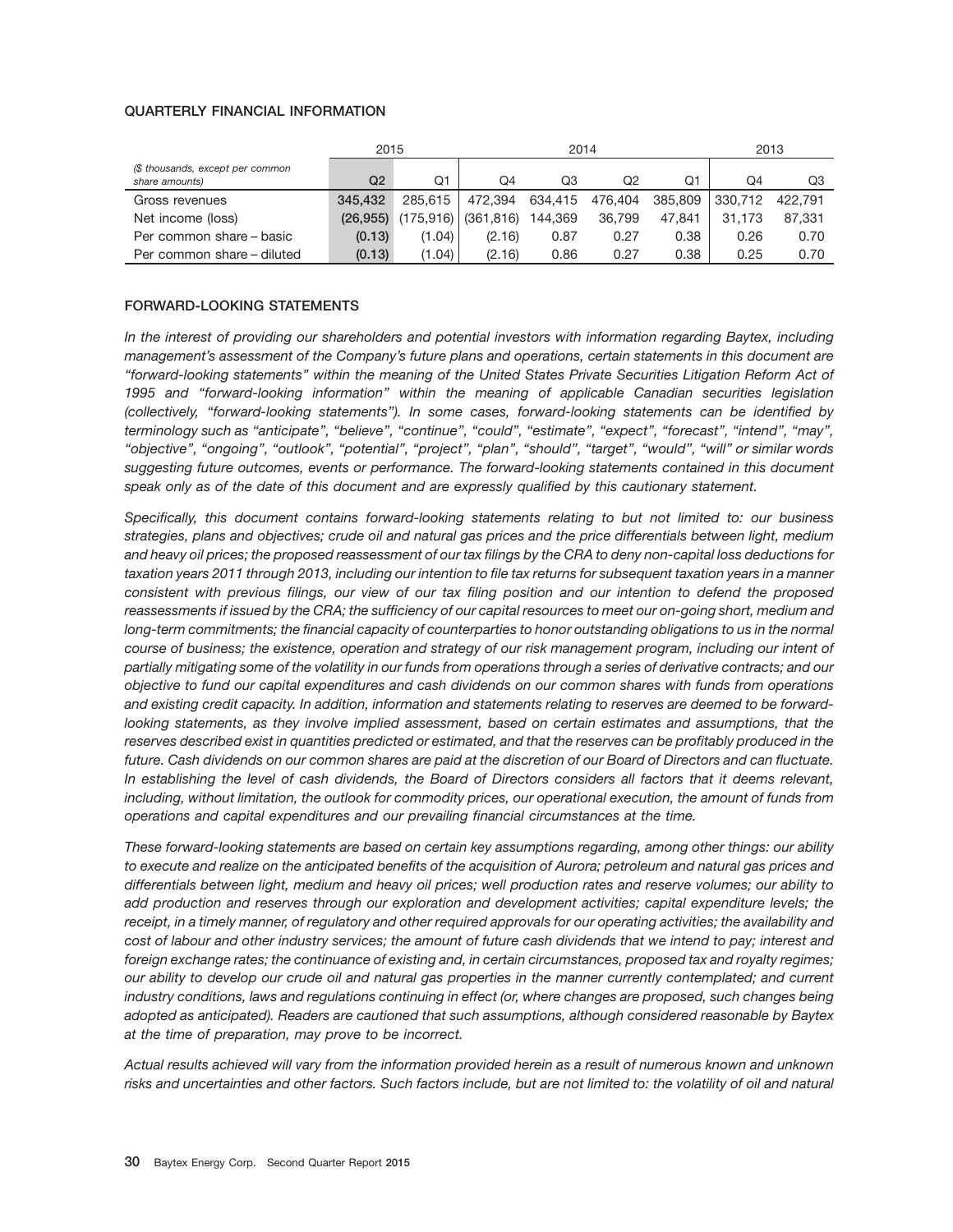*gas prices; substantial or extended declines in oil and natural gas prices; risks related to the accessibility, availability, proximity and capacity of gathering, processing and pipeline systems; uncertainties in the capital markets that may restrict the availability of or increase the cost of capital or of borrowing; refinancing risk for existing debt and the risk of failing to comply with covenants in existing debt agreements; risks associated with properties operated by third parties, specifically with respect to a substantially majority of our Eagle Ford assets; changes in government regulations that affect the oil and gas industry; changes in environmental, health and safety regulations; variations in interest rates and foreign exchange rates; risks associated with our hedging activities; the cost of developing and operating our assets; risks associated with the exploitation of our properties and our ability to acquire reserves; changes in income tax or other laws or government incentive programs; uncertainties associated with estimating petroleum and natural gas reserves; our inability to fully insure against all hazards associated with acquiring, developing and exploring for oil and natural gas; business risks; risks associated with large projects or expansion of our activities; risks related to heavy oil projects; the implementation of strategies for reducing greenhouse gases; depletion of our reserves; risks associated with the ownership of our securities, including the discretionary nature of dividend payments and changes in market-based factors; risks for United States and other non-resident shareholders, including the ability to enforce civil remedies, differing practices for reporting reserves and production, additional taxation applicable to non-residents and foreign exchange risk; and other factors, many of which are beyond our control. These and additional risk factors are discussed in our Annual Information Form, Annual Report on Form 40-F and Management's Discussion and Analysis for the year ended December 31, 2014, as filed with Canadian securities regulatory authorities and the U.S. Securities and Exchange Commission.*

*The above summary of assumptions and risks related to forward-looking statements has been provided in order to provide shareholders and potential investors with a more complete perspective on Baytex's current and future operations and such information may not be appropriate for other purposes.*

*There is no representation by Baytex that actual results achieved will be the same in whole or in part as those referenced in the forward-looking statements and Baytex does not undertake any obligation to update publicly or to revise any of the included forward-looking statements, whether as a result of new information, future events or otherwise, except as may be required by applicable securities law.*

denotes trademark of Canaccord Genuity Corp.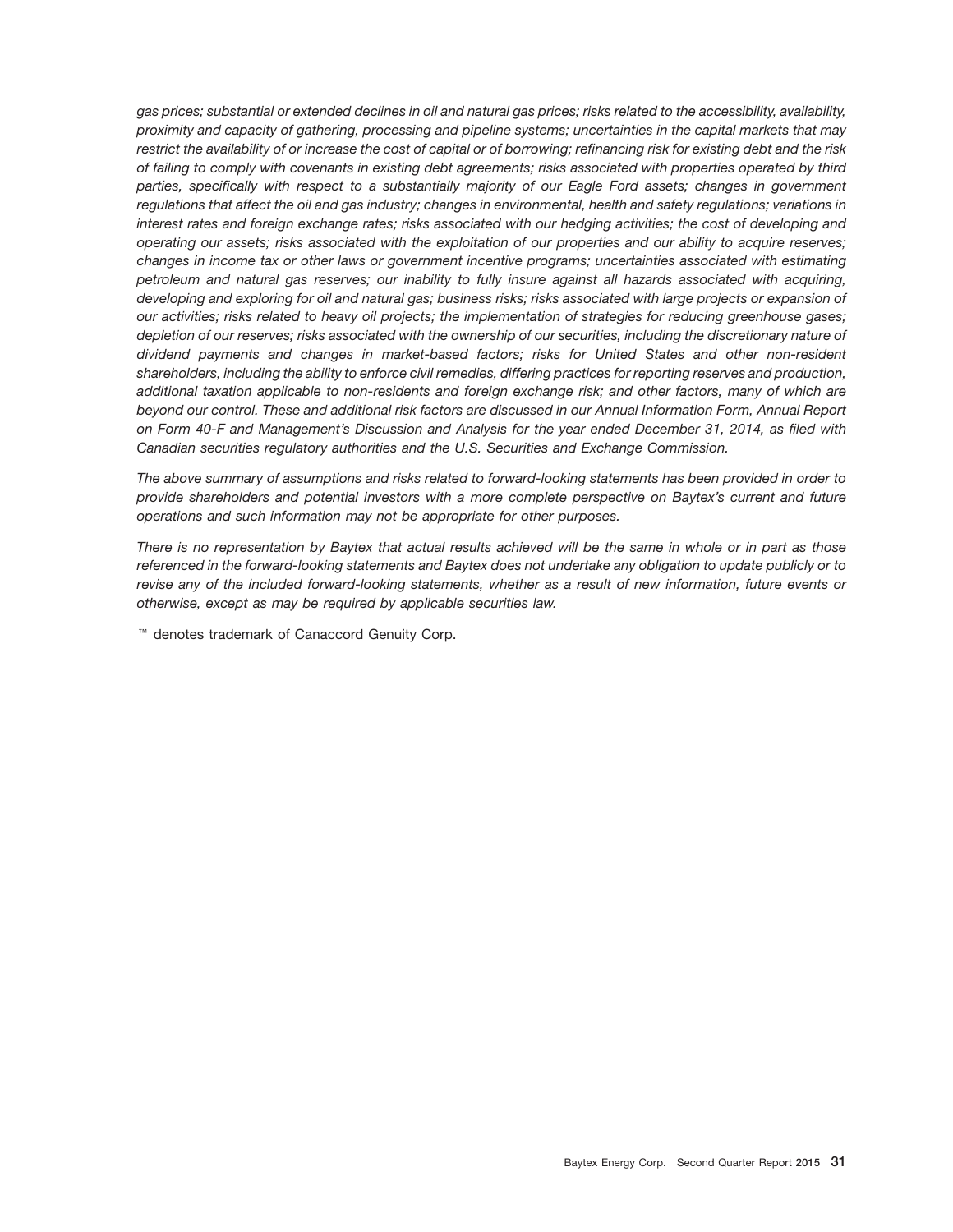# CONDENSED CONSOLIDATED STATEMENTS OF FINANCIAL POSITION

| As at<br>(thousands of Canadian dollars) (unaudited) | <b>June 30,</b><br>2015 | December 31,<br>2014 |
|------------------------------------------------------|-------------------------|----------------------|
| <b>ASSETS</b>                                        |                         |                      |
| Current assets                                       |                         |                      |
| Cash                                                 | \$<br>274               | \$<br>1,142          |
| Trade and other receivables                          | 144,032                 | 203,259              |
| Crude oil inventory                                  | 452                     | 262                  |
| <b>Financial derivatives</b>                         | 55,684                  | 220,146              |
|                                                      | 200,442                 | 424,809              |
| Non-current assets                                   |                         |                      |
| <b>Financial derivatives</b>                         | 6,893                   | 498                  |
| Exploration and evaluation assets (note 4)           | 571,621                 | 542,040              |
| Oil and gas properties (note 5)                      | 5,119,167               | 4,983,916            |
| Other plant and equipment                            | 27,787                  | 34,268               |
| Goodwill (note 6)                                    | 263,507                 | 245,065              |
|                                                      | \$6,189,417             | 6,230,596<br>\$      |
| <b>LIABILITIES</b>                                   |                         |                      |
| <b>Current liabilities</b>                           |                         |                      |
| Trade and other payables                             | \$<br>261,382           | \$<br>398,261        |
| Dividends payable to shareholders                    | 20,619                  | 16,811               |
| <b>Financial derivatives</b>                         | 26,683                  | 54,839               |
|                                                      | 308,684                 | 469,911              |
| Non-current liabilities                              |                         |                      |
| Bank loan (note 7)                                   | 188,038                 | 663,312              |
| Long-term debt (note 8)                              | 1,472,666               | 1,399,032            |
| Asset retirement obligations (note 9)                | 283,550                 | 286,032              |
| Deferred income tax liability                        | 890,854                 | 905,532              |
|                                                      | 3,143,792               | 3,723,819            |
| <b>SHAREHOLDERS' EQUITY</b>                          |                         |                      |
| Shareholders' capital (note 10)                      | 4,234,873               | 3,580,825            |
| Contributed surplus                                  | 31,908                  | 31,067               |
| Accumulated other comprehensive income               | 398,828                 | 199,575              |
| <b>Deficit</b>                                       | (1,619,984)             | (1,304,690)          |
|                                                      | 3,045,625               | 2,506,777            |
|                                                      | 6,189,417<br>\$         | 6,230,596<br>\$      |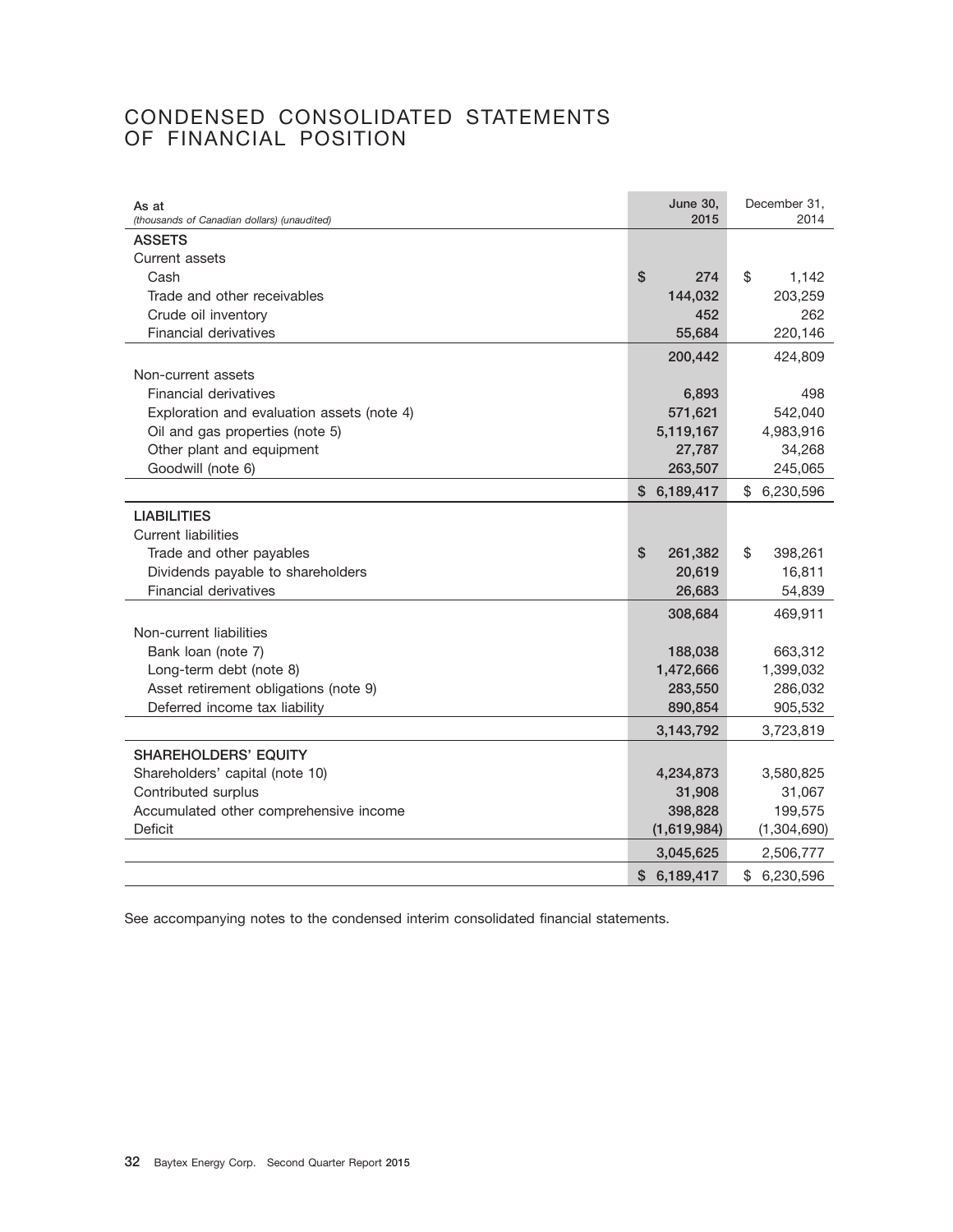# CONDENSED CONSOLIDATED STATEMENTS OF INCOME (LOSS) AND COMPREHENSIVE INCOME (LOSS)

|                                                                                 |                 | <b>Three Months Ended</b><br>June 30 |           |               | <b>Six Months Ended</b><br>June 30 |           |  |
|---------------------------------------------------------------------------------|-----------------|--------------------------------------|-----------|---------------|------------------------------------|-----------|--|
| (thousands of Canadian dollars, except per common share amounts)<br>(unaudited) |                 | 2015                                 | 2014      | 2015          |                                    | 2014      |  |
| Revenues, net of royalties (note 14)                                            | \$<br>267,546   | \$                                   | 364,122   | 496,454<br>\$ | \$                                 | 675,051   |  |
| <b>Expenses</b>                                                                 |                 |                                      |           |               |                                    |           |  |
| Production and operating                                                        | 82,080          |                                      | 76,496    | 169,835       |                                    | 145,331   |  |
| Transportation and blending                                                     | 23,390          |                                      | 38,584    | 49,012        |                                    | 83,487    |  |
| Exploration and evaluation (note 4)                                             | 2,195           |                                      | 3,898     | 4,546         |                                    | 14,508    |  |
| Depletion and depreciation                                                      | 161,476         |                                      | 99,591    | 335,603       |                                    | 188,184   |  |
| General and administrative                                                      | 15,557          |                                      | 14,309    | 32,612        |                                    | 26,208    |  |
| Acquisition-related costs                                                       |                 |                                      | 36,973    |               |                                    | 36,973    |  |
| Share-based compensation (note 11)                                              | 8,229           |                                      | 8,232     | 16,233        |                                    | 16,087    |  |
| Financing costs (note 15)                                                       | 26,772          |                                      | 17,597    | 56,182        |                                    | 30,186    |  |
| Financial derivatives loss (gain) (note 17)                                     | 1,667           |                                      | 49,123    | (11, 995)     |                                    | 42,045    |  |
| Foreign exchange loss (gain) (note 16)                                          | (13, 975)       |                                      | (18, 455) | 83,080        |                                    | (13, 937) |  |
| Divestiture of oil and gas properties (gain) loss                               |                 | (24)                                 | (18, 741) | 1,830         |                                    | (18, 741) |  |
|                                                                                 | 307,367         |                                      | 307,607   | 736,938       |                                    | 550,331   |  |
| Net income (loss) before income taxes                                           | (39, 821)       |                                      | 56,515    | (240, 484)    |                                    | 124,720   |  |
| Income tax (recovery) expense (note 13)                                         |                 |                                      |           |               |                                    |           |  |
| Current income tax (recovery) expense                                           |                 | (553)                                |           | 16,382        |                                    |           |  |
| Deferred income tax (recovery) expense                                          | (12, 313)       |                                      | 19,716    | (53, 995)     |                                    | 40,080    |  |
|                                                                                 | (12, 866)       |                                      | 19,716    | (37, 613)     |                                    | 40,080    |  |
| Net income (loss) attributable to shareholders                                  | \$<br>(26, 955) | \$                                   | 36,799    | \$ (202, 871) | \$                                 | 84,640    |  |
| Other comprehensive income                                                      |                 |                                      |           |               |                                    |           |  |
| Foreign currency translation adjustment                                         | (41, 665)       |                                      | (57, 332) | 199,253       |                                    | (47, 125) |  |
| Comprehensive income (loss)                                                     | \$<br>(68, 620) | \$                                   | (20, 533) | \$<br>(3,618) | \$                                 | 37,515    |  |
| Net income (loss) per common share (note 12)                                    |                 |                                      |           |               |                                    |           |  |
| <b>Basic</b>                                                                    | \$              | \$<br>(0.13)                         | 0.27      | \$<br>(1.08)  | \$                                 | 0.65      |  |
| <b>Diluted</b>                                                                  | \$              | \$<br>(0.13)                         | 0.27      | \$<br>(1.08)  | \$                                 | 0.64      |  |
| Weighted average common shares (note 12)                                        |                 |                                      |           |               |                                    |           |  |
| Basic                                                                           | 205,896         |                                      | 135.620   | 187,106       |                                    | 130,806   |  |
| <b>Diluted</b>                                                                  | 205,896         |                                      | 137,158   | 187,106       |                                    | 132,332   |  |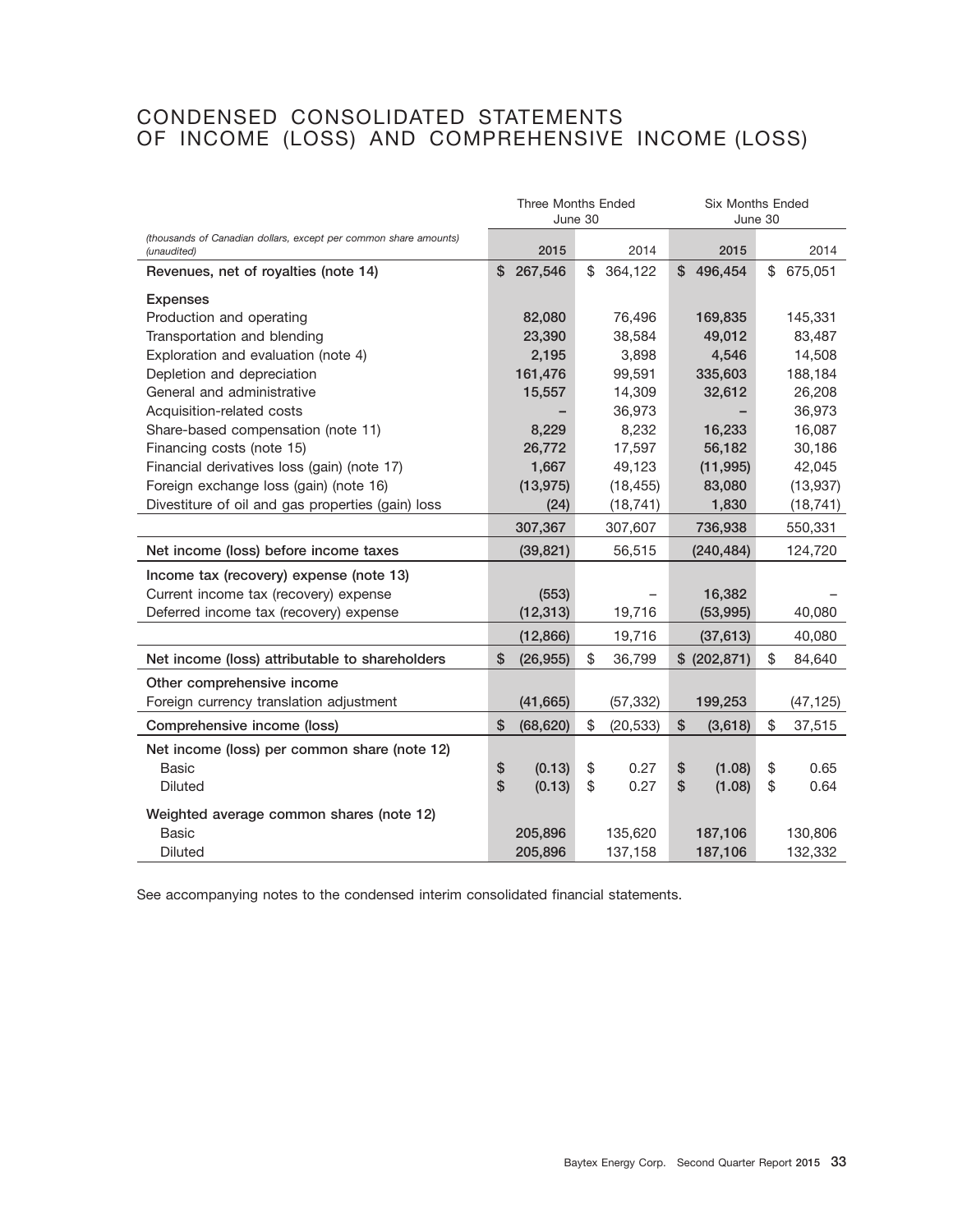# CONDENSED CONSOLIDATED STATEMENTS OF CHANGES IN EQUITY

|                                     |                 |              | Accumulated     |                  |              |
|-------------------------------------|-----------------|--------------|-----------------|------------------|--------------|
|                                     |                 |              | other           |                  |              |
| (thousands of Canadian dollars)     | Shareholders'   | Contributed  | comprehensive   |                  | <b>Total</b> |
| (unaudited)                         | capital         | surplus      | income          | Deficit          | equity       |
| Balance at December 31, 2013        | \$<br>2,004,203 | \$<br>53,081 | \$<br>1,484     | \$<br>(776, 283) | \$1,282,485  |
| Dividends to shareholders           |                 |              |                 | (178, 724)       | (178, 724)   |
| Exercise of share rights            | 10,348          | (5,626)      |                 |                  | 4,722        |
| Vesting of share awards             | 16,932          | (16,932)     |                 |                  |              |
| Share-based compensation            |                 | 16,087       |                 |                  | 16,087       |
| Issued for cash                     | 1,495,044       |              |                 |                  | 1,495,044    |
| Issuance costs, net of tax          | (78, 468)       |              |                 |                  | (78, 468)    |
| Issued pursuant to dividend         |                 |              |                 |                  |              |
| reinvestment plan                   | 38,970          |              |                 |                  | 38,970       |
| Comprehensive income for the period |                 |              | (47, 125)       | 84,640           | 37,515       |
| Balance at June 30, 2014            | 3,487,029<br>\$ | \$<br>46,610 | \$<br>(45, 641) | \$<br>(870, 367) | \$2,617,631  |
| Balance at December 31, 2014        | 3,580,825       | 31,067       | 199,575         | (1,304,690)      | 2,506,777    |
| Dividends to shareholders           |                 |              |                 | (112, 423)       | (112, 423)   |
| Vesting of share awards             | 15,392          | (15, 392)    |                 |                  |              |
| Share-based compensation            |                 | 16,233       |                 |                  | 16,233       |
| Issued for cash                     | 632,494         |              |                 |                  | 632,494      |
| Issuance costs, net of tax          | (19, 301)       |              |                 |                  | (19, 301)    |
| Issued pursuant to dividend         |                 |              |                 |                  |              |
| reinvestment plan                   | 25,463          |              |                 |                  | 25,463       |
| Comprehensive income (loss) for     |                 |              |                 |                  |              |
| the period                          |                 |              | 199,253         | (202, 871)       | (3,618)      |
| Balance at June 30, 2015            | \$<br>4,234,873 | \$<br>31,908 | \$<br>398,828   | \$(1,619,984)    | \$3,045,625  |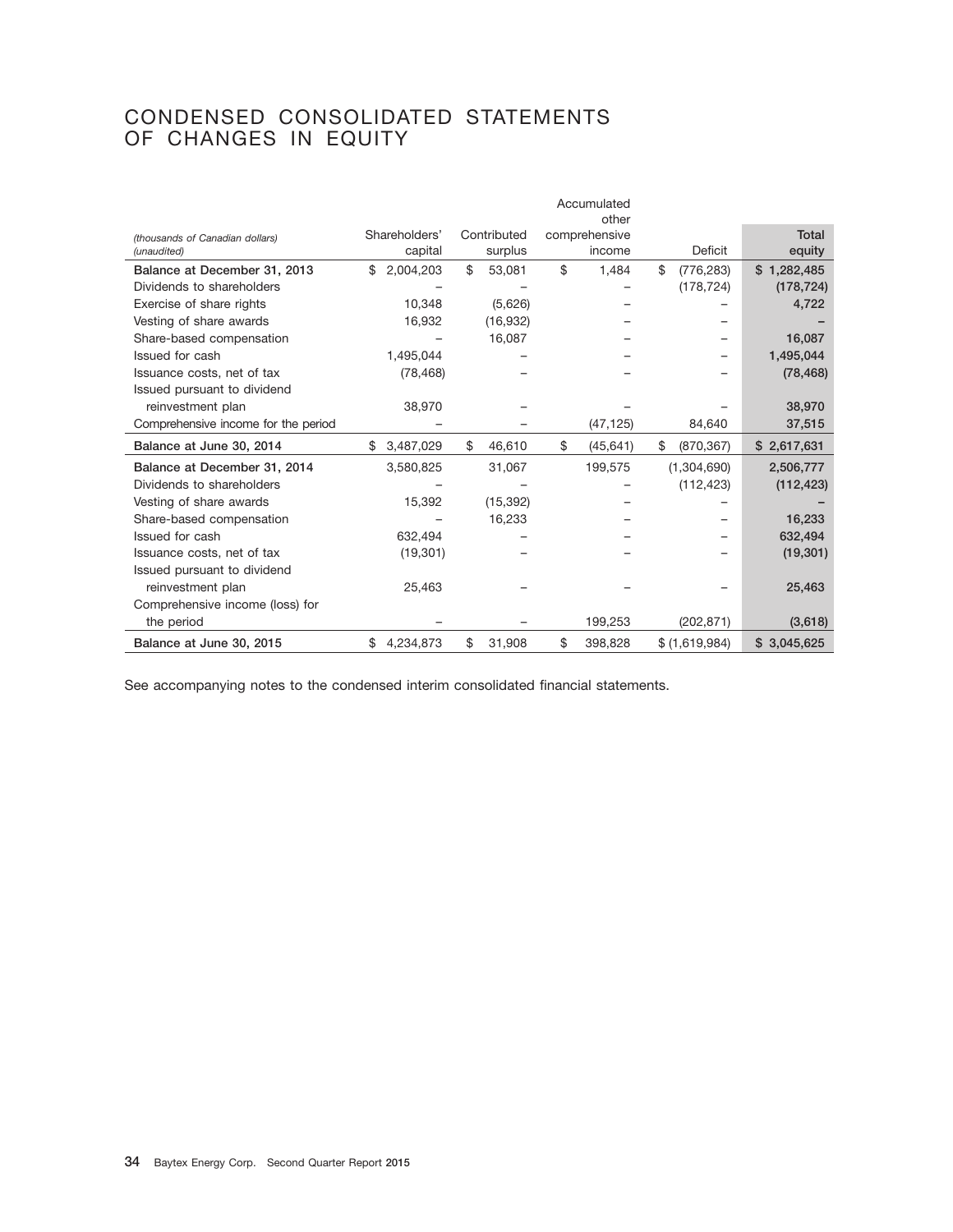# CONDENSED CONSOLIDATED STATEMENTS OF CASH FLOWS

|                                                          | <b>Three Months Ended</b><br><b>Six Months Ended</b><br>June 30 |              | June 30       |               |
|----------------------------------------------------------|-----------------------------------------------------------------|--------------|---------------|---------------|
| (thousands of Canadian dollars) (unaudited)              | 2015                                                            | 2014         | 2015          | 2014          |
| CASH PROVIDED BY (USED IN):                              |                                                                 |              |               |               |
|                                                          |                                                                 |              |               |               |
| Operating activities                                     |                                                                 |              |               |               |
| Net income (loss) for the period                         | \$<br>(26, 955)                                                 | \$<br>36,799 | \$ (202, 871) | \$<br>84,640  |
| Adjustments for:                                         |                                                                 |              |               |               |
| Share-based compensation (note 11)                       | 8,229                                                           | 8,232        | 16,233        | 16,087        |
| Unrealized foreign exchange (gain) loss (note 16)        | (18, 349)                                                       | (21, 379)    | 82,967        | (14, 923)     |
| Exploration and evaluation                               | 2,195                                                           | 3,898        | 4,546         | 14,508        |
| Depletion and depreciation                               | 161,476                                                         | 99,591       | 335,603       | 188,184       |
| Unrealized financial derivatives loss (note 17)          | 41,739                                                          | 35,326       | 129,911       | 22,501        |
| Divestitures of oil and gas properties (gain) loss       | (24)                                                            | (18, 741)    | 1,830         | (18, 741)     |
| Deferred income tax (recovery) expense                   | (12, 313)                                                       | 19,716       | (53, 995)     | 40,080        |
| Financing costs (note 15)                                | 26,772                                                          | 17,597       | 56,182        | 30,186        |
| Change in non-cash working capital                       | (13,002)                                                        | (25,960)     | 13,298        | (81,938)      |
| Asset retirement obligations settled (note 9)            | (3, 160)                                                        | (2,992)      | (7,606)       | (6,888)       |
|                                                          | 166,608                                                         | 152,087      | 376,098       | 273,696       |
| <b>Financing activities</b>                              |                                                                 |              |               |               |
| Payment of dividends                                     | (43, 136)                                                       | (67, 251)    | (83, 151)     | (127, 637)    |
| Increase (decrease) in secured bank loan                 |                                                                 | (300, 564)   |               | (223, 371)    |
| (Decrease) Increase in unsecured bank loan               | (581, 653)                                                      | 805,258      | (482, 582)    | 805,258       |
| Net proceeds from issuance of long-term debt             |                                                                 | 849,944      |               | 894,944       |
| Redemption of long-term debt                             |                                                                 | (793,099)    | (10, 372)     | (793,099)     |
| Issuance of common shares related to share rights        |                                                                 |              |               |               |
| (note 10)                                                |                                                                 | 2,388        |               | 4,722         |
| Issuance of common shares, net of issue costs (note 10)  | 606,095                                                         | 1,401,317    | 606,095       | 1,401,317     |
| Interest paid                                            | (28, 760)                                                       | (12, 149)    | (50, 350)     | (29, 460)     |
|                                                          | (47, 454)                                                       | 1,885,844    | (20, 360)     | 1,932,674     |
| Investing activities                                     |                                                                 |              |               |               |
| Additions to exploration and evaluation assets (note 4)  | (1,655)                                                         | (1,828)      | (3,698)       | (9, 148)      |
| Additions to oil and gas properties (note 5)             | (104, 355)                                                      | (147,088)    | (249, 741)    | (312, 193)    |
| Property acquisitions, net of divestitures               | (1, 170)                                                        | (9, 106)     | (2,720)       | (9, 779)      |
| Corporate acquisition                                    |                                                                 | (1,866,307)  |               | (1,866,307)   |
| Current income tax expense on divestiture                |                                                                 |              | (8, 181)      |               |
| Additions to other plant and equipment, net of disposals | 336                                                             | (4, 104)     | 4,706         | (4,861)       |
| Change in non-cash working capital                       | (16, 848)                                                       | 6,677        | (97, 807)     | 40,208        |
|                                                          |                                                                 |              |               |               |
|                                                          | (123, 692)                                                      | (2,021,756)  | (357, 441)    | (2, 162, 080) |
| Impact of foreign currency translation on cash balances  | (150)                                                           | (363)        | 835           | 494           |
| Change in cash                                           | (4,688)                                                         | 15,812       | (868)         | 44,784        |
| Cash, beginning of period                                | 4,962                                                           | 2,340        | 1,142         | 18,368        |
| Cash, end of period                                      | \$<br>274                                                       | \$<br>18,152 | \$<br>274     | \$<br>63,152  |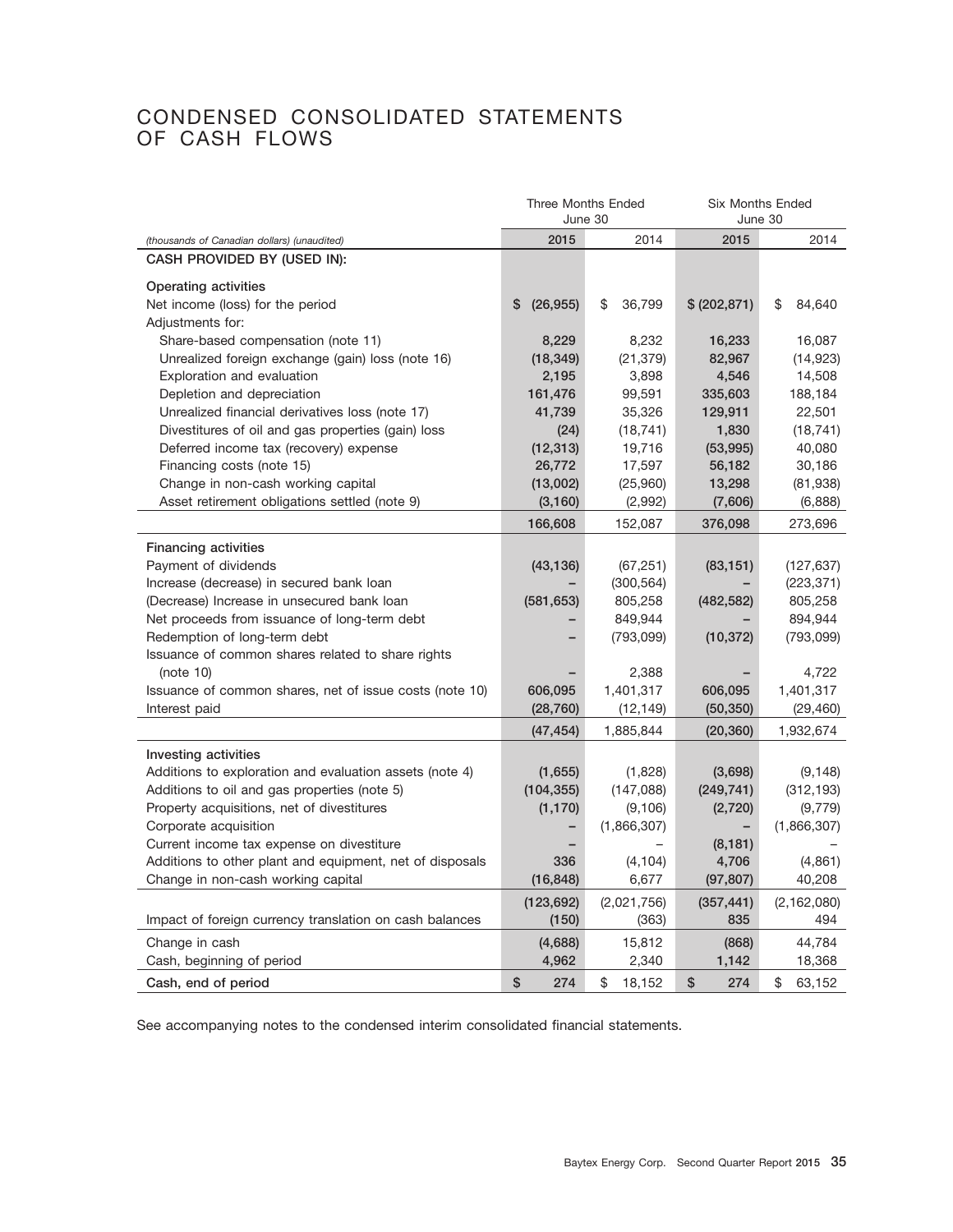# NOTES TO THE CONDENSED CONSOLIDATED FINANCIAL STATEMENTS

As at June 30, 2015 and December 31, 2014 and for the three and six months ended June 30, 2015 and 2014 *(all tabular amounts in thousands of Canadian dollars, except per common share amounts) (unaudited)*

#### **1. REPORTING ENTITY**

Baytex Energy Corp. (the "Company" or "Baytex") is an oil and gas corporation engaged in the acquisition, development and production of oil and natural gas in the Western Canadian Sedimentary Basin and the United States. The Company's common shares are traded on the Toronto Stock Exchange (''TSX'') and the New York Stock Exchange under the symbol BTE. The Company's head and principal office is located at 2800, 520 – 3rd Avenue S.W., Calgary, Alberta, T2P 0R3, and its registered office is located at 2400, 525 – 8th Avenue S.W., Calgary, Alberta, T2P 1G1.

#### **2. BASIS OF PRESENTATION**

The condensed interim unaudited consolidated financial statements (''consolidated financial statements'') have been prepared in accordance with International Accounting Standards 34, Interim Financial Reporting, as issued by the International Accounting Standards Board (the ''IASB''). These consolidated financial statements do not include all the necessary annual disclosures as prescribed by International Financial Reporting Standards (''IFRS'') and should be read in conjunction with the annual audited consolidated financial statements as of December 31, 2014. The Company's accounting policies are unchanged compared to December 31, 2014. The use of estimates and judgments is also consistent with the December 31, 2014 financial statements.

The consolidated financial statements were approved by the Board of Directors of Baytex on July 29, 2015.

The consolidated financial statements have been prepared on the historical cost basis, except for derivative financial instruments which have been measured at fair value. The consolidated financial statements are presented in Canadian dollars, which is the Company's functional currency. All financial information is rounded to the nearest thousand, except per share amounts and when otherwise indicated. Prior period financial statement amounts have been reclassified to conform with current period presentation.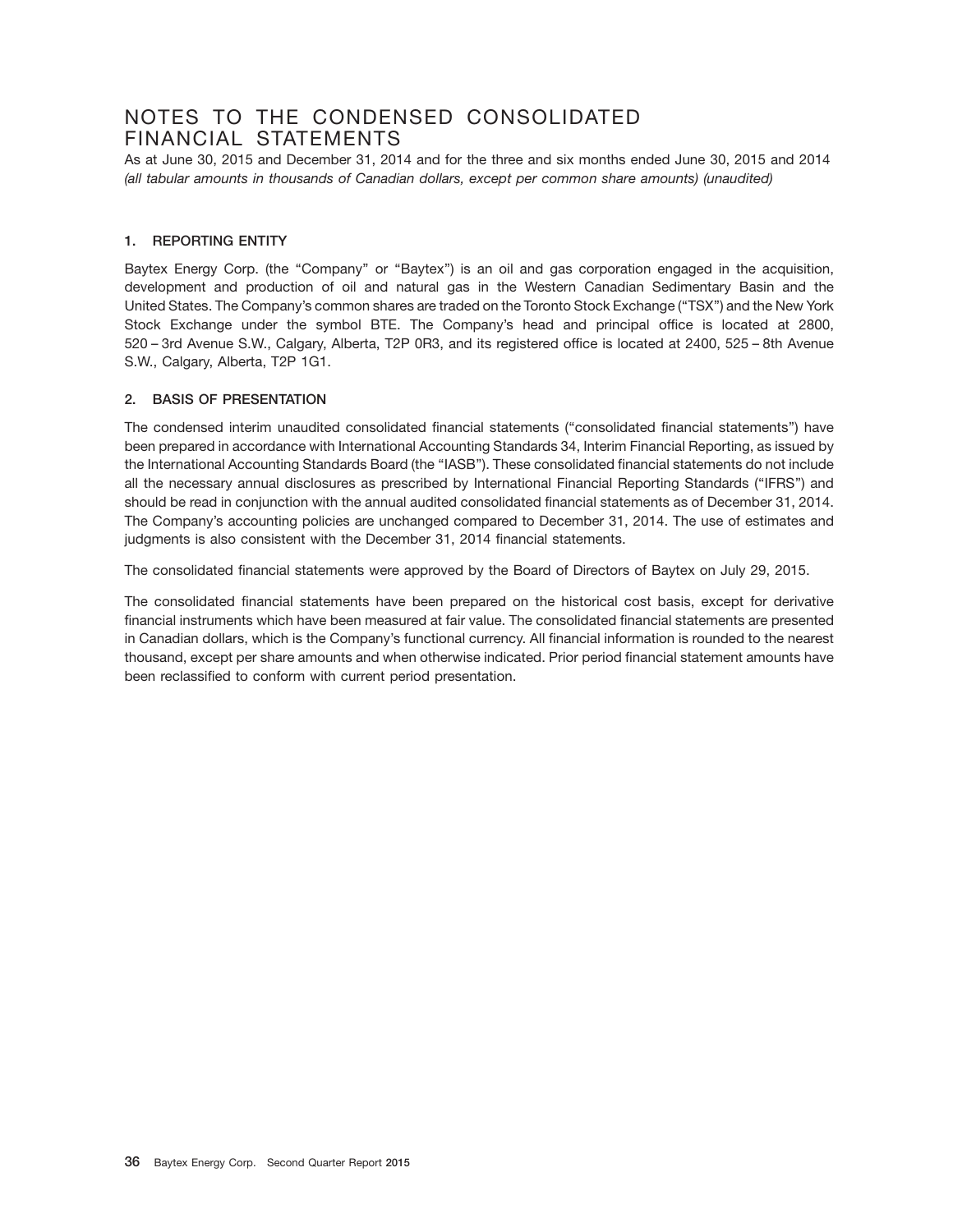#### **3. SEGMENTED FINANCIAL INFORMATION**

Baytex's reportable segments are determined based on the Company's geographic locations.

- Canada includes the exploration for, and the development and production of, crude oil and natural gas in Western Canada.
- U.S. includes the exploration for, and the development and production of, crude oil and natural gas in the state of Texas, USA and, for the comparative period, the state of North Dakota, USA. The Texas assets were acquired on June 11, 2014. The North Dakota assets were sold on September 24, 2014.
- Corporate includes corporate activities and items not allocated between operating segments.

|                                     |                 | Canada      |              | U.S.         | Corporate    |                                |                           | Consolidated  |
|-------------------------------------|-----------------|-------------|--------------|--------------|--------------|--------------------------------|---------------------------|---------------|
| Three Months Ended June 30          | 2015            | 2014        | 2015         | 2014         | 2015         | 2014                           | 2015                      | 2014          |
| Revenues, net of royalties          | \$149,188       | \$310,804   | \$118,358    | \$<br>53,318 | $\mathbb{S}$ | \$<br>$\overline{\phantom{0}}$ | \$<br>267,546             | \$<br>364,122 |
| <b>Expenses</b>                     |                 |             |              |              |              |                                |                           |               |
| Production and operating            | 55,341          | 68,623      | 26,739       | 7,873        |              | $\overline{\phantom{a}}$       | 82.080                    | 76,496        |
| Transportation and blending         | 23,390          | 38,584      |              |              |              |                                | 23,390                    | 38,584        |
| Exploration and evaluation          | 2,195           | 1,008       |              | 2,890        |              |                                | 2,195                     | 3,898         |
| Depletion and depreciation          | 67,711          | 77,011      | 92,820       | 21,856       | 945          | 724                            | 161,476                   | 99,591        |
| General and administrative          |                 |             |              |              |              | 14,309                         | 15,557                    | 14,309        |
|                                     |                 |             |              |              | 15,557       |                                |                           |               |
| Acquisition-related costs           |                 |             |              |              |              | 36,973                         |                           | 36,973        |
| Share-based compensation            |                 |             |              |              | 8,229        | 8,232                          | 8,229                     | 8,232         |
| Financing costs                     |                 |             |              |              | 26,772       | 17,597                         | 26,772                    | 17,597        |
| Financial derivatives loss          |                 |             |              |              | 1,667        | 49,123                         | 1,667                     | 49,123        |
| Foreign exchange (gain)             |                 |             |              |              | (13, 975)    | (18, 455)                      | (13, 975)                 | (18, 455)     |
| Divestiture of oil and gas          |                 |             |              |              |              |                                |                           |               |
| properties (gain)                   |                 |             | (24)         |              |              | (18, 741)                      | (24)                      | (18, 741)     |
|                                     | 148,637         | 185,226     | 119,535      | 32,619       | 39,195       | 89,762                         | 307,367                   | 307,607       |
| Net income (loss) before            |                 |             |              |              |              |                                |                           |               |
| income taxes                        | 551             | 125,578     | (1, 177)     | 20,699       | (39, 195)    | (89, 762)                      | (39, 821)                 | 56,515        |
| Income tax expense                  |                 |             |              |              |              |                                |                           |               |
| Current income tax                  |                 |             |              |              |              |                                |                           |               |
| (recovery) expense                  | (2, 410)        |             | 1,857        |              |              |                                | (553)                     |               |
| Deferred income tax                 |                 |             |              |              |              |                                |                           |               |
| (recovery) expense                  | 28,676          | 36,061      | (18, 261)    | 6,441        | (22, 728)    | (22, 786)                      | (12, 313)                 | 19,716        |
|                                     | 26,266          | 36,061      | (16, 404)    | 6,441        | (22, 728)    | (22, 786)                      | (12, 866)                 | 19,716        |
| Net income (loss)                   | (25, 715)<br>\$ | 5<br>89,517 | 15,227<br>\$ | \$<br>14,258 | (16, 467)    | \$ (66,976)                    | $\mathbf{s}$<br>(26, 955) | \$<br>36,799  |
|                                     |                 |             |              |              |              |                                |                           |               |
| Total oil and natural gas           |                 |             |              |              |              |                                |                           |               |
| capital expenditures <sup>(1)</sup> | \$<br>9.100     | \$106.542   | 98,080<br>S  | \$2,963,219  | <b>S</b>     | \$                             | 107,180<br>\$             | \$3,069,761   |

*(1) Includes acquisitions and divestitures.*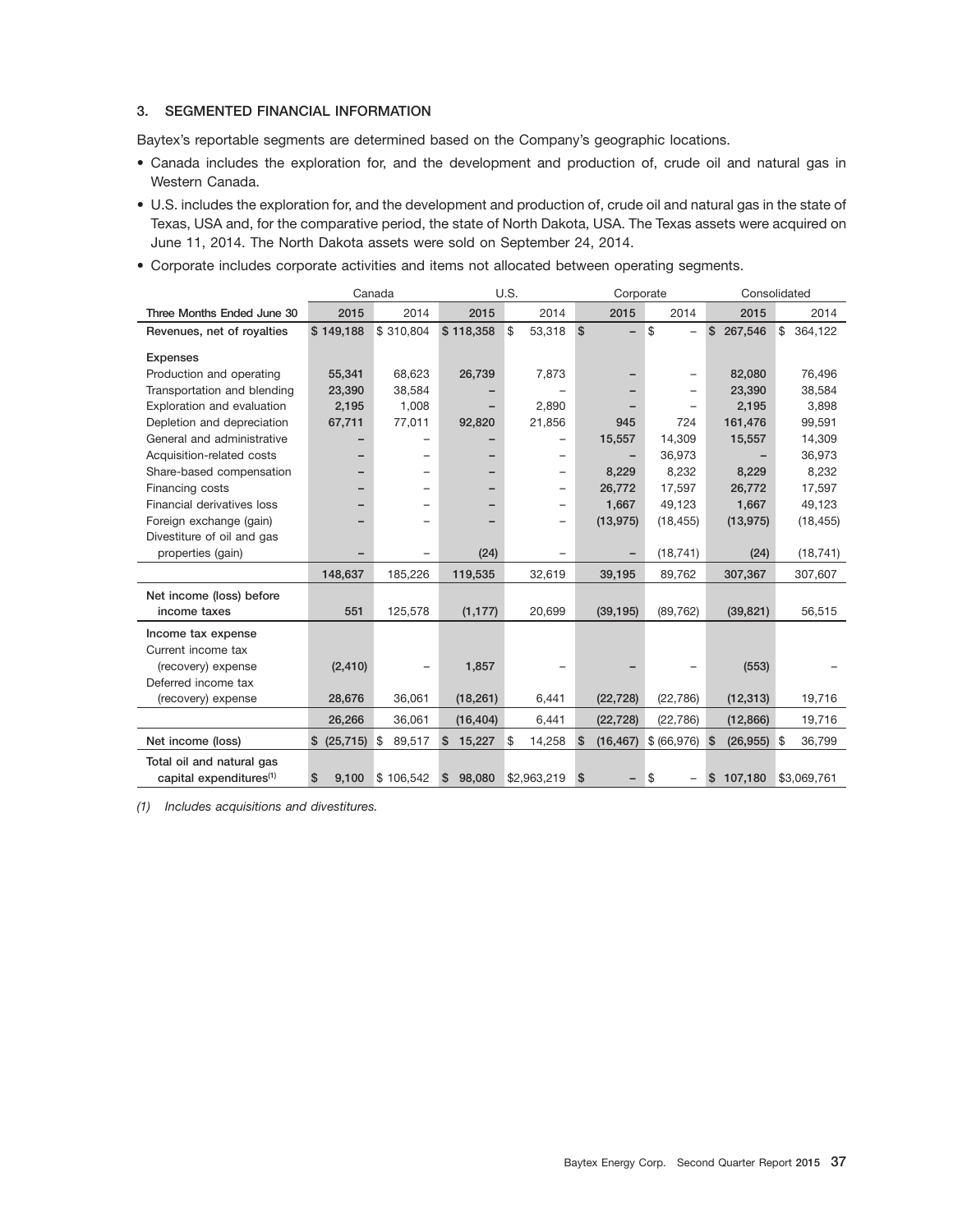| 2015<br>\$270,413<br>115,915<br>49,012<br>4,546<br>142,828 | 2014<br>\$604,770<br>132,556<br>83,487<br>8,073<br>158,457 | 2015<br>\$226,041<br>53,920<br>191,204 | <b>S</b>  | 2014<br>70,281<br>12,775<br>6,435<br>28,466<br>$\overline{\phantom{m}}$ | $\mathbb{S}$<br>32,612<br>16,233<br>56,182<br>(11, 995) | 2015<br>$\overline{\phantom{0}}$<br>1,571 | 2014<br><b>S</b><br>$\overline{\phantom{0}}$<br>$\overline{\phantom{0}}$<br>1,261<br>26,208<br>36,973<br>16,087<br>30,186<br>42,045 | 2015<br>496,454<br>\$<br>169,835<br>49,012<br>4,546<br>335,603<br>32,612<br>16,233<br>56,182<br>(11, 995) | 2014<br>\$675,051<br>145,331<br>83,487<br>14,508<br>188,184<br>26,208<br>36,973<br>16,087<br>30,186<br>42,045 |
|------------------------------------------------------------|------------------------------------------------------------|----------------------------------------|-----------|-------------------------------------------------------------------------|---------------------------------------------------------|-------------------------------------------|-------------------------------------------------------------------------------------------------------------------------------------|-----------------------------------------------------------------------------------------------------------|---------------------------------------------------------------------------------------------------------------|
|                                                            |                                                            |                                        |           |                                                                         |                                                         |                                           |                                                                                                                                     |                                                                                                           |                                                                                                               |
|                                                            |                                                            |                                        |           |                                                                         |                                                         |                                           |                                                                                                                                     |                                                                                                           |                                                                                                               |
|                                                            |                                                            |                                        |           |                                                                         |                                                         |                                           |                                                                                                                                     |                                                                                                           |                                                                                                               |
|                                                            |                                                            |                                        |           |                                                                         |                                                         |                                           |                                                                                                                                     |                                                                                                           |                                                                                                               |
|                                                            |                                                            |                                        |           |                                                                         |                                                         |                                           |                                                                                                                                     |                                                                                                           |                                                                                                               |
|                                                            |                                                            |                                        |           |                                                                         |                                                         |                                           |                                                                                                                                     |                                                                                                           |                                                                                                               |
|                                                            |                                                            |                                        |           |                                                                         |                                                         |                                           |                                                                                                                                     |                                                                                                           |                                                                                                               |
|                                                            |                                                            |                                        |           |                                                                         |                                                         |                                           |                                                                                                                                     |                                                                                                           |                                                                                                               |
|                                                            |                                                            |                                        |           |                                                                         |                                                         |                                           |                                                                                                                                     |                                                                                                           |                                                                                                               |
|                                                            |                                                            |                                        |           |                                                                         |                                                         |                                           |                                                                                                                                     |                                                                                                           |                                                                                                               |
|                                                            |                                                            |                                        |           |                                                                         |                                                         |                                           |                                                                                                                                     |                                                                                                           |                                                                                                               |
|                                                            |                                                            |                                        |           |                                                                         |                                                         |                                           |                                                                                                                                     |                                                                                                           |                                                                                                               |
|                                                            |                                                            |                                        |           |                                                                         |                                                         |                                           |                                                                                                                                     |                                                                                                           |                                                                                                               |
|                                                            |                                                            |                                        |           |                                                                         |                                                         |                                           |                                                                                                                                     |                                                                                                           |                                                                                                               |
|                                                            |                                                            |                                        |           |                                                                         |                                                         |                                           |                                                                                                                                     |                                                                                                           |                                                                                                               |
|                                                            |                                                            |                                        |           |                                                                         | 83,080                                                  |                                           | (13,937)                                                                                                                            | 83,080                                                                                                    | (13, 937)                                                                                                     |
|                                                            |                                                            |                                        |           |                                                                         |                                                         |                                           |                                                                                                                                     |                                                                                                           |                                                                                                               |
| 2,074                                                      |                                                            | (244)                                  |           |                                                                         |                                                         |                                           | (18, 741)                                                                                                                           | 1,830                                                                                                     | (18, 741)                                                                                                     |
| 314,375                                                    | 382,573                                                    | 244,880                                |           | 47,676                                                                  | 177,683                                                 |                                           | 120,082                                                                                                                             | 736,938                                                                                                   | 550,331                                                                                                       |
|                                                            |                                                            |                                        |           |                                                                         |                                                         |                                           |                                                                                                                                     |                                                                                                           |                                                                                                               |
| (43,962)                                                   | 222,197                                                    | (18, 839)                              |           | 22,605                                                                  | (177, 683)                                              |                                           | (120, 082)                                                                                                                          | (240, 484)                                                                                                | 124,720                                                                                                       |
|                                                            |                                                            |                                        |           |                                                                         |                                                         |                                           |                                                                                                                                     |                                                                                                           |                                                                                                               |
|                                                            |                                                            |                                        |           |                                                                         |                                                         |                                           |                                                                                                                                     |                                                                                                           |                                                                                                               |
| 14,525                                                     |                                                            | 1,857                                  |           |                                                                         |                                                         |                                           |                                                                                                                                     | 16,382                                                                                                    |                                                                                                               |
|                                                            |                                                            |                                        |           |                                                                         |                                                         |                                           |                                                                                                                                     |                                                                                                           |                                                                                                               |
|                                                            | 486                                                        | (18, 261)                              |           | 6,471                                                                   |                                                         |                                           | 33,123                                                                                                                              | (53, 995)                                                                                                 | 40,080                                                                                                        |
|                                                            | 486                                                        | (16, 404)                              |           | 6,471                                                                   |                                                         |                                           | 33,123                                                                                                                              | (37, 613)                                                                                                 | 40,080                                                                                                        |
|                                                            |                                                            | \$                                     |           | 16,134                                                                  |                                                         |                                           |                                                                                                                                     |                                                                                                           | 84,640                                                                                                        |
|                                                            |                                                            |                                        |           |                                                                         |                                                         |                                           |                                                                                                                                     |                                                                                                           |                                                                                                               |
|                                                            |                                                            |                                        |           |                                                                         |                                                         |                                           |                                                                                                                                     |                                                                                                           | \$3,242,859                                                                                                   |
|                                                            | (96, 799)<br>(82, 274)<br>38,312                           |                                        | \$221,711 | $(2,435)$ \$                                                            |                                                         |                                           | 61,065<br>61,065<br>\$ (238, 748)                                                                                                   | \$(153,205)                                                                                               | \$ (202,871) \$<br>31,783 \$261,111<br>\$224,376<br>\$2,981,748<br>\$<br>$\sqrt{3}$<br>\$<br>256,159          |

|                           | June 30,    | December 31,<br>2014 |
|---------------------------|-------------|----------------------|
| As at                     | 2015        |                      |
| Canadian assets           | \$2,253,045 | \$2.398.241          |
| U.S. assets               | 3,861,379   | 3.598.192            |
| Corporate assets          | 74.993      | 234,163              |
| Total consolidated assets | \$6,189,417 | \$6,230,596          |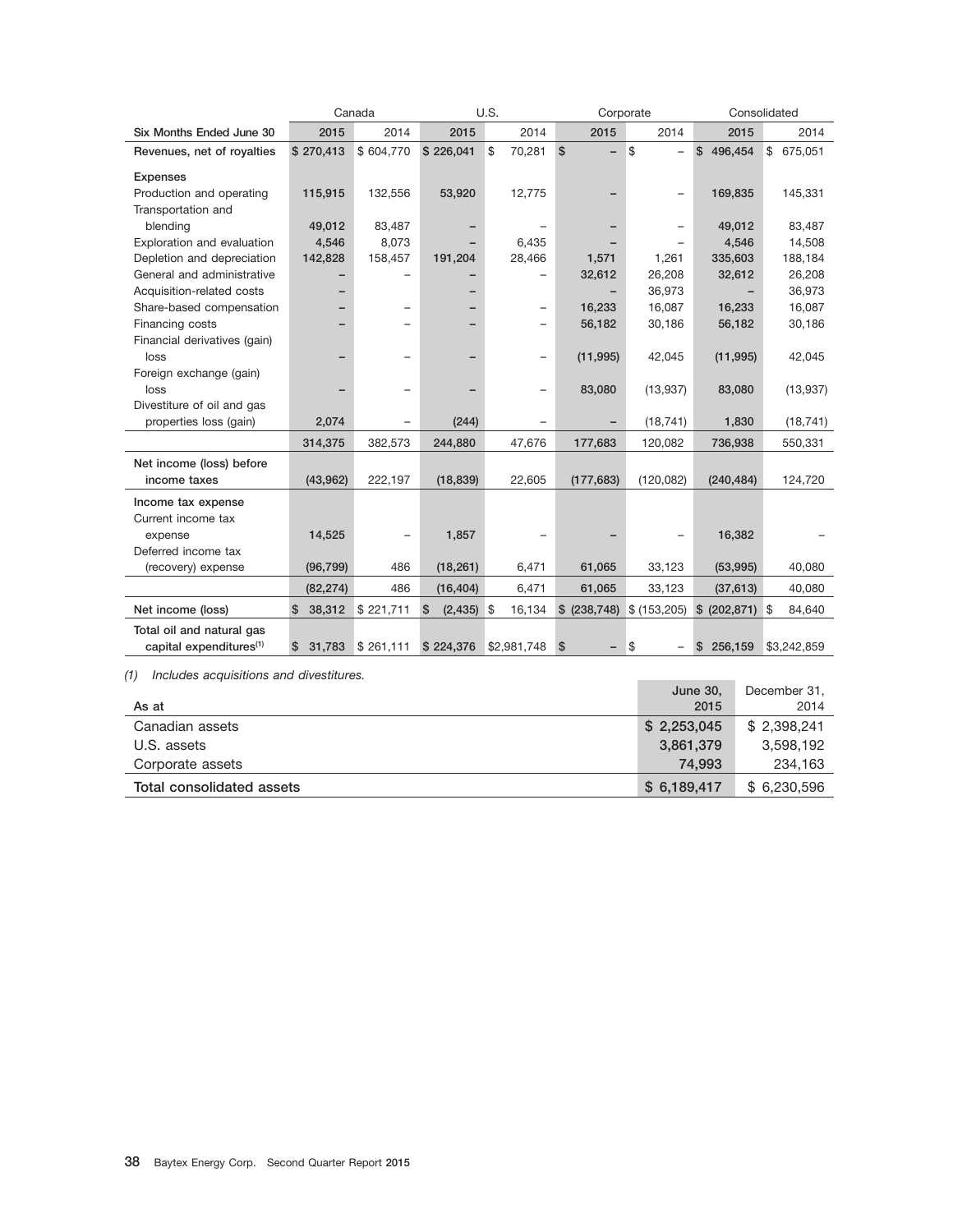## **4. EXPLORATION AND EVALUATION ASSETS**

| Cost                               |               |
|------------------------------------|---------------|
| As at December 31, 2013            | 162,987<br>S. |
| Capital expenditures               | 15,824        |
| Corporate acquisition              | 391.127       |
| Property acquisition               | 12,489        |
| Exploration and evaluation expense | (17, 743)     |
| Transfer to oil and gas properties | (10, 443)     |
| <b>Divestitures</b>                | (40, 306)     |
| Foreign currency translation       | 28,105        |
| As at December 31, 2014            | \$542,040     |
| Capital expenditures               | 3,712         |
| Exploration and evaluation expense | (4, 546)      |
| Transfer to oil and gas properties | (1,006)       |
| Foreign currency translation       | 31,421        |
| As at June 30, 2015                | \$571.621     |

#### **5. OIL AND GAS PROPERTIES**

| Cost                                               |             |
|----------------------------------------------------|-------------|
| As at December 31, 2013                            | \$3,223,768 |
| Capital expenditures                               | 750.247     |
| Corporate acquisition                              | 2,520,612   |
| Property acquisitions                              | 85,600      |
| Transferred from exploration and evaluation assets | 10.443      |
| Change in asset retirement obligations             | 69.844      |
| <b>Divestitures</b>                                | (426, 477)  |
| Foreign currency translation                       | 197,723     |
| As at December 31, 2014                            | 6,431,760   |
| Capital expenditures                               | 249,741     |
| Property acquisitions                              | 2,216       |
| Transferred from exploration and evaluation assets | 1,006       |
| Change in asset retirement obligations             | 489         |
| <b>Divestitures</b>                                | (1, 339)    |
| Foreign currency translation                       | 232,919     |
| As at June 30, 2015                                | \$6,916,792 |

| Accumulated depletion        |             |
|------------------------------|-------------|
| As at December 31, 2013      | \$1,000,982 |
| Depletion for the period     | 532,825     |
| <b>Divestitures</b>          | (96, 916)   |
| Foreign currency translation | 10,953      |
| As at December 31, 2014      | \$1,447,844 |
| Depletion for the period     | 333,749     |
| Foreign currency translation | 16,032      |
| As at June 30, 2015          | \$1,797,625 |

| Carrying value          |             |
|-------------------------|-------------|
| As at December 31, 2014 | \$4,983,916 |
| As at June 30, 2015     | \$5,119,167 |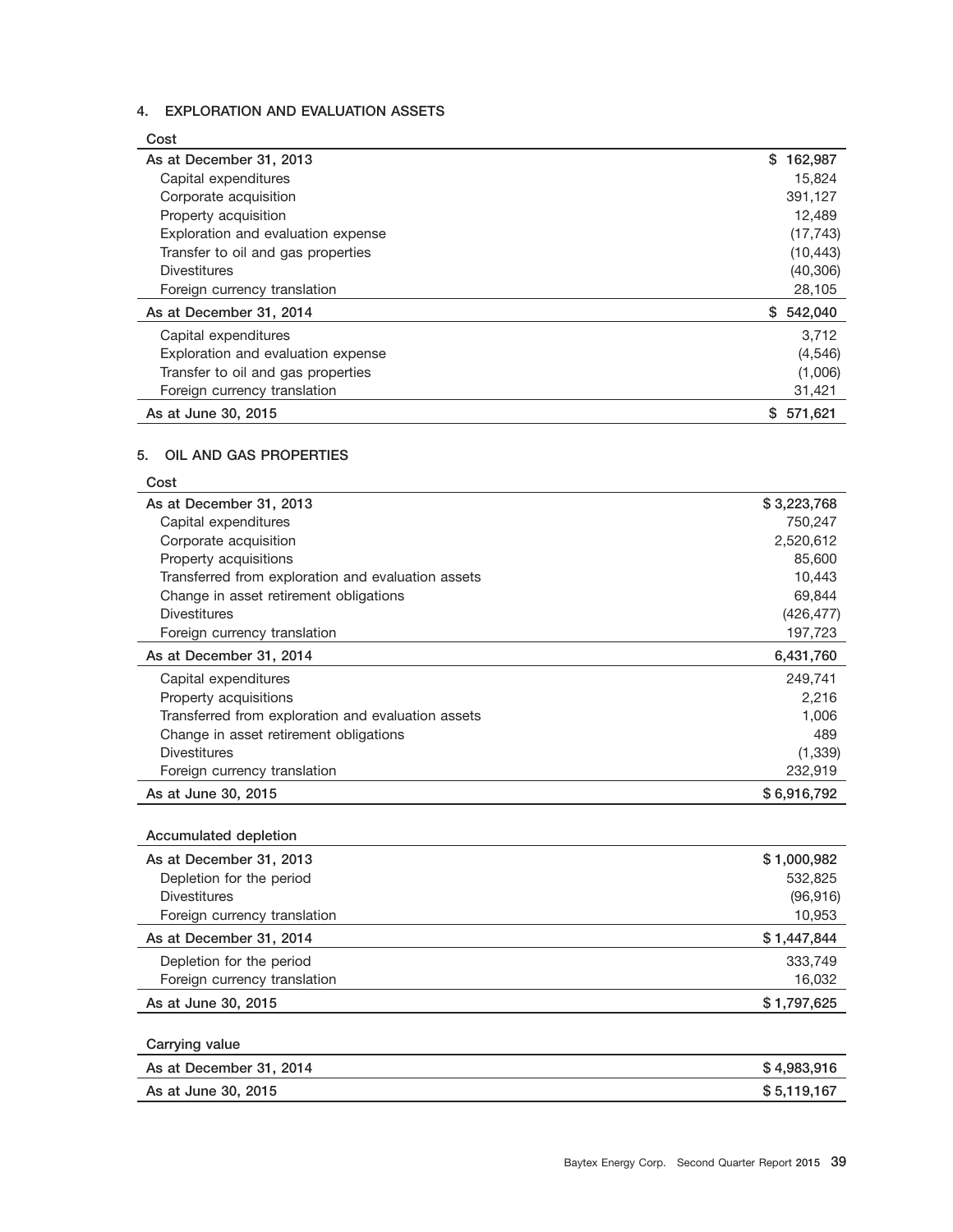#### **6. GOODWILL**

| As at December 31, 2013      | S   | 37,755     |
|------------------------------|-----|------------|
| Acquired goodwill            |     | 615,338    |
| Impairment                   |     | (449, 590) |
| Foreign currency translation |     | 41,562     |
| As at December 31, 2014      | SS. | 245,065    |
| Foreign currency translation |     | 18,442     |
| As at June 30, 2015          |     | 263,507    |
|                              |     |            |

#### **7. BANK LOAN**

|           | <b>June 30,</b><br>2015 | December 31,<br>2014 |
|-----------|-------------------------|----------------------|
| Bank loan | 188,038<br>J            | 663,312<br>¢<br>Œ    |

Baytex has established revolving extendible unsecured credit facilities with its bank lending syndicate that include a \$50 million operating loan, a \$950 million syndicated loan for Baytex and a US\$200 million syndicated loan for its wholly-owned subsidiary, Baytex Energy USA, Inc. (collectively, the "Revolving Facilities"). On May 25, 2015, Baytex reached an agreement with its lending syndicate to extend the revolving period under the Revolving Facilities to June 4, 2019 (from June 4, 2018).

The Revolving Facilities contain standard commercial covenants for facilities of this nature and are guaranteed by Baytex and its subsidiaries. In the event that Baytex exceeds or breaches any of the covenants under the Revolving Facilities, its ability to pay dividends to its shareholders, borrow funds or increase the facilities may be restricted. Baytex is in compliance with all covenants at June 30, 2015.

The weighted average interest rate on the bank loan was 4.02% for the three months ended June 30, 2015 (three months ended June 30, 2014 – 3.73%) and 3.09% for the six months ended June 30, 2015 (six months ended June 30, 2014 – 3.92%).

#### **8. LONG-TERM DEBT**

|                                                              | June 30,    | December 31, |
|--------------------------------------------------------------|-------------|--------------|
|                                                              | 2015        | 2014         |
| 9.875% notes (US\$7,900 - principal) due February 15, 2017   | S           | 9.737<br>S   |
| 7.500% notes (US\$6,400 - principal) due April 1, 2020       | 8.715       | 8.167        |
| 6.750% notes (US\$150,000 - principal) due February 17, 2021 | 185.295     | 172.207      |
| 5.125% notes (US\$400,000 - principal) due June 1, 2021      | 493,420     | 458.554      |
| 6.625% notes (Cdn\$300,000 - principal) due July 19, 2022    | 295.123     | 294.859      |
| 5.625% notes (US\$400,000 - principal) due June 1, 2024      | 490.113     | 455,508      |
| Total long-term debt                                         | \$1,472,666 | \$1,399,032  |

On February 27, 2015, the Company redeemed all of the outstanding 9.875% notes due February 15, 2017 for US\$8.3 million plus accrued interest.

Each of the outstanding notes are redeemable in accordance with the redemption provisions contained in the respective indenture agreements. A financial derivative gain of \$3.4 million and \$5.3 million for the three and six months ended June 30, 2015, respectively (three and six months ended June 30, 2014 – \$12.1 million gain) has been recorded. As at June 30, 2015, a \$5.7 million asset has been included in financial derivatives (December 31, 2014 – \$0.5 million asset) representing the aggregate fair value of the redemption features on all notes.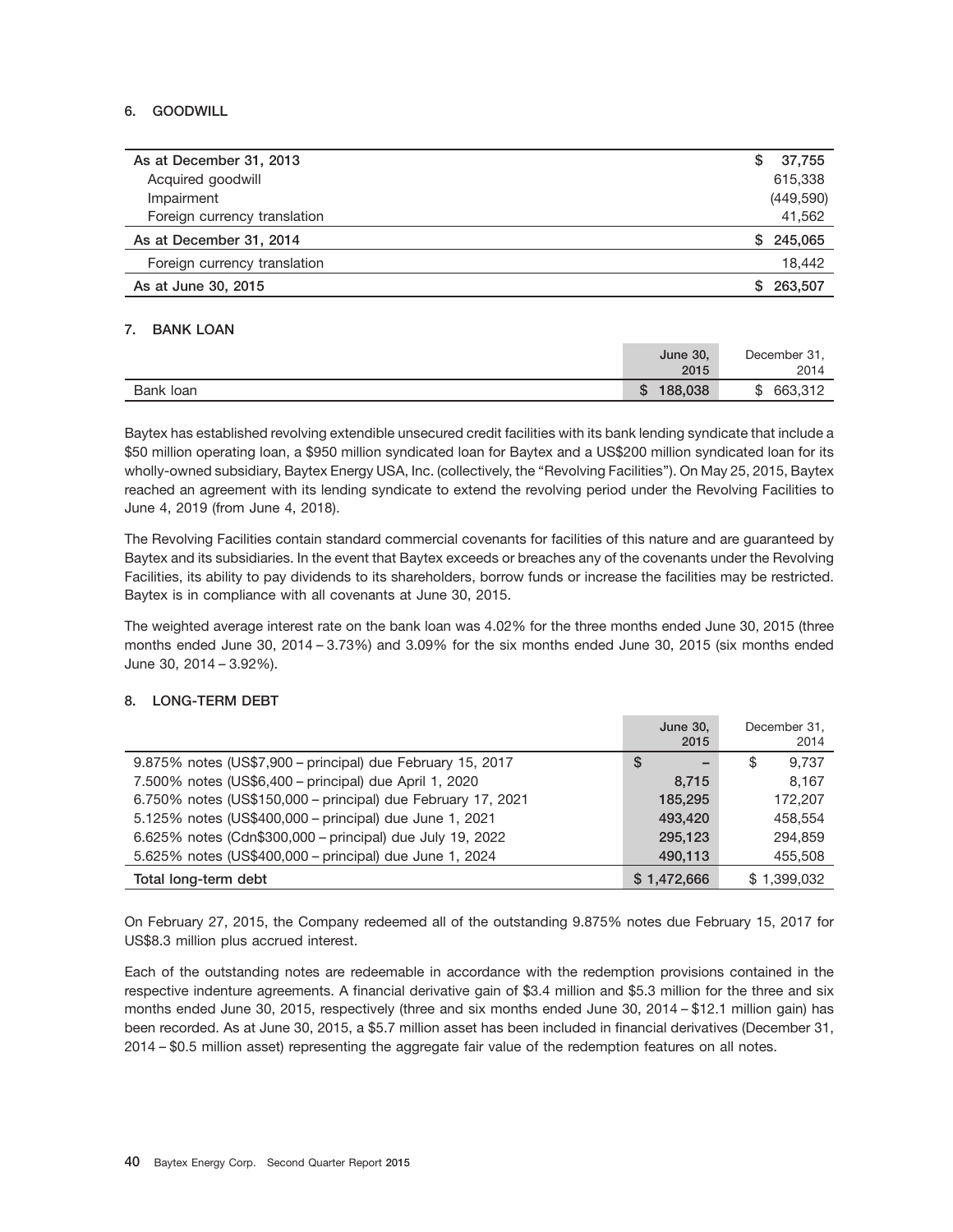#### **9. ASSET RETIREMENT OBLIGATIONS**

|                                               | <b>June 30,</b> | December 31.   |
|-----------------------------------------------|-----------------|----------------|
|                                               | 2015            | 2014           |
| Balance, beginning of period                  | 286,032<br>S    | \$221,628      |
| Liabilities incurred                          | 2,042           | 18,516         |
| Liabilities settled                           | (7,606)         | (14, 528)      |
| Liabilities divested, net of acquisitions     | (171)           | (21, 817)      |
| Accretion                                     | 3,166           | 7,251          |
| Change in estimate <sup>(1)</sup>             | (1,382)         | 31,599         |
| Changes in discount rates and inflation rates |                 | 42,763         |
| Foreign currency translation                  | 1,469           | 620            |
| Balance, end of period                        | 283,550<br>S    | 286.032<br>\$. |

*(1) Changes in the estimated costs, the timing of abandonment and reclamation and the status of wells are factors resulting in a change in estimate.*

#### **10. SHAREHOLDERS' CAPITAL**

The authorized capital of Baytex consists of an unlimited number of common shares without nominal or par value and 10,000,000 preferred shares without nominal or par value, issuable in series. Baytex establishes the rights and terms of the preferred shares upon issuance. As at June 30, 2015, no preferred shares have been issued by the Company and all common shares issued were fully paid.

|                                                                | Number of     |              |
|----------------------------------------------------------------|---------------|--------------|
|                                                                | Common Shares |              |
|                                                                | (000s)        | Amount       |
| Balance, December 31, 2013                                     | 125,392       | \$2,004,203  |
| Issued on exercise of share rights                             | 683           | 11,298       |
| Transfer from contributed surplus on exercise of share rights  |               | 14,369       |
| Transfer from contributed surplus on vesting and conversion of |               |              |
| share awards                                                   | 842           | 35,108       |
| Issued for cash                                                | 38,433        | 1,495,044    |
| Issuance costs, net of tax                                     |               | (78, 468)    |
| Issued pursuant to dividend reinvestment plan                  | 2,757         | 99,271       |
| Balance, December 31, 2014                                     | 168,107       | \$ 3,580,825 |
| Transfer from contributed surplus on vesting and conversion of |               |              |
| share awards                                                   | 369           | 15,392       |
| Issued for cash                                                | 36,455        | 632,494      |
| Issuance costs, net of tax                                     |               | (19, 301)    |
| Issued pursuant to dividend reinvestment plan                  | 1,262         | 25,463       |
| Balance, June 30, 2015                                         | 206,193       | \$4,234,873  |

On April 2, 2015, Baytex issued 36,455,000 common shares for aggregate gross and net proceeds of approximately \$632.5 million and \$606.0 million, respectively. Issuance costs of \$26.4 million (\$19.3 million, after tax) were incurred and recorded as a reduction to shareholders' capital.

The Company declared monthly dividends of \$0.10 per common share for the six months ended June 30, 2015. During the three and six months ended June 30, 2015, total dividends of \$61.8 million (\$37.9 million net of dividend reinvestment) and \$112.4 million (\$79.4 million net of dividend reinvestment), respectively, were declared. During the three and six months ended June 30, 2014, total dividends of \$95.5 million (\$75.4 million net of dividend reinvestment) and \$178.7 million (\$138.8 million net of dividend reinvestment), respectively, were declared.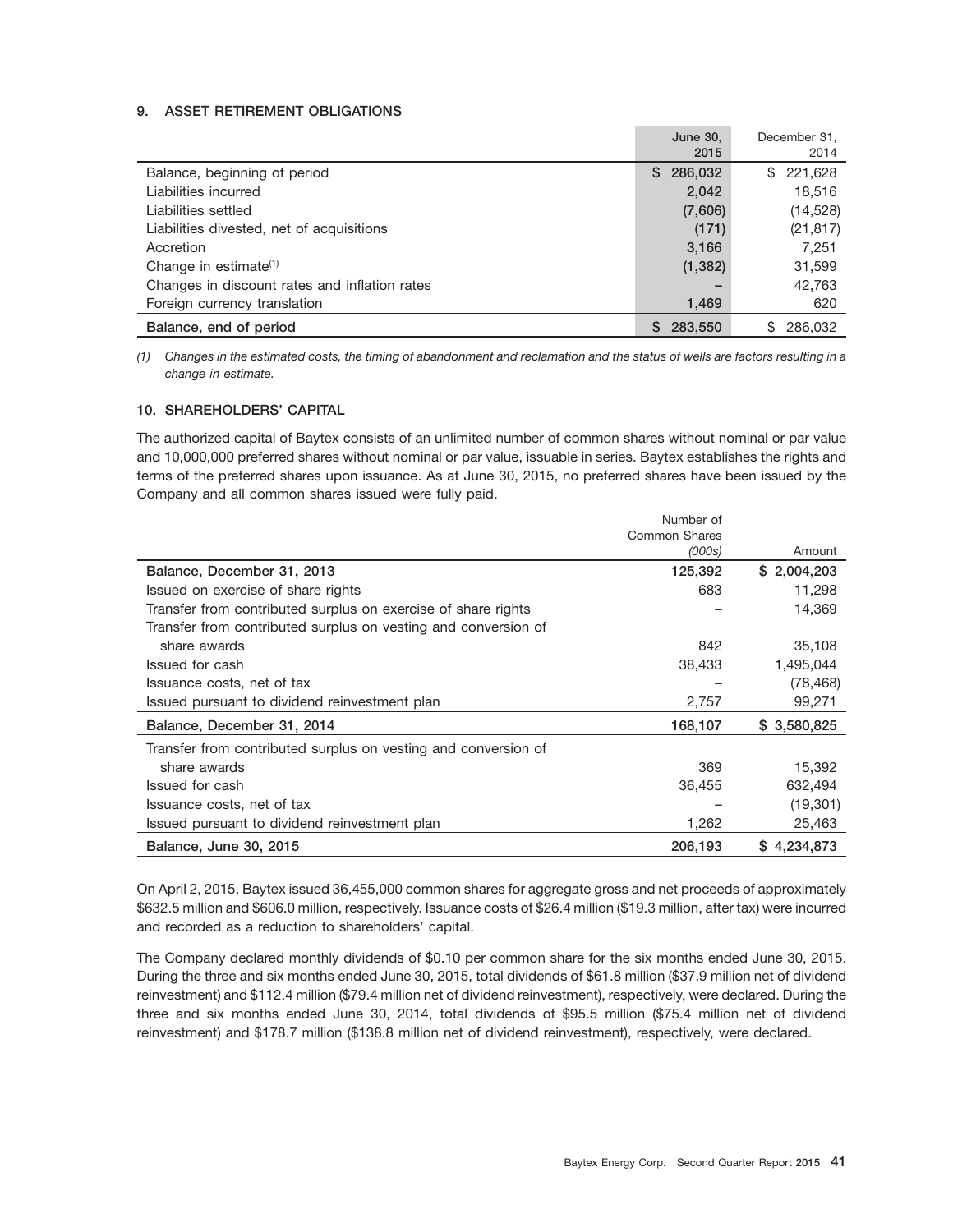#### **11. EQUITY-BASED PLANS**

#### *Share Award Incentive Plan*

The Company recorded compensation expense related to the share awards of \$8.2 million for the three months ended June 30, 2015 (three months ended June 30, 2014 – \$8.2 million) and \$16.2 million for the six months ended June 30, 2015 (six months ended June 30, 2014 – \$16.1 million).

The estimated weighted average fair value for the share awards at the measurement date is \$17.11 per award granted during the six months ended June 30, 2015 (six months ended June 30, 2014 – \$40.36 per award).

The number of share awards outstanding is detailed below:

|                                       | Number of<br>restricted<br>awards<br>(000s) | Number of<br>performance<br>awards<br>(000s) | Total number<br>of share<br>awards<br>(000s) |
|---------------------------------------|---------------------------------------------|----------------------------------------------|----------------------------------------------|
| Balance, December 31, 2013            | 723                                         | 580                                          | 1,303                                        |
| Granted                               | 533                                         | 483                                          | 1.016                                        |
| Vested and converted to common shares | (320)                                       | (258)                                        | (578)                                        |
| Forfeited                             | (189)                                       | (190)                                        | (379)                                        |
| Balance, December 31, 2014            | 747                                         | 615                                          | 1,362                                        |
| Granted                               | 595                                         | 487                                          | 1,083                                        |
| Vested and converted to common shares | (146)                                       | (117)                                        | (263)                                        |
| Forfeited                             | (48)                                        | (33)                                         | (82)                                         |
| Balance, June 30, 2015                | 1,148                                       | 952                                          | 2,100                                        |

#### *Share Rights Plan*

All outstanding share rights are fully expensed and exercisable. As at June 30, 2015, there were 22,500 share rights outstanding with a weighted average exercise price of \$24.71 per share right.

#### **12. NET INCOME (LOSS) PER SHARE**

|                                 | Three Months Ended June 30 |            |         |    |             |      |            |         |     |            |
|---------------------------------|----------------------------|------------|---------|----|-------------|------|------------|---------|-----|------------|
|                                 | 2015                       |            |         |    |             | 2014 |            |         |     |            |
|                                 |                            |            | Common  |    | <b>Net</b>  |      |            | Common  |     | <b>Net</b> |
|                                 |                            | <b>Net</b> | shares  |    | loss        |      | <b>Net</b> | shares  |     | income     |
|                                 |                            | loss       | (000s)  |    | per share   |      | income     | (000s)  |     | per share  |
| Net income (loss) – basic       | \$                         | (26, 955)  | 205,896 | -S | $(0.13)$ \$ |      | 36.799     | 135,620 | \$. | 0.27       |
| Dilutive effect of share awards |                            |            |         |    |             |      |            | 1,284   |     |            |
| Dilutive effect of share rights |                            |            | -       |    |             |      |            | 254     |     |            |
| Net income (loss) – diluted     | S                          | (26, 955)  | 205,896 | -S | $(0.13)$ \$ |      | 36.799     | 137,158 | S   | 0.27       |

|                                 | Six Months Ended June 30 |         |      |             |        |         |   |            |
|---------------------------------|--------------------------|---------|------|-------------|--------|---------|---|------------|
|                                 | 2015                     |         |      | 2014        |        |         |   |            |
|                                 |                          | Common  |      | <b>Net</b>  |        | Common  |   | <b>Net</b> |
|                                 | <b>Net</b>               | shares  |      | loss        | Net    | shares  |   | income     |
|                                 | loss                     | (000s)  |      | per share   | income | (000s)  |   | per share  |
| Net income (loss) – basic       | \$ (202, 871)            | 187,106 | - \$ | $(1.08)$ \$ | 84.640 | 130,806 | S | 0.65       |
| Dilutive effect of share awards |                          |         |      |             |        | 1.266   |   |            |
| Dilutive effect of share rights |                          |         |      |             |        | 260     |   |            |
| Net income (loss) – diluted     | \$ (202.871)             | 187,106 | - \$ | $(1.08)$ \$ | 84.640 | 132.332 |   | 0.64       |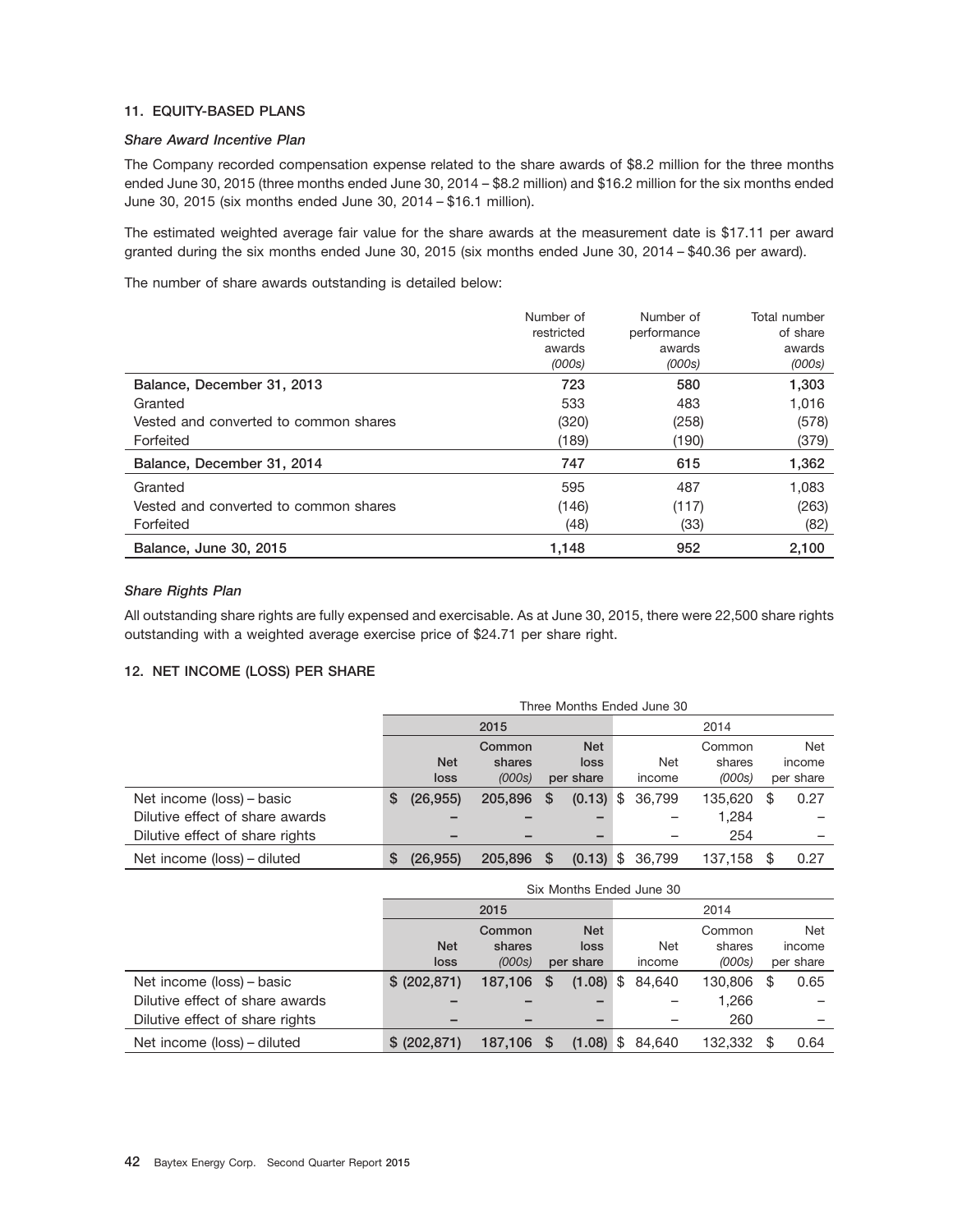The number of anti-dilutive share awards was 1.3 million for the three months ended June 30, 2015 (three months ended June 30, 2014 – nil) and 1.1 million for the six months ended June 30, 2015 (six months ended June 30, 2014 – nil).

#### **13. INCOME TAXES**

The provision for income taxes has been computed as follows:

|                                                                              |   | Six Months Ended<br>June 30 |               |
|------------------------------------------------------------------------------|---|-----------------------------|---------------|
|                                                                              |   | 2015                        | 2014          |
| Net income (loss) before income taxes                                        | S | (240, 484)                  | \$<br>124,720 |
| Expected income taxes at the statutory rate of $26.23\%/10}$ (2014 – 25.47%) |   | (63,079)                    | 31,766        |
| Increase (decrease) in income taxes resulting from:                          |   |                             |               |
| Share-based compensation                                                     |   | 4,258                       | 4.097         |
| Non-taxable portion of foreign exchange loss                                 |   | 10,877                      |               |
| Effect of change in income tax rates                                         |   | 10,984                      |               |
| Effect of rate adjustments for foreign jurisdictions                         |   | (23, 296)                   | 952           |
| Effect of change in deferred tax benefit not recognized                      |   | 22,620                      |               |
| Other                                                                        |   | 23                          | 3,265         |
| Income tax (recovery) expense                                                | S | (37, 613)                   | \$<br>40,080  |

*(1) Expected income tax rate increased due to an increase in the corporate income tax rate in Alberta (from 10% to 12%), offset by a decrease in the Texas Franchise Tax rate (from 1.00% to 0.75%).*

In 2014, the Canada Revenue Agency ("CRA") advised Baytex that it was proposing to reassess certain subsidiaries of Baytex to deny non-capital loss deductions relevant to the calculation of income taxes for the years 2011 through 2013. Baytex has filed its 2014 income tax return and intends to file its future tax returns on the same basis as the 2011 through 2013 tax returns, cumulatively claiming \$591 million of non-capital losses. The Company believes that it should be entitled to deduct the non-capital losses, that its tax filings to-date are correct, and has formally responded with a letter to the CRA indicating the same. At this time, the CRA has not issued a reply to Baytex's letter. The Company expects to continue to defend the position as filed.

### **14. REVENUES**

|                                    |           | <b>Three Months Ended</b> | <b>Six Months Ended</b> |            |  |  |
|------------------------------------|-----------|---------------------------|-------------------------|------------|--|--|
|                                    |           | June 30                   | June 30                 |            |  |  |
|                                    | 2015      | 2014                      | 2015                    | 2014       |  |  |
| Petroleum and natural gas revenues | \$342,135 | \$474.901                 | \$624.908               | \$859,323  |  |  |
| Royalty expenses                   | (77, 886) | (112, 282)                | (134, 593)              | (187, 162) |  |  |
| Royalty income                     | 668       | 1,088                     | 1,278                   | 2,475      |  |  |
| Other income                       | 2.629     | 415                       | 4.861                   | 415        |  |  |
| Revenues, net of royalties         | \$267,546 | \$364,122                 | \$496.454               | \$ 675,051 |  |  |

#### **15. FINANCING COSTS**

|                                           |        | <b>Three Months Ended</b><br>June 30 | <b>Six Months Ended</b><br>June 30 |        |  |  |
|-------------------------------------------|--------|--------------------------------------|------------------------------------|--------|--|--|
|                                           | 2015   | 2014                                 | 2015                               | 2014   |  |  |
| Bank loan and other                       | 3.345  | 4.566                                | 8.763<br>\$                        | 10,658 |  |  |
| Long-term debt                            | 21,879 | 11.252                               | 44,253                             | 16,008 |  |  |
| Accretion on asset retirement obligations | 1.548  | 1.779                                | 3.166                              | 3,520  |  |  |
| Financing costs                           | 26,772 | 17.597                               | 56,182                             | 30,186 |  |  |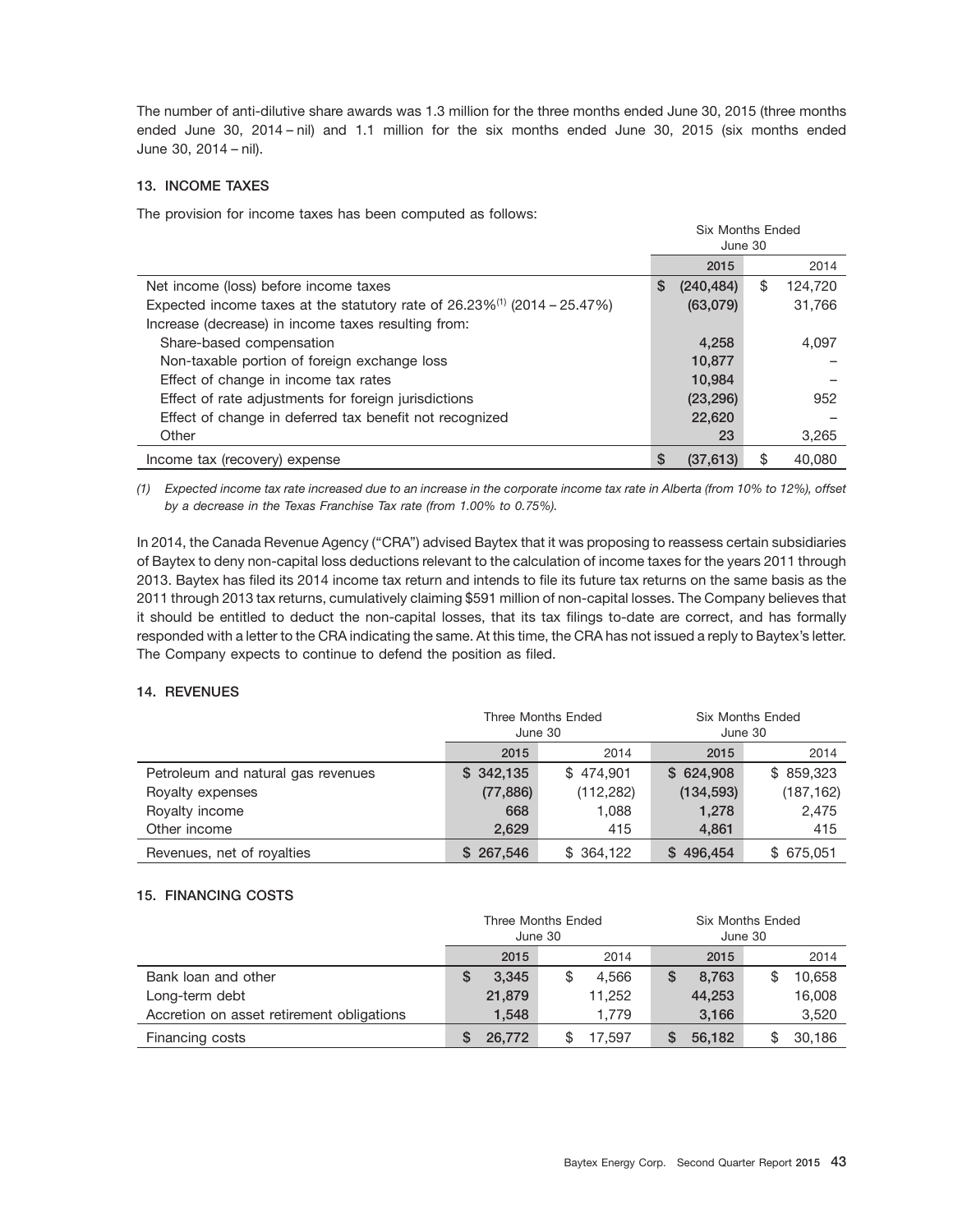#### **16. SUPPLEMENTAL INFORMATION**

#### *Foreign Exchange*

|                                         |           | Three Months Ended | <b>Six Months Ended</b> |                  |  |  |
|-----------------------------------------|-----------|--------------------|-------------------------|------------------|--|--|
|                                         |           | June 30            | June 30                 |                  |  |  |
|                                         | 2015      | 2014               | 2015                    | 2014             |  |  |
| Unrealized foreign exchange (gain) loss | (18, 349) | (21, 379)<br>\$    | 82.967                  | (14, 923)<br>\$. |  |  |
| Realized foreign exchange loss          | 4.374     | 2.924              | 113                     | 986              |  |  |
| Foreign exchange (gain) loss            | (13, 975) | (18, 455)          | 83,080                  | (13,937)         |  |  |

#### **17. FINANCIAL INSTRUMENTS AND RISK MANAGEMENT**

At June 30, 2015, the Company had in place the following currency derivative contracts relating to operations:

|                                      |                            | Amount            |                    |           |
|--------------------------------------|----------------------------|-------------------|--------------------|-----------|
| Type                                 | Period                     | per month         | <b>Sales Price</b> | Reference |
| Monthly forward spot sale            | July 2015 to December 2015 | US\$4.00 million  | 1.1075             | (2)       |
| Monthly average rate forward         | July 2015 to December 2015 | US\$13.50 million | 1.1011             |           |
| Monthly range forward spot sale      | July 2015 to December 2015 | US\$1.00 million  | 1.1000-1.1674      | (1)(3)    |
| Contingent monthly forward spot sale | July 2015 to December 2015 | US\$1.00 million  | 1.1674             | (1)(4)    |

*(1) Based on the weighted average contract rates (CAD/USD).*

*(2) Actual contract rate (CAD/USD).*

*(3) Settlement at or below the lower end of the price collar results in settlement at the lower end of the price collar. Settlement above the lower end of the price collar results in settlement at the higher end of the price collar.*

*(4) Settlement required if settlement price is above the strike price; contract entered into simultaneously with monthly average range forward contract or monthly range forward spot sale.*

The carrying amounts of the Company's U.S. dollar denominated monetary assets and liabilities at the reporting date are as follows:

|                         | Assets      |              | Liabilities   |               |
|-------------------------|-------------|--------------|---------------|---------------|
|                         | June 30,    | December 31. | June 30,      | December 31.  |
|                         | 2015        | 2014         | 2015          | 2014          |
| U.S. dollar denominated | US\$118,821 | US\$329.716  | US\$1,196,120 | US\$1,295,391 |

#### **Commodity Price Risk**

Baytex monitors and, when appropriate, utilizes financial derivative contracts or physical delivery contracts to manage the risk associated with changes in commodity prices. The use of derivative instruments is governed under formal policies and is subject to limits established by the Board of Directors of Baytex. Under the Company's risk management policy, financial derivatives are not to be used for speculative purposes.

#### *Financial Derivative Contracts*

At June 30, 2015, Baytex had the following financial derivative contracts:

| Oil                               | Period                        | Volume      | $Price/Unit^{(1)}$            | Index |
|-----------------------------------|-------------------------------|-------------|-------------------------------|-------|
| Fixed - Sell                      | July 2015 to December 2015    | 6,000 bbl/d | US\$85.65                     | WTI   |
| Fixed – Sell                      | July 2015 to June 2016        | 2.000 bbl/d | US\$62.50                     | WTI   |
| Bought US\$90.00/80.00 put spread | <b>July 2015</b>              | 5.032 bbl/d | WTI plus $US$10.00/bbl^{(2)}$ | WTI   |
| Bought US\$90.00/80.00 put spread | August 2015                   | 4.903 bbl/d | WTI plus $US$10.00/bbl^{(2)}$ | WTI   |
| Fixed - Sell                      | October 2015 to March 2016    | 1,000 bbl/d | US\$65.33                     | WTI   |
| Fixed - Sell                      | January 2016 to December 2016 | 5.000 bbl/d | US\$63.79                     | WTI   |

*(1) Based on the weighted average price/unit for the remainder of the contract.*

*(2) These premiums are in effect for WTI index averages of US\$80.00 or less. As the WTI index climbs towards the upper put spread limit, the premium erodes to no value.*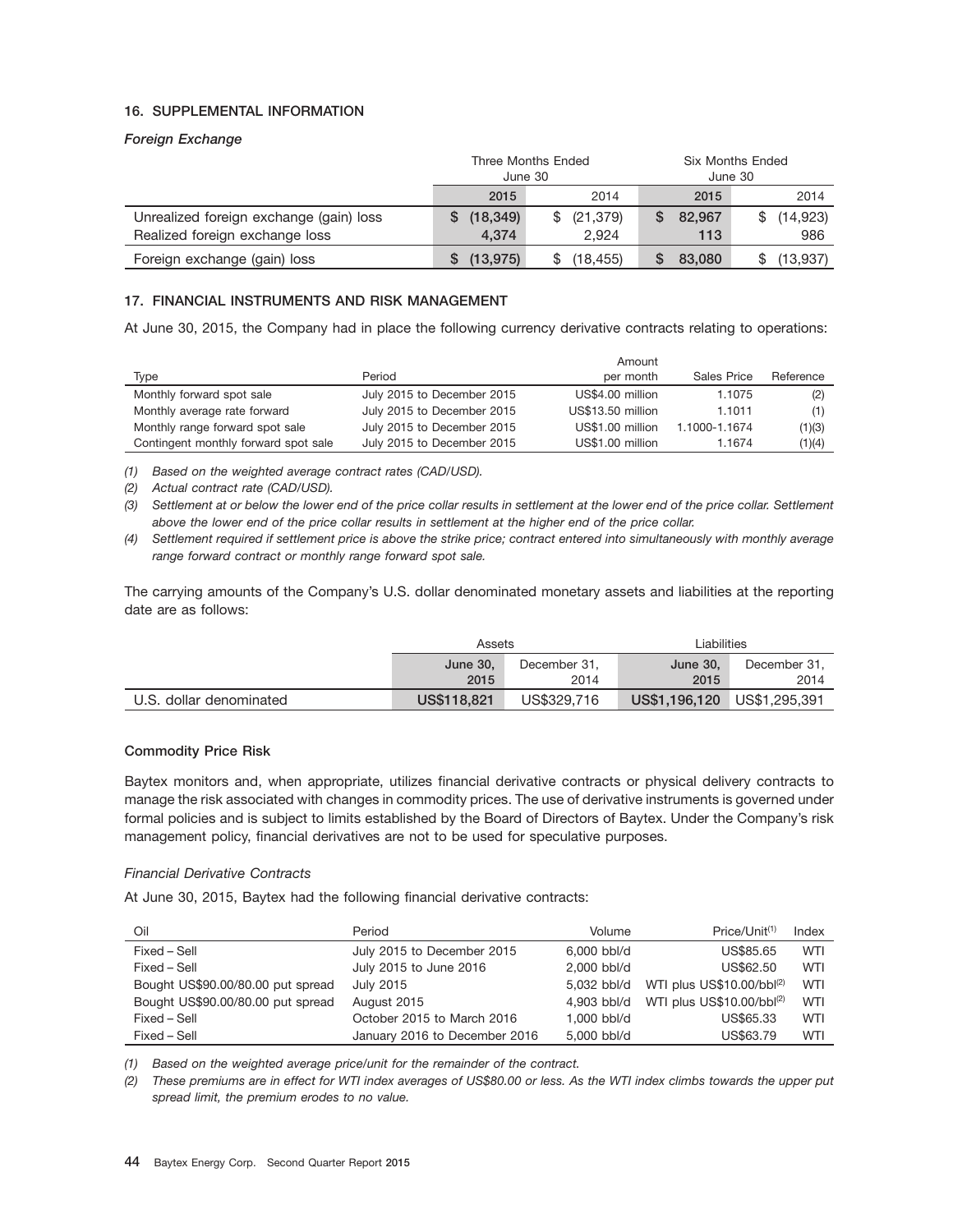| Natural Gas  | Period                        | Volume         | Price/Unit <sup>(1)</sup> | Index |
|--------------|-------------------------------|----------------|---------------------------|-------|
| Fixed – Sell | July 2015 to December 2015    | 10,000 mmBtu/d | US\$3.03 NYMEX            |       |
| Fixed – Sell | July 2015 to December 2015    | 10,000 GJ/d    | \$2.85                    | AECO  |
| Fixed – Sell | January 2016 to December 2016 | 5,000 mmBtu/d  | US\$3.25 NYMEX            |       |
| Fixed – Sell | January 2016 to December 2016 | 5.000 GJ/d     | \$2.98                    | AECO  |

*(1) Based on the weighted average price/unit for the remainder of the contract.*

Financial derivatives are marked-to-market at the end of each reporting period, with the following reflected in the consolidated statements of income (loss) and comprehensive income (loss):

|                                                    |                | Three Months Ended<br>June 30 | <b>Six Months Ended</b><br>June 30 |          |  |
|----------------------------------------------------|----------------|-------------------------------|------------------------------------|----------|--|
|                                                    |                | 2014                          |                                    |          |  |
|                                                    | 2015           |                               | 2015                               | 2014     |  |
| Realized financial derivatives (gain) loss         | (40, 072)<br>S | 13,797<br>\$                  | \$(141,906)                        | 19,544   |  |
| Unrealized financial derivatives loss - commodity  | 45,158         | 47.402                        | 135,191                            | 34,577   |  |
| Unrealized financial derivatives gain - redemption |                |                               |                                    |          |  |
| feature on long-term debt                          | (3, 419)       | (12,076)                      | (5,280)                            | (12,076) |  |
| Financial derivatives loss (gain)                  | .,667          | 49.123<br>S                   | (11, 995)                          | 42.045   |  |

#### *Physical Delivery Contracts*

At June 30, 2015, Baytex had committed to deliver the volumes of raw bitumen noted below to market on rail:

|                | Period                        | lerm<br>Volume |
|----------------|-------------------------------|----------------|
| Raw<br>bitumen | December 2015<br>July 2015 to | 2,000 bbl/d    |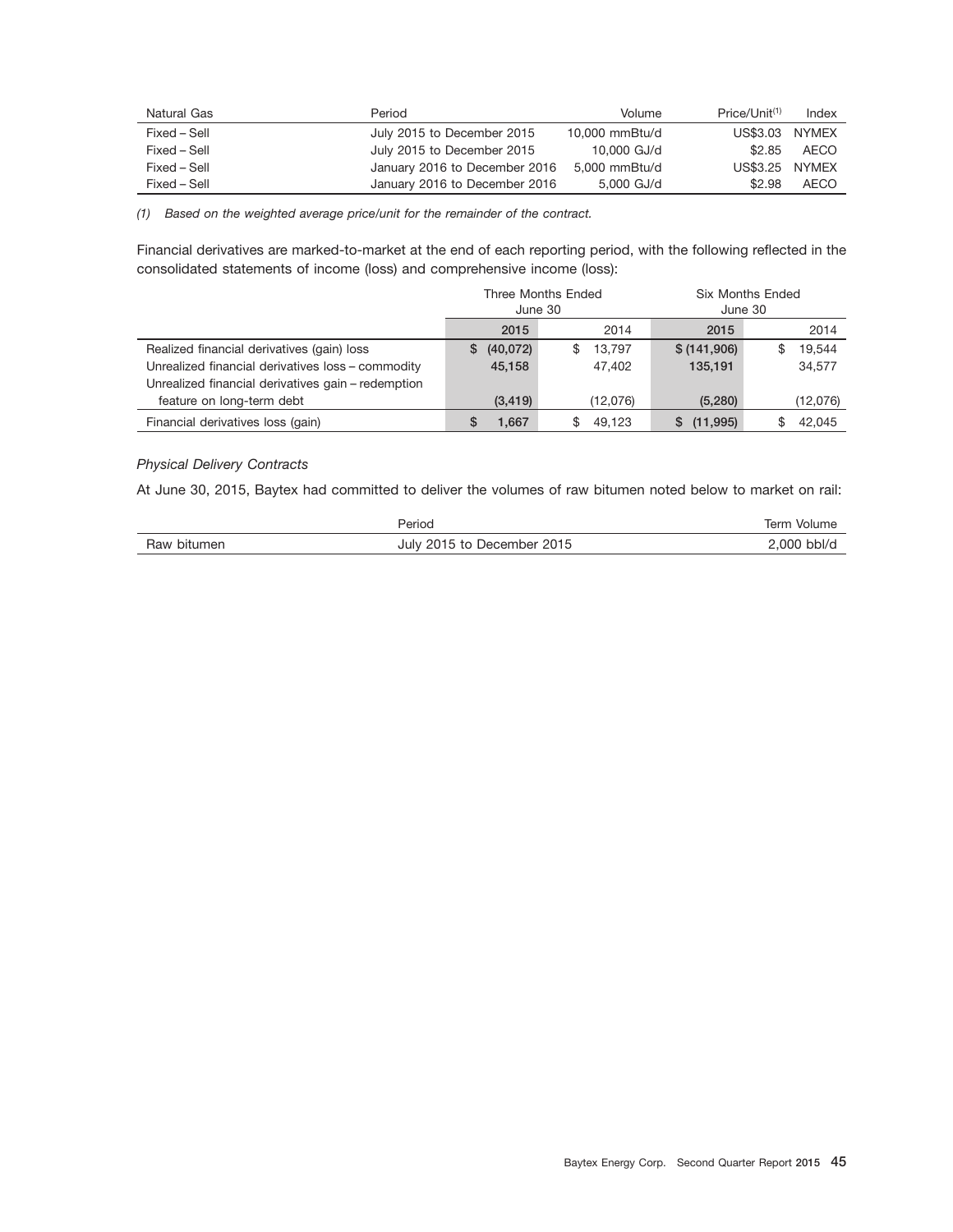## *ABBREVIATIONS*

| AECO         | the natural gas storage facility located    | mbbl         | thousand barrels                      |
|--------------|---------------------------------------------|--------------|---------------------------------------|
|              | at Suffield, Alberta                        | $m$ boe $*$  | thousand barrels of oil equivalent    |
| bbl          | barrel                                      | mcf          | thousand cubic feet                   |
| bbl/d        | barrel per day                              | mcf/d        | thousand cubic feet per day           |
| boe*         | barrels of oil equivalent                   | mmbtu        | million British Thermal Units         |
| boe/d        | barrels of oil equivalent per day           | mmbtu/d      | million British Thermal Units per day |
| DRIP         | Dividend Reinvestment Plan                  | mmcf         | million cubic feet                    |
| GAAP         | Generally Accepted Accounting<br>Principles | mmc f/d      | million cubic feet per day            |
| GJ           | gigajoule                                   | NGL          | natural gas liquids                   |
| GJ/d         | gigajoule per day                           | <b>NYMEX</b> | New York Mercantile Exchange          |
| <b>IFRS</b>  | International Financial Reporting           | <b>NYSE</b>  | New York Stock Exchange               |
| Standards    |                                             | <b>TSX</b>   | Toronto Stock Exchange                |
| <i>LIBOR</i> | London Interbank Offered Rate               | <b>WCS</b>   | Western Canadian Select               |
| <b>LLS</b>   | Louisiana Light Sweet                       | WTI          | West Texas Intermediate               |

*\* Oil equivalent amounts may be misleading, particularly if used in isolation. In accordance with NI 51-101, a boe conversion ratio for natural gas of 6 Mcf: 1 bbl has been used, which is based on an energy equivalency conversion method primarily applicable at the burner tip and does not represent a value equivalency at the wellhead.*